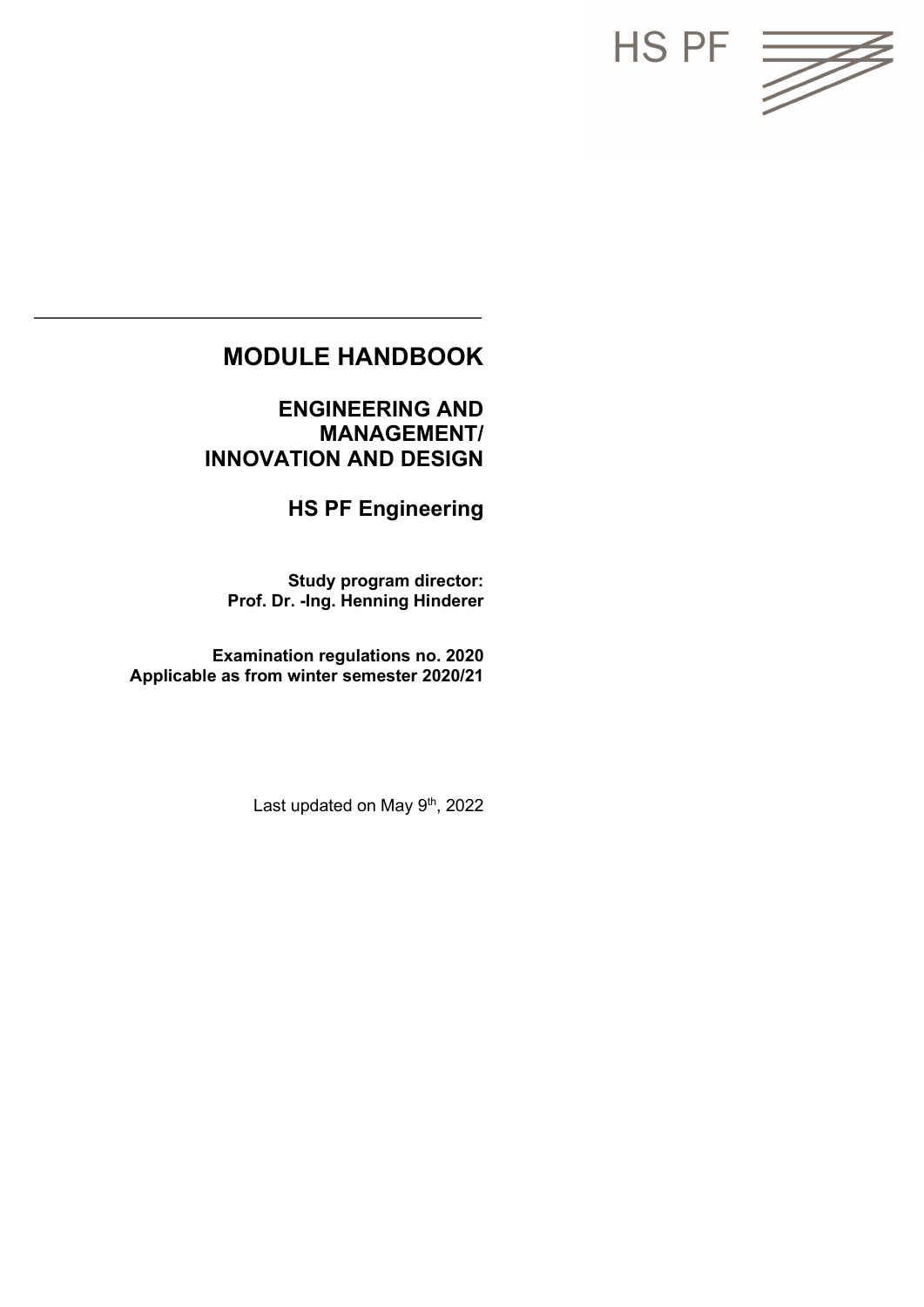# **TABLE OF CONTENTS**

| L.             |  |
|----------------|--|
| 1.             |  |
| 2.             |  |
| 3.             |  |
| 4.             |  |
| 5.             |  |
| 6.             |  |
| 7.             |  |
| 8.             |  |
| 9.             |  |
| 10.            |  |
| 11.            |  |
| 12.            |  |
| Ш.             |  |
| 1.             |  |
| 2.             |  |
| 3.             |  |
| 4.             |  |
| 5.             |  |
| 6.             |  |
| 7 <sub>1</sub> |  |
| 8.             |  |
| 9.             |  |
| 10.            |  |
| 11.            |  |
| 12.            |  |
| 13.            |  |
| 14.            |  |
| 15.            |  |
| 16.            |  |
| 17.            |  |
| 18.            |  |
| 19.            |  |
| 20.            |  |
| 21.            |  |
| III.           |  |
| A              |  |
| B              |  |
| С              |  |

 $HSPF \ncong$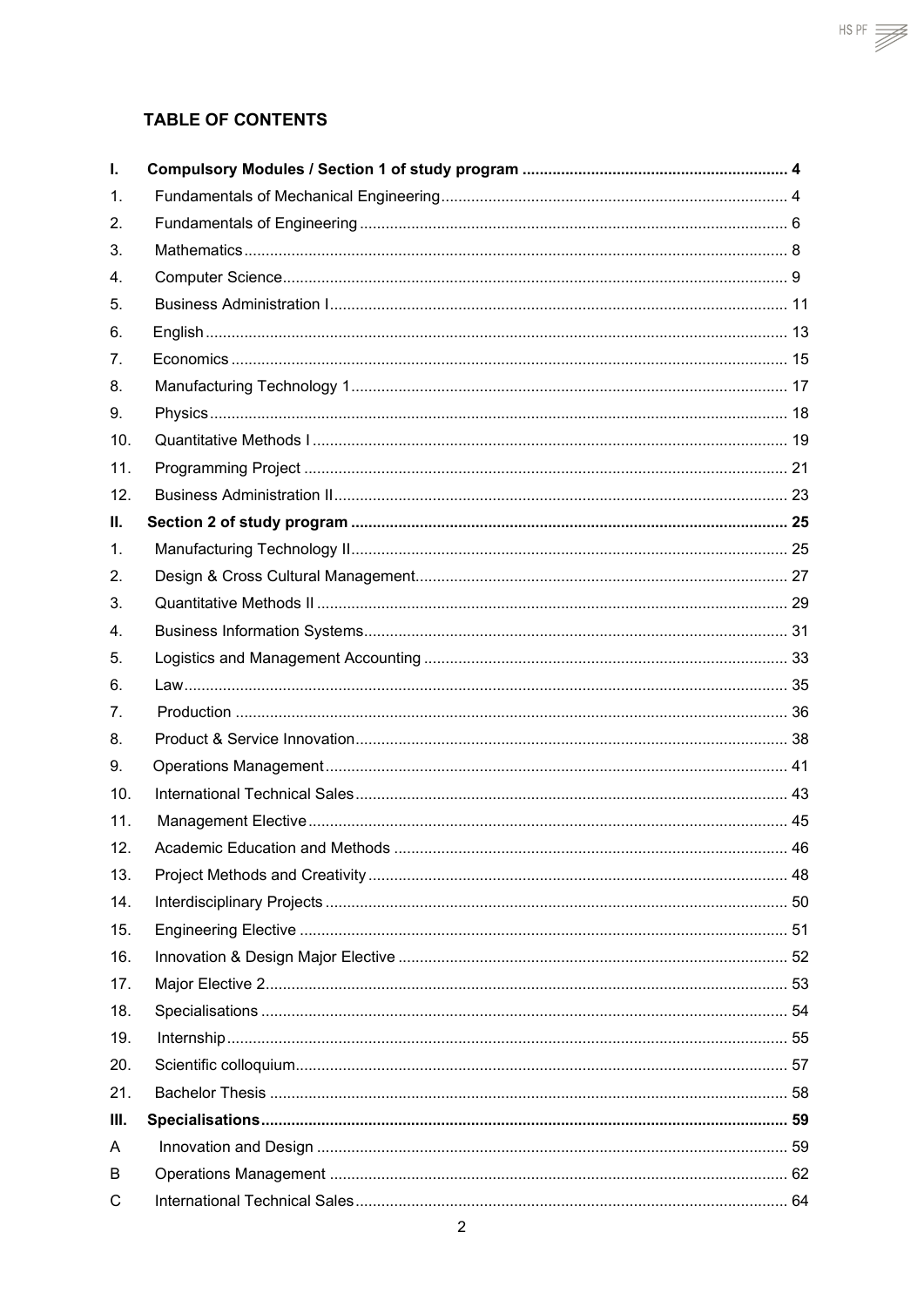This is a translation of an original document written in German. The original document is the binding version.

#### **The courses are aimed at the following group sizes:**

Lecture: 70-80 students Seminars: 35 students Language courses: 25-30 students

#### **Note on the modules:**

The duration of the modules is usually one semester. The field "semester" indicates the respective semester. If a module extends over two consecutive semesters, the two relevant semesters are shown in this field. All modules of the program are usually offered every semester. An exception may be electives and specialisations. These can be cancelled if the statutory minimum number of participants has not been reached. Examinations are generally graded on the basis of a grading scale from 1 ("very good") to 5 ("fail"). The exceptions are the courses specified in the Special Section of the Study and Examination Regulations - and in this module handbook – as "Ungraded examination requirement" (UPL). These are evaluated as "pass" or "fail", cf. § 24 (1, 2) SPO.

#### **LIST OF ABBREVIATIONS**

| CR.              | Credit according to the ECTS system (1 CR corresponds to 25-30 work-<br>ing hours. The workload shown in this document has been calculated on<br>the basis of the maximum required. It can also be lower.) |
|------------------|------------------------------------------------------------------------------------------------------------------------------------------------------------------------------------------------------------|
| <b>ECTS</b>      | European Credit Transfer and Accumulation Systems                                                                                                                                                          |
| <b>PLH</b>       | Examination requirement: assignment                                                                                                                                                                        |
| <b>PLK</b>       | Examination requirement: examination                                                                                                                                                                       |
| <b>PLL</b>       | Examination requirement: laboratory work                                                                                                                                                                   |
| <b>PLM</b>       | Examination requirement: oral examination                                                                                                                                                                  |
| <b>PLP</b>       | Examination requirement: project work                                                                                                                                                                      |
| <b>PLR</b>       | Examination requirement: presentation                                                                                                                                                                      |
| <b>PLS</b>       | Examination requirement: seminar paper                                                                                                                                                                     |
| <b>PLT</b>       | Examination requirement: thesis                                                                                                                                                                            |
| <b>PVL</b>       | Pre-examination requirement                                                                                                                                                                                |
| <b>PVL-BVP</b>   | Pre-examination requirement for preliminary bachelor qualification                                                                                                                                         |
| PVL-BP           | Pre-examination requirement for bachelor qualification                                                                                                                                                     |
| PVL-MP           | Pre-examination requirement for master qualification                                                                                                                                                       |
| <b>PVL-PLT</b>   | Pre-examination requirement for thesis                                                                                                                                                                     |
| STA <sub>1</sub> | Section 1 of study program                                                                                                                                                                                 |
| STA <sub>2</sub> | Section 2 of study program                                                                                                                                                                                 |
| SWS              | Contact hours per week                                                                                                                                                                                     |
| <b>UPL</b>       | Ungraded examination requirement                                                                                                                                                                           |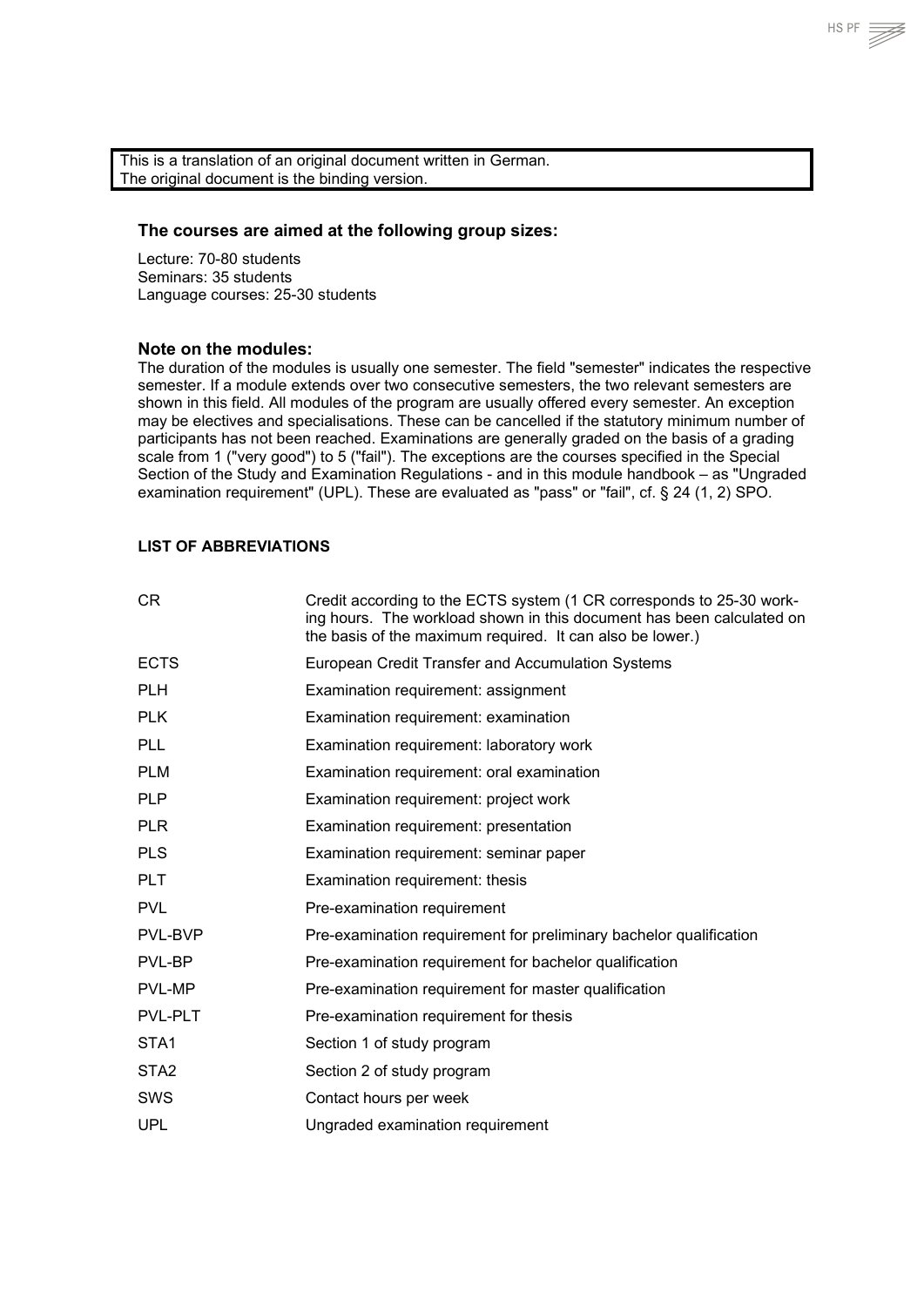# <span id="page-3-0"></span>**I. Compulsory Modules / Section 1 of study program**

# <span id="page-3-1"></span>**1. Fundamentals of Mechanical Engineering**

| Code                                                          | <b>MEN1140</b>                                                                                                                                                                                                                                                                                                                                                                                                                                                                                                                                                                                                                                                                                                                                         |
|---------------------------------------------------------------|--------------------------------------------------------------------------------------------------------------------------------------------------------------------------------------------------------------------------------------------------------------------------------------------------------------------------------------------------------------------------------------------------------------------------------------------------------------------------------------------------------------------------------------------------------------------------------------------------------------------------------------------------------------------------------------------------------------------------------------------------------|
| Semester                                                      | $\mathbf{1}$                                                                                                                                                                                                                                                                                                                                                                                                                                                                                                                                                                                                                                                                                                                                           |
| Level                                                         | Preliminary level                                                                                                                                                                                                                                                                                                                                                                                                                                                                                                                                                                                                                                                                                                                                      |
| Credits / ECTS                                                | 5                                                                                                                                                                                                                                                                                                                                                                                                                                                                                                                                                                                                                                                                                                                                                      |
| Contact hours per week                                        | $\overline{4}$                                                                                                                                                                                                                                                                                                                                                                                                                                                                                                                                                                                                                                                                                                                                         |
| <b>Related courses</b>                                        | <b>MEN1141 Technical Mechanics</b><br>MEN1142 Introduction to Mechanical Design                                                                                                                                                                                                                                                                                                                                                                                                                                                                                                                                                                                                                                                                        |
| Recommended prerequisites                                     | High school level in mathematics                                                                                                                                                                                                                                                                                                                                                                                                                                                                                                                                                                                                                                                                                                                       |
| Type and duration of examination<br>(only in case of PLK/PLM) | PLK (90 minutes) module examination                                                                                                                                                                                                                                                                                                                                                                                                                                                                                                                                                                                                                                                                                                                    |
| Language                                                      | German                                                                                                                                                                                                                                                                                                                                                                                                                                                                                                                                                                                                                                                                                                                                                 |
| Module coordinator                                            | Prof. Dr. Oßwald                                                                                                                                                                                                                                                                                                                                                                                                                                                                                                                                                                                                                                                                                                                                       |
| Lecturer                                                      | Technical Mechanics: Dr. Frank<br>Introduction to Mechanical Design: TBA (lecturer from the me-<br>chanical engineering program)                                                                                                                                                                                                                                                                                                                                                                                                                                                                                                                                                                                                                       |
| <b>Relation to curriculum</b>                                 | WI, WI International Management, WI Innovation and Design -<br>Compulsory subject in 1 <sup>st</sup> semester                                                                                                                                                                                                                                                                                                                                                                                                                                                                                                                                                                                                                                          |
| Teaching methodology                                          | Lectures with practical work                                                                                                                                                                                                                                                                                                                                                                                                                                                                                                                                                                                                                                                                                                                           |
| Objectives / intended learning out-<br>comes                  | Students acquire knowledge of the fundamentals of these disci-<br>plines. They are able to correctly apply this knowledge when<br>developing and optimizing products, and when creating and op-<br>timizing production facilities.<br><b>Technical Mechanics:</b><br>The students have a good understanding of the basic concepts<br>and methods of Technical Mechanics and are familiar with the<br>applications of the statics and strength theory as well as their<br>specific methods.<br><b>Introduction to Mechanical Design:</b><br>The participants learn to find design solutions based on simple<br>tasks. They are also able to read complex technical drawings<br>and can apply the constructional principles of material compo-<br>nents. |
| Content<br>Reading list                                       | <b>Technical Mechanics:</b><br>Introduction<br>$\bullet$<br>Physical basics of mechanics<br>$\bullet$<br>• Statics<br>Introduction to strength theory<br><b>Introduction to Mechanical Design:</b><br>Basics of technical drawing, standards, technical designs<br>$\bullet$<br>as information medium<br>Component tolerances and fits<br>$\bullet$<br>Material component connections<br>$\bullet$<br>Methods for finding creative solutions<br>$\bullet$<br>. Technical Mechanics:                                                                                                                                                                                                                                                                    |

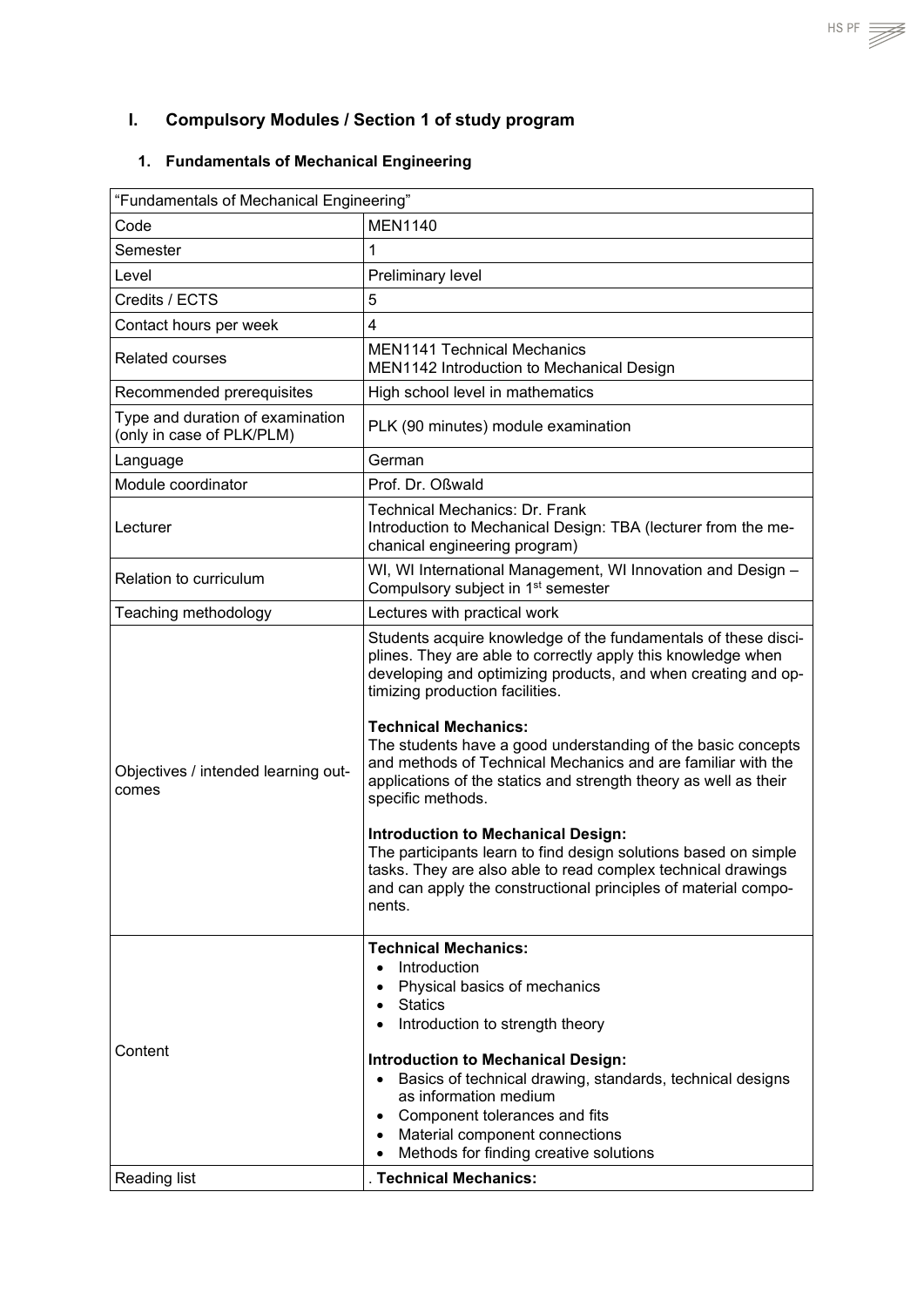|                | Gabbert, U. / Raecke, I. (2013): Technische Mechanik für Wirt-<br>schaftsingenieure. Hanser: München.<br>Introduction to Mechanical Design:<br>Hoischen, H. (2007): Technisches Zeichnen. Cornelsen:<br>Berlin.<br>Böttcher, P. / Forberg, R. (1998): Technisches Zeichnen.<br>$\bullet$<br>Teubner: Stuttgart u.a.<br>VDI-Richtlinie 2222: Konstruktionsmethodik (1997). Beuth:<br>$\bullet$<br>Berlin.<br>Wittel, H. / Muhs, D. (2013): Maschinenelemente: Nor-<br>$\bullet$<br>mung, Berechnung, Gestaltung. Wiesbaden: Springer<br>Vieweg: Wiesbaden. |
|----------------|-----------------------------------------------------------------------------------------------------------------------------------------------------------------------------------------------------------------------------------------------------------------------------------------------------------------------------------------------------------------------------------------------------------------------------------------------------------------------------------------------------------------------------------------------------------|
| Workload       | Workload: $5$ ECTS $x$ 30 hrs = 150 hrs<br>Class attendance: $4$ SWS x 15 weeks = 60 hrs<br>Preparation and follow-up, practical work, preparation for and<br>completion of examination: 90 hrs                                                                                                                                                                                                                                                                                                                                                           |
| Media employed | Slides, blackboard, data projector, simulations, audience re-<br>sponse techniques, educational videos, e-learning platform of<br>the university (Moodle)                                                                                                                                                                                                                                                                                                                                                                                                 |

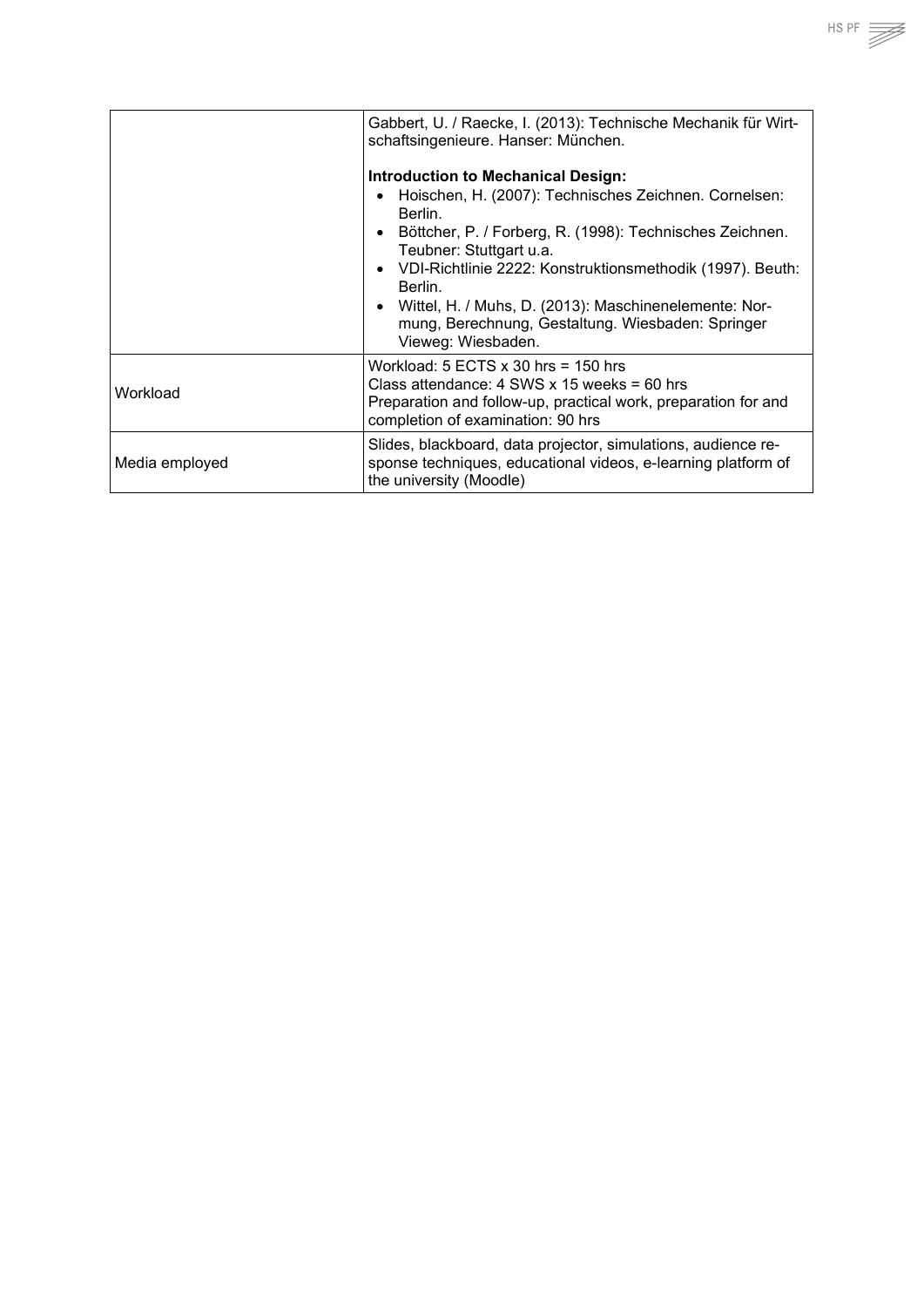# <span id="page-5-0"></span>**2. Fundamentals of Engineering**

| "Fundamentals of Engineering"                                 |                                                                                                                                                                                                                                                                                                                                                                                                                                                                                                                                                                                                                                                                                                                                                                                                                |  |  |
|---------------------------------------------------------------|----------------------------------------------------------------------------------------------------------------------------------------------------------------------------------------------------------------------------------------------------------------------------------------------------------------------------------------------------------------------------------------------------------------------------------------------------------------------------------------------------------------------------------------------------------------------------------------------------------------------------------------------------------------------------------------------------------------------------------------------------------------------------------------------------------------|--|--|
| Code                                                          | <b>MEN1310</b>                                                                                                                                                                                                                                                                                                                                                                                                                                                                                                                                                                                                                                                                                                                                                                                                 |  |  |
| Semester                                                      | 1                                                                                                                                                                                                                                                                                                                                                                                                                                                                                                                                                                                                                                                                                                                                                                                                              |  |  |
| Level                                                         | Preliminary level                                                                                                                                                                                                                                                                                                                                                                                                                                                                                                                                                                                                                                                                                                                                                                                              |  |  |
| Credits / ECTS                                                | 5                                                                                                                                                                                                                                                                                                                                                                                                                                                                                                                                                                                                                                                                                                                                                                                                              |  |  |
| Contact hours per week                                        | $\overline{\mathbf{4}}$                                                                                                                                                                                                                                                                                                                                                                                                                                                                                                                                                                                                                                                                                                                                                                                        |  |  |
| <b>Related courses</b>                                        | <b>MEN1311 Materials Science</b><br>MNS1311 Introduction to Physics                                                                                                                                                                                                                                                                                                                                                                                                                                                                                                                                                                                                                                                                                                                                            |  |  |
| Recommended prerequisites                                     | High school level in mathematics                                                                                                                                                                                                                                                                                                                                                                                                                                                                                                                                                                                                                                                                                                                                                                               |  |  |
| Type and duration of examination<br>(only in case of PLK/PLM) | Materials Science: PLK (45 minutes)<br>Introduction to Physics: UPL                                                                                                                                                                                                                                                                                                                                                                                                                                                                                                                                                                                                                                                                                                                                            |  |  |
| Language                                                      | German                                                                                                                                                                                                                                                                                                                                                                                                                                                                                                                                                                                                                                                                                                                                                                                                         |  |  |
| Module coordinator                                            | Prof. Dr. Lindenlauf                                                                                                                                                                                                                                                                                                                                                                                                                                                                                                                                                                                                                                                                                                                                                                                           |  |  |
| Lecturer                                                      | Materials Science: TBA (lecturer from the mechanical engineer-<br>ing program)<br>Introduction to Physics: Prof. Dr. Lindenlauf, Dr. Frank                                                                                                                                                                                                                                                                                                                                                                                                                                                                                                                                                                                                                                                                     |  |  |
| Relation to curriculum                                        | WI, WI International Management, WI Innovation and Design -<br>Compulsory subject in 1 <sup>st</sup> semester                                                                                                                                                                                                                                                                                                                                                                                                                                                                                                                                                                                                                                                                                                  |  |  |
| Teaching methodology                                          | Materials Science: Lectures with practical work<br>Introduction to Physics: Lectures, workshops                                                                                                                                                                                                                                                                                                                                                                                                                                                                                                                                                                                                                                                                                                                |  |  |
| Objectives / intended learning out-<br>comes                  | <b>Materials Science:</b><br>Students learn concepts, methods and technical capabilities of<br>modern material technology as a key discipline in the global<br>field of the engineering sciences. Basic skills for understanding<br>metallic materials and their practical applications are taught.<br>The objective of this course is to enable the students to compe-<br>tently answer simple questions regarding materials, for in-<br>stance, in the areas of material structure, material testing, des-<br>ignations, thermal treatment of materials and their effects on the<br>material structure.<br><b>Introduction to Physics:</b><br>The students recognize and understand basic physical correla-<br>tions and are able to analyze simple electrotechnical tasks and<br>solve them mathematically. |  |  |
| Content                                                       | <b>Materials Science:</b><br>Introduction to materials science, lecture (introduction - atom -<br>structure - microstructure - component)<br><b>Introduction to Physics:</b><br>Quantities and units, technical calculation, electrical compo-<br>nents, simple physical systems, electrotechnical networks and<br>their modelling                                                                                                                                                                                                                                                                                                                                                                                                                                                                             |  |  |
| <b>Reading list</b>                                           | <b>Materials Science:</b><br>Bargel, H., Schulze, G. (2012): Werkstoffkunde (VDI-Buch).<br>$\bullet$<br>9th edition., Springer: Dordrecht.<br>Hornbogen, E., Jost, N. (2005): Fragen, Antworten, Begriffe<br>$\bullet$<br>zu Werkstoffe. 5th edition., Springer: Dordrecht.<br><b>Introduction to Physics:</b><br>Hagmann, G. (2017): Grundlagen der Elektrotechnik. Aula:<br>Wiebelsheim                                                                                                                                                                                                                                                                                                                                                                                                                      |  |  |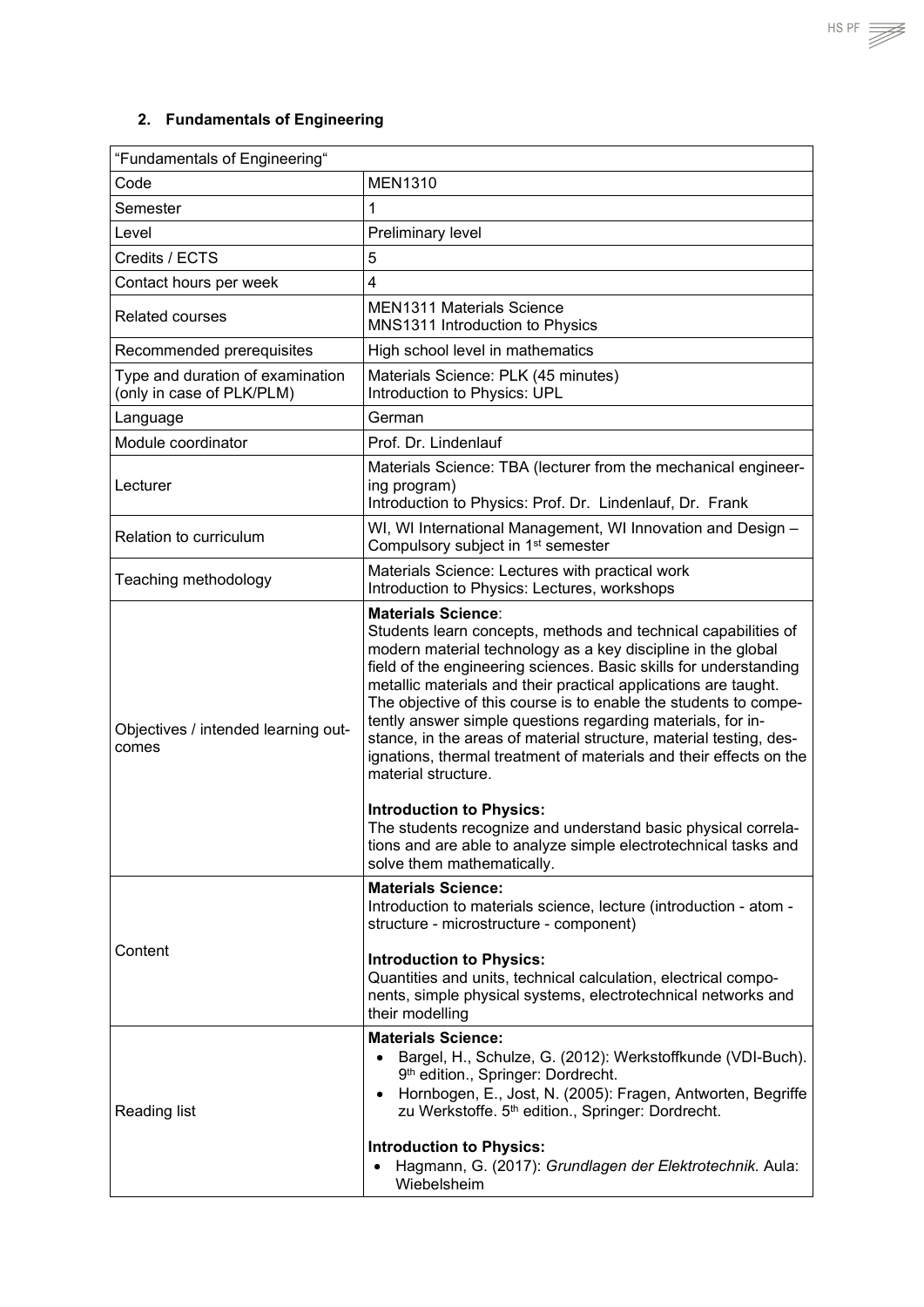|                | • University of Colorado (Boulder): Interactive Simula-<br>tions - PhET (Physics Education Technology).<br>http://phet.colorado.edu/de/                                                       |
|----------------|-----------------------------------------------------------------------------------------------------------------------------------------------------------------------------------------------|
| Workload       | Workload: $5$ ECTS x 30 hrs = 150 hrs<br>Class attendance: $4$ SWS x 15 weeks = 60 hrs<br>Preparation and follow-up, practical work, preparation for and<br>completion of examination: 90 hrs |
| Media employed | Blackboard, data projector, simulations, experiments, peer in-<br>struction, audience response techniques                                                                                     |

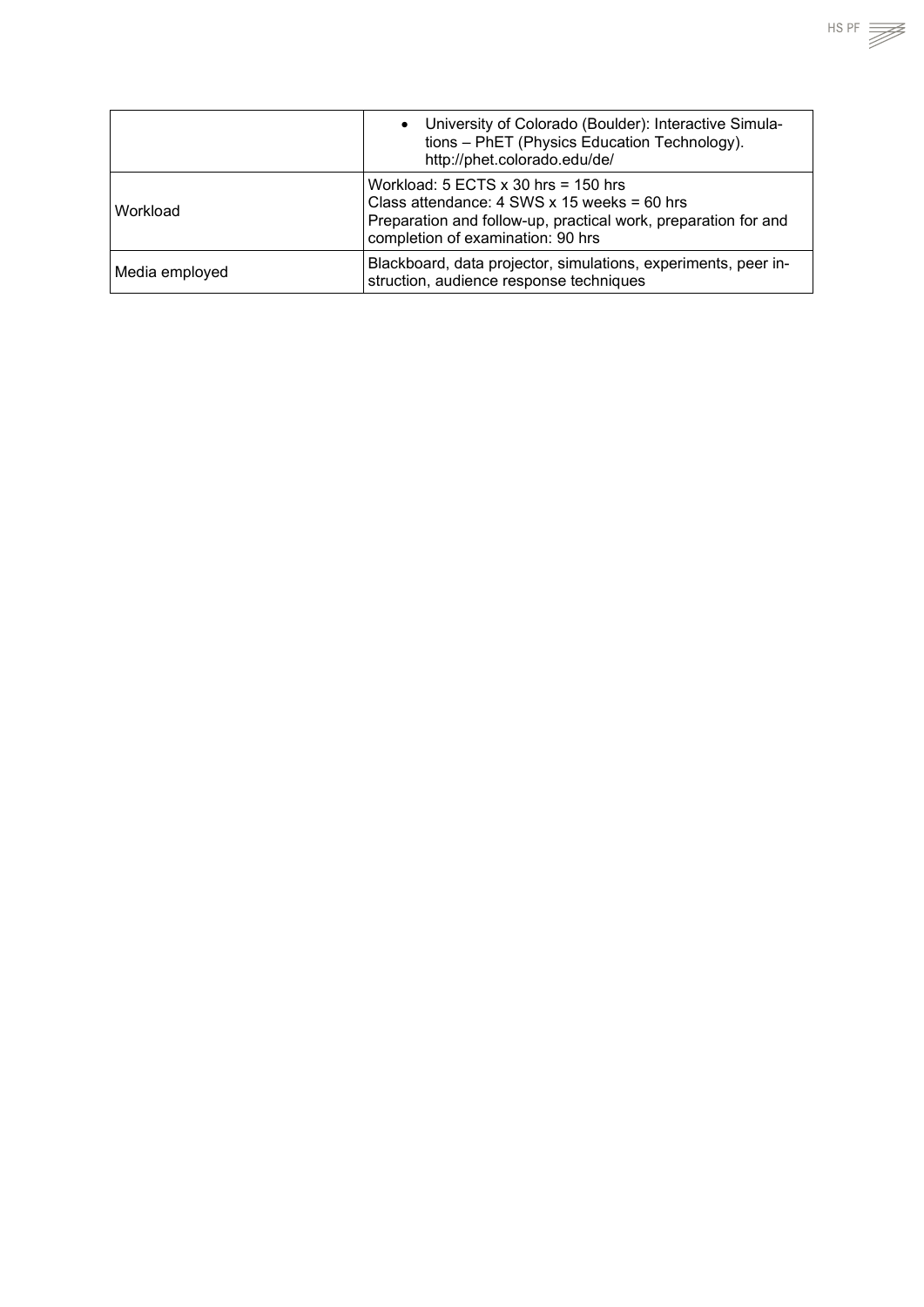#### <span id="page-7-0"></span>**3. Mathematics**

| "Mathematics"                                                 |                                                                                                                                                                                                                                                                                                                                                                                                                                                                                                                                                                                                                                                                                                                                                                                                                             |  |  |
|---------------------------------------------------------------|-----------------------------------------------------------------------------------------------------------------------------------------------------------------------------------------------------------------------------------------------------------------------------------------------------------------------------------------------------------------------------------------------------------------------------------------------------------------------------------------------------------------------------------------------------------------------------------------------------------------------------------------------------------------------------------------------------------------------------------------------------------------------------------------------------------------------------|--|--|
| Code                                                          | <b>MNS1090</b>                                                                                                                                                                                                                                                                                                                                                                                                                                                                                                                                                                                                                                                                                                                                                                                                              |  |  |
| Semester                                                      | 1                                                                                                                                                                                                                                                                                                                                                                                                                                                                                                                                                                                                                                                                                                                                                                                                                           |  |  |
| Level                                                         | Preliminary level                                                                                                                                                                                                                                                                                                                                                                                                                                                                                                                                                                                                                                                                                                                                                                                                           |  |  |
| Credits / ECTS                                                | 5                                                                                                                                                                                                                                                                                                                                                                                                                                                                                                                                                                                                                                                                                                                                                                                                                           |  |  |
| Contact hours per week                                        | 4                                                                                                                                                                                                                                                                                                                                                                                                                                                                                                                                                                                                                                                                                                                                                                                                                           |  |  |
| <b>Related courses</b>                                        | MNS1091 Mathematics 1                                                                                                                                                                                                                                                                                                                                                                                                                                                                                                                                                                                                                                                                                                                                                                                                       |  |  |
| Type and duration of examination<br>(only in case of PLK/PLM) | PLK (90 minutes) module examination                                                                                                                                                                                                                                                                                                                                                                                                                                                                                                                                                                                                                                                                                                                                                                                         |  |  |
| Recommended prerequisites                                     | High school level in mathematics                                                                                                                                                                                                                                                                                                                                                                                                                                                                                                                                                                                                                                                                                                                                                                                            |  |  |
| Language                                                      | German                                                                                                                                                                                                                                                                                                                                                                                                                                                                                                                                                                                                                                                                                                                                                                                                                      |  |  |
| Module coordinator                                            | Prof. Dr. Bulander                                                                                                                                                                                                                                                                                                                                                                                                                                                                                                                                                                                                                                                                                                                                                                                                          |  |  |
| Lecturer                                                      | Mathematics 1: Dr. Heinemeyer                                                                                                                                                                                                                                                                                                                                                                                                                                                                                                                                                                                                                                                                                                                                                                                               |  |  |
| Relation to curriculum                                        | WI, WI International Management, WI Innovation and Design -<br>Compulsory subject in 1 <sup>st</sup> semester                                                                                                                                                                                                                                                                                                                                                                                                                                                                                                                                                                                                                                                                                                               |  |  |
| Teaching methodology                                          | Lecture with practical work                                                                                                                                                                                                                                                                                                                                                                                                                                                                                                                                                                                                                                                                                                                                                                                                 |  |  |
| Objectives / intended learning out-<br>comes                  | Contribution to the qualification goals of the study program<br>The students learn mathematical basic principles that are con-<br>sistently applied in economics, technical and all scientific disci-<br>plines, i.e. linear algebra and differential and integral calculus<br>for single or multiple variables. They are able to use the appro-<br>priate mathematical methods and, therefore, possess the pre-<br>requisites for further studies.<br><b>Learning Objectives:</b><br>The students<br>are acquainted with vector calculus and matrix calculus,<br>are able to differentiate the functions of one variable and,<br>thus, solve extremum problems,<br>are able to calculate the limits of functions, and<br>$\bullet$<br>understand the concepts of integral calculus and know its<br>important applications. |  |  |
| Content                                                       | Vector, matrices and determinant calculations.<br>Differential and integral calculus of functions with a variable.                                                                                                                                                                                                                                                                                                                                                                                                                                                                                                                                                                                                                                                                                                          |  |  |
| Reading list                                                  | Gohout, W. (2011): Mathematik für Wirtschaft und Technik.<br>$\bullet$<br>2nd edition, Oldenbourg: München.<br>Gohout, W., Reimer, D. (2016): Formelsammlung Mathe-<br>$\bullet$<br>matik und Statistik: für Wirtschaft und Technik. 1st edition,<br>Europa-Lehrmittel: Haan-Gruiten<br>Reimer, D., Gohout, W. (2009): Aufgabensammlung Mathe-<br>$\bullet$<br>matik für Wirtschaft und Technik. 1st edition, Europa-Lehr-<br>mittel: Haan-Gruiten                                                                                                                                                                                                                                                                                                                                                                          |  |  |
| Workload                                                      | Workload: $5$ ECTS $x$ 30 hrs = 150 hrs<br>Class attendance: $4$ SWS x 15 weeks = 60 hrs<br>Preparation and follow-up, tutorials, preparation for and comple-<br>tion of examination: 90 hrs                                                                                                                                                                                                                                                                                                                                                                                                                                                                                                                                                                                                                                |  |  |
| Media employed                                                | Slides, blackboard, e-learning platform, tutorials                                                                                                                                                                                                                                                                                                                                                                                                                                                                                                                                                                                                                                                                                                                                                                          |  |  |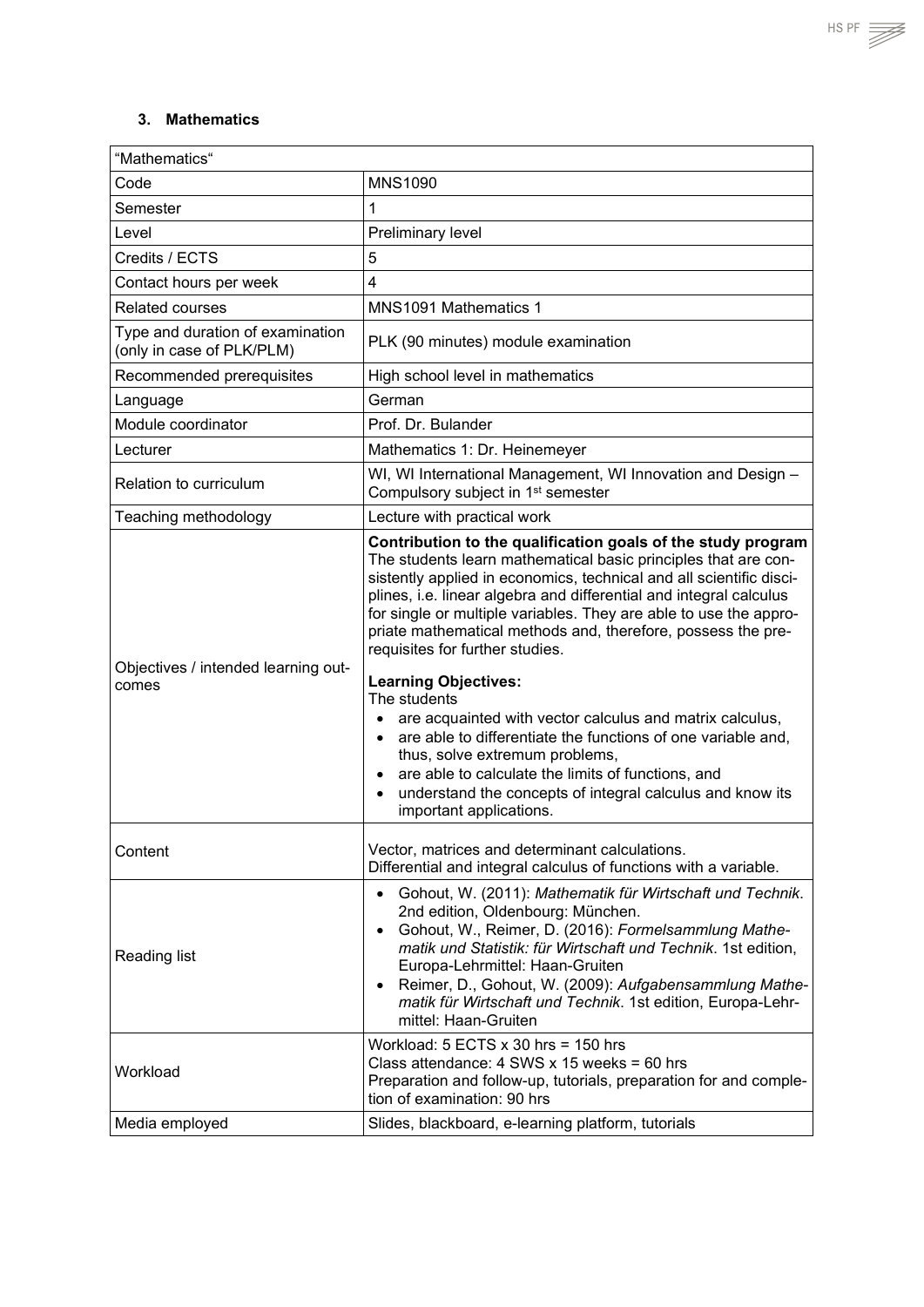## <span id="page-8-0"></span>**4. Computer Science**

| "Computer Science "                                           |                                                                                                                                                                                                                                                                                                                                                                                                                                                                                                                                                                                                                                                                                                        |  |  |
|---------------------------------------------------------------|--------------------------------------------------------------------------------------------------------------------------------------------------------------------------------------------------------------------------------------------------------------------------------------------------------------------------------------------------------------------------------------------------------------------------------------------------------------------------------------------------------------------------------------------------------------------------------------------------------------------------------------------------------------------------------------------------------|--|--|
| Code                                                          | <b>BAE1130</b>                                                                                                                                                                                                                                                                                                                                                                                                                                                                                                                                                                                                                                                                                         |  |  |
| Semester                                                      | 1                                                                                                                                                                                                                                                                                                                                                                                                                                                                                                                                                                                                                                                                                                      |  |  |
| Level                                                         | Preliminary level                                                                                                                                                                                                                                                                                                                                                                                                                                                                                                                                                                                                                                                                                      |  |  |
| Credits / ECTS                                                | 5                                                                                                                                                                                                                                                                                                                                                                                                                                                                                                                                                                                                                                                                                                      |  |  |
| Contact hours per week                                        | 4                                                                                                                                                                                                                                                                                                                                                                                                                                                                                                                                                                                                                                                                                                      |  |  |
| <b>Related courses</b>                                        | BAE1131 Introduction to Computer Science<br>BAE1132 Programming Laboratory                                                                                                                                                                                                                                                                                                                                                                                                                                                                                                                                                                                                                             |  |  |
| Recommended prerequisites                                     | High school level in Mathematics and/or supplementary Mathe-<br>matics courses                                                                                                                                                                                                                                                                                                                                                                                                                                                                                                                                                                                                                         |  |  |
| Type and duration of examination<br>(only in case of PLK/PLM) | PLK (90 minutes) module examination<br><b>UPL</b>                                                                                                                                                                                                                                                                                                                                                                                                                                                                                                                                                                                                                                                      |  |  |
| Language                                                      | German                                                                                                                                                                                                                                                                                                                                                                                                                                                                                                                                                                                                                                                                                                 |  |  |
| Module coordinator                                            | Prof. Dr. Volz                                                                                                                                                                                                                                                                                                                                                                                                                                                                                                                                                                                                                                                                                         |  |  |
| Lecturer                                                      | Prof. Dr. Volz                                                                                                                                                                                                                                                                                                                                                                                                                                                                                                                                                                                                                                                                                         |  |  |
| <b>Relation to curriculum</b>                                 | WI, WI International Management, WI Innovation and Design -<br>Compulsory subject in 1 <sup>st</sup> semester                                                                                                                                                                                                                                                                                                                                                                                                                                                                                                                                                                                          |  |  |
| Teaching methodology                                          | Lecture with discussions, laboratory tutorials                                                                                                                                                                                                                                                                                                                                                                                                                                                                                                                                                                                                                                                         |  |  |
| Objectives / intended learning out-<br>comes                  | The students<br>are able to play an active and responsible role in shaping<br>$\bullet$<br>the information society,<br>are able to manage information effectively,<br>$\bullet$<br>understand basic structural characteristics of data,<br>$\bullet$<br>understand structural characteristics of software systems,<br>$\bullet$<br>work with modern hard- and software systems,<br>$\bullet$<br>understand principles of presentation, processing and inter-<br>$\bullet$<br>pretation of information, and<br>possess knowledge and skills in computer modelling.                                                                                                                                      |  |  |
| Content                                                       | <b>Introduction to Computer Science:</b><br>Example of programming with table-based application<br>Data types<br>$\bullet$<br><b>Functions</b><br>Programming language logic<br>Objects and states<br>Algorithms and programs<br>State modelling<br><b>Classes and generalisations</b><br>(Recursive) data structures (lists, trees, graphs)<br>Formal languages and finite automata<br>Functions of a computer<br>Limits of predictability<br><b>Programming Laboratory:</b><br>Basic tools of software engineering<br>$\bullet$<br>Description languages (HTML and CSS)<br>$\bullet$<br>Programming languages (JavaScript and TypeScript)<br>Use of software libraries<br>Simple distributed systems |  |  |

 $HSPF \implies$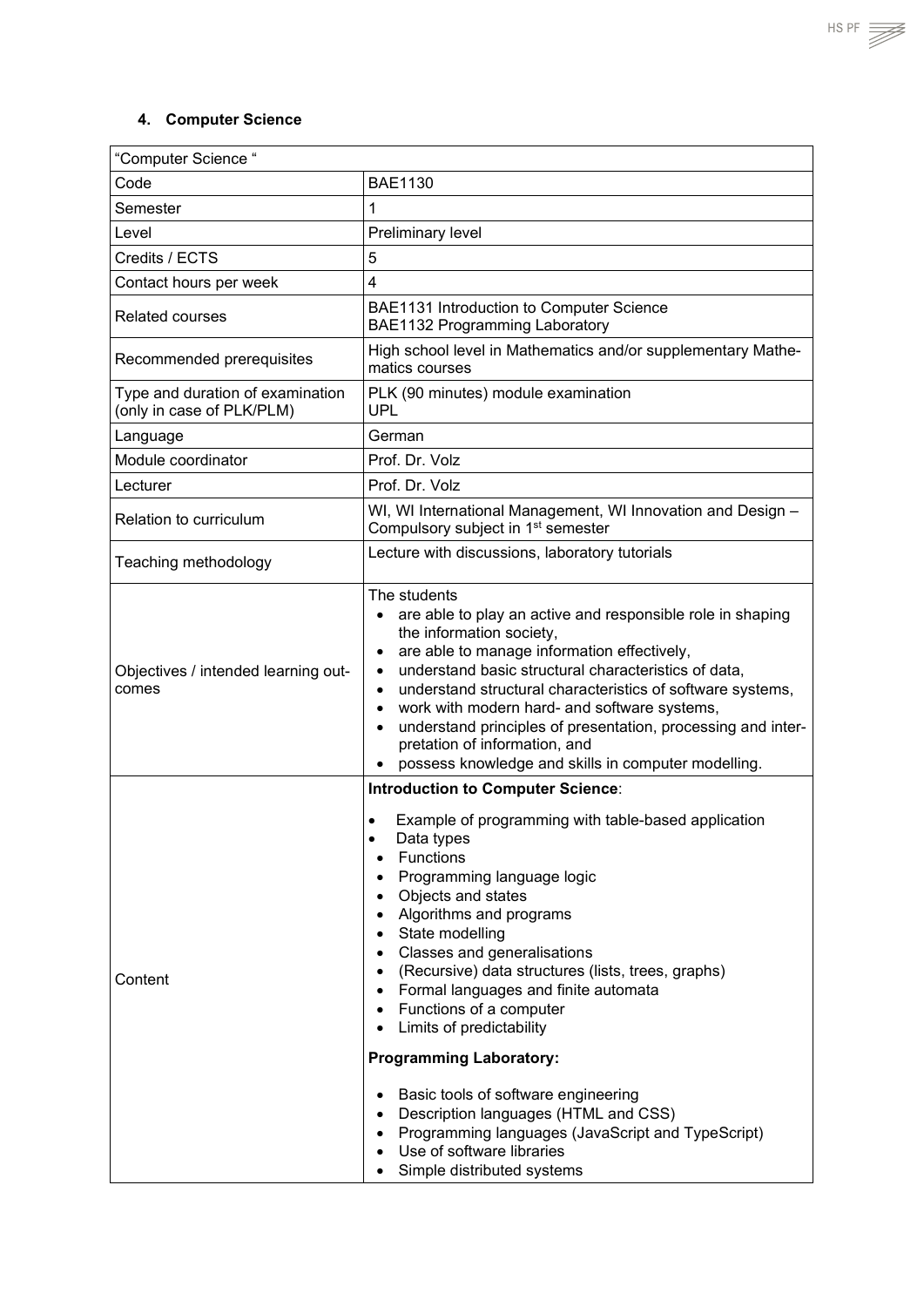| Reading list   | Volz, R. (2019): Skript zur Vorlesung - Einführung in die In-<br>formatik, Pforzheim University e-learning platform<br>Hubwieser, P. et al. (2007): Informatik 2, Lehrwerk für Gym-<br>$\bullet$<br>nasien. Ernst Klett: Stuttgart<br>Hubwieser, P. et al. (2008): Informatik 3, Lehrwerk für Gym-<br>nasien. Ernst Klett: Stuttgart<br>Hubwieser, P. et al. (2009): Informatik 4, Lehrwerk für Gym-<br>$\bullet$<br>nasien. Ernst Klett: Stuttgart<br>Hubwieser, P. et al. (2010): Informatik 5, Lehrwerk für Gym-<br>$\bullet$<br>nasien. Ernst Klett: Stuttgart |
|----------------|--------------------------------------------------------------------------------------------------------------------------------------------------------------------------------------------------------------------------------------------------------------------------------------------------------------------------------------------------------------------------------------------------------------------------------------------------------------------------------------------------------------------------------------------------------------------|
| Workload       | Workload: 6 ECTS $\times$ 30 hrs = 180 hrs<br>Class attendance: $4$ SWS x 15 weeks = 60 hrs<br>Preparation and follow-up, exercises, independent practice in<br>laboratory, preparation for and completion of examination: 120<br>hrs                                                                                                                                                                                                                                                                                                                              |
| Media employed | Lecture with slides (PowerPoint, data projector), computer-<br>based programming in laboratory, e-learning and videos for la-<br>boratory preparation, computer-based assessments in labora-<br>tory, supplementary material available on the university's e-<br>learning platform (Moodle)                                                                                                                                                                                                                                                                        |

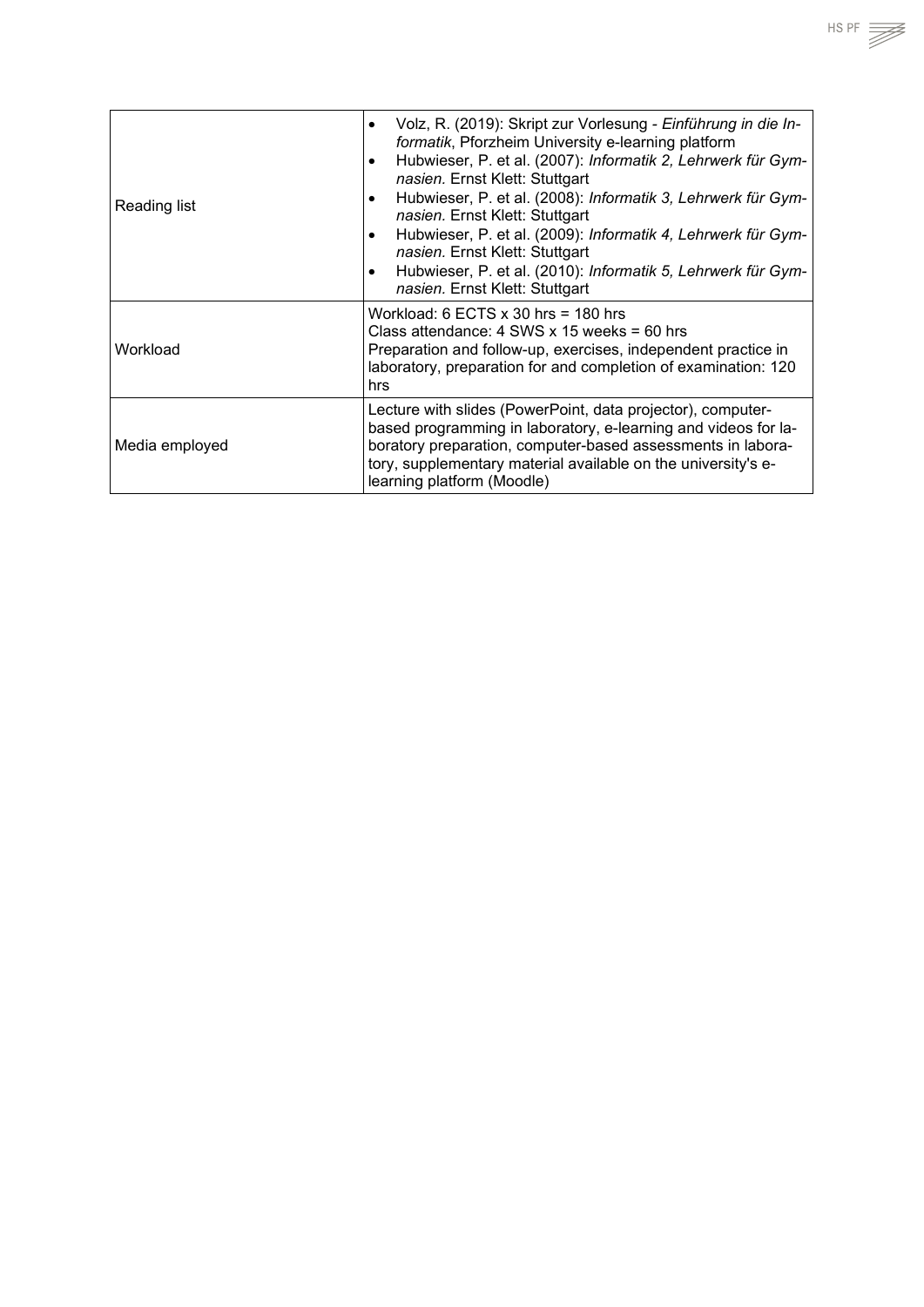### <span id="page-10-0"></span>**5. Business Administration I**

| "Business Administration I"                                   |                                                                                                                                                                                                                                                                                                                                                                                                                                                                                                                    |  |  |
|---------------------------------------------------------------|--------------------------------------------------------------------------------------------------------------------------------------------------------------------------------------------------------------------------------------------------------------------------------------------------------------------------------------------------------------------------------------------------------------------------------------------------------------------------------------------------------------------|--|--|
| Code                                                          | <b>BAE1120</b>                                                                                                                                                                                                                                                                                                                                                                                                                                                                                                     |  |  |
| Semester                                                      | $\mathbf{1}$                                                                                                                                                                                                                                                                                                                                                                                                                                                                                                       |  |  |
| Level                                                         | Preliminary level                                                                                                                                                                                                                                                                                                                                                                                                                                                                                                  |  |  |
| Credits / ECTS                                                | 5                                                                                                                                                                                                                                                                                                                                                                                                                                                                                                                  |  |  |
| Contact hours per week                                        | $\overline{4}$                                                                                                                                                                                                                                                                                                                                                                                                                                                                                                     |  |  |
| <b>Related courses</b>                                        | BAE1121 Fundamentals of Business Administration                                                                                                                                                                                                                                                                                                                                                                                                                                                                    |  |  |
| Recommended prerequisites                                     | None                                                                                                                                                                                                                                                                                                                                                                                                                                                                                                               |  |  |
| Type and duration of examination<br>(only in case of PLK/PLM) | Module examination: PLK (60 mins)                                                                                                                                                                                                                                                                                                                                                                                                                                                                                  |  |  |
| Language                                                      | German                                                                                                                                                                                                                                                                                                                                                                                                                                                                                                             |  |  |
| Module coordinator                                            | Prof. Dr. Martin                                                                                                                                                                                                                                                                                                                                                                                                                                                                                                   |  |  |
| Lecturer                                                      | Prof. Dr. Martin                                                                                                                                                                                                                                                                                                                                                                                                                                                                                                   |  |  |
| Relation to curriculum                                        | WI, WI International Management, WI Innovation and Design -<br>Compulsory subject in 1 <sup>st</sup> semester                                                                                                                                                                                                                                                                                                                                                                                                      |  |  |
| Teaching methodology                                          | Lecture, seminar-style course                                                                                                                                                                                                                                                                                                                                                                                                                                                                                      |  |  |
|                                                               | The Business Administration I module provides students with<br>the basics of economic theory and practice.<br>Initially, the students receive a general overview of the im-                                                                                                                                                                                                                                                                                                                                        |  |  |
| Objectives / intended learning out-                           | portance, objectives, tasks and procedures of external and in-<br>ternal accounting. They can address the typical issues in these<br>areas and use methods of costing and performance calculation<br>as well as bookkeeping and accounting to tackle them.                                                                                                                                                                                                                                                         |  |  |
| comes                                                         | They can recognise and explain the structure and contents of a<br>balance sheet and a profit and a loss statement, are in a posi-<br>tion to analyse them and use them in making management de-<br>cisions. They are acquainted with the terminology, systems and<br>methods of cost and revenue accounting (including full cost ac-<br>counting, marginal costing and cost deviation analysis). They,<br>therefore, are able to independently do calculations and sys-<br>tematically analyze costs in a company. |  |  |
| Content                                                       | Cost-type accounting<br>$\bullet$<br>Cost-centre accounting<br>$\bullet$<br>Unit-of-output costing (calculation) and cost unit-period ac-<br>$\bullet$<br>counting (financial statement)<br>Balance and profit and loss statement<br>$\bullet$<br>Annual financial statement-analysis with indicators<br>$\bullet$<br>Basics of double-entry bookkeeping<br>$\bullet$<br>Routine and annual accounting transactions<br>$\bullet$                                                                                   |  |  |
| <b>Reading list</b>                                           | Joos-Sachse, T. (2014): Controlling, Kostenrechnung und<br>$\bullet$<br>Kostenmanagement. 5th edition, Wiesbaden: Gabler.<br>Olfert, K. (2008): Kostenrechnung. 15th edition, Kiehl: Lud-<br>$\bullet$<br>wigshafen.<br>Zschenderlein, O. (2007): Kompakttraining Buchführung. 4th<br>$\bullet$<br>edition, Keihl: Ludwigshafen<br>Weber, M., Paa, K.U. (2014): Bilanzen, Haufe: Freiburg.<br>$\bullet$                                                                                                            |  |  |
| Workload                                                      | Workload: $5$ ECTS $x$ 30 hrs = 150 hrs<br>Class attendance: $4$ SWS x 15 weeks = 60 hrs<br>Preparation and follow-up, practical work, preparation for and<br>completion of examination: 90 hrs                                                                                                                                                                                                                                                                                                                    |  |  |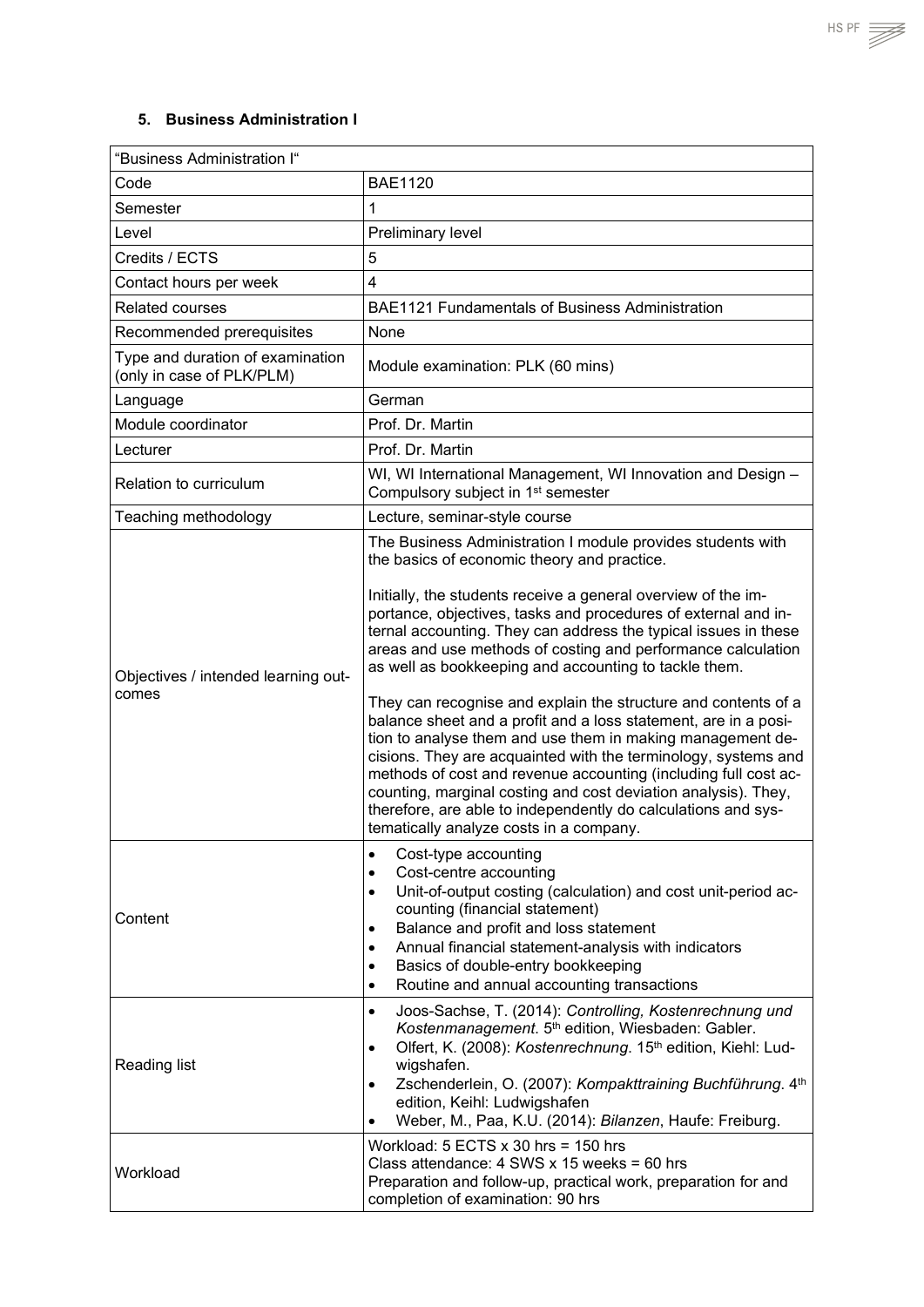| Media employed | Slides, blackboard, papers, case studies and practical work |
|----------------|-------------------------------------------------------------|
|                |                                                             |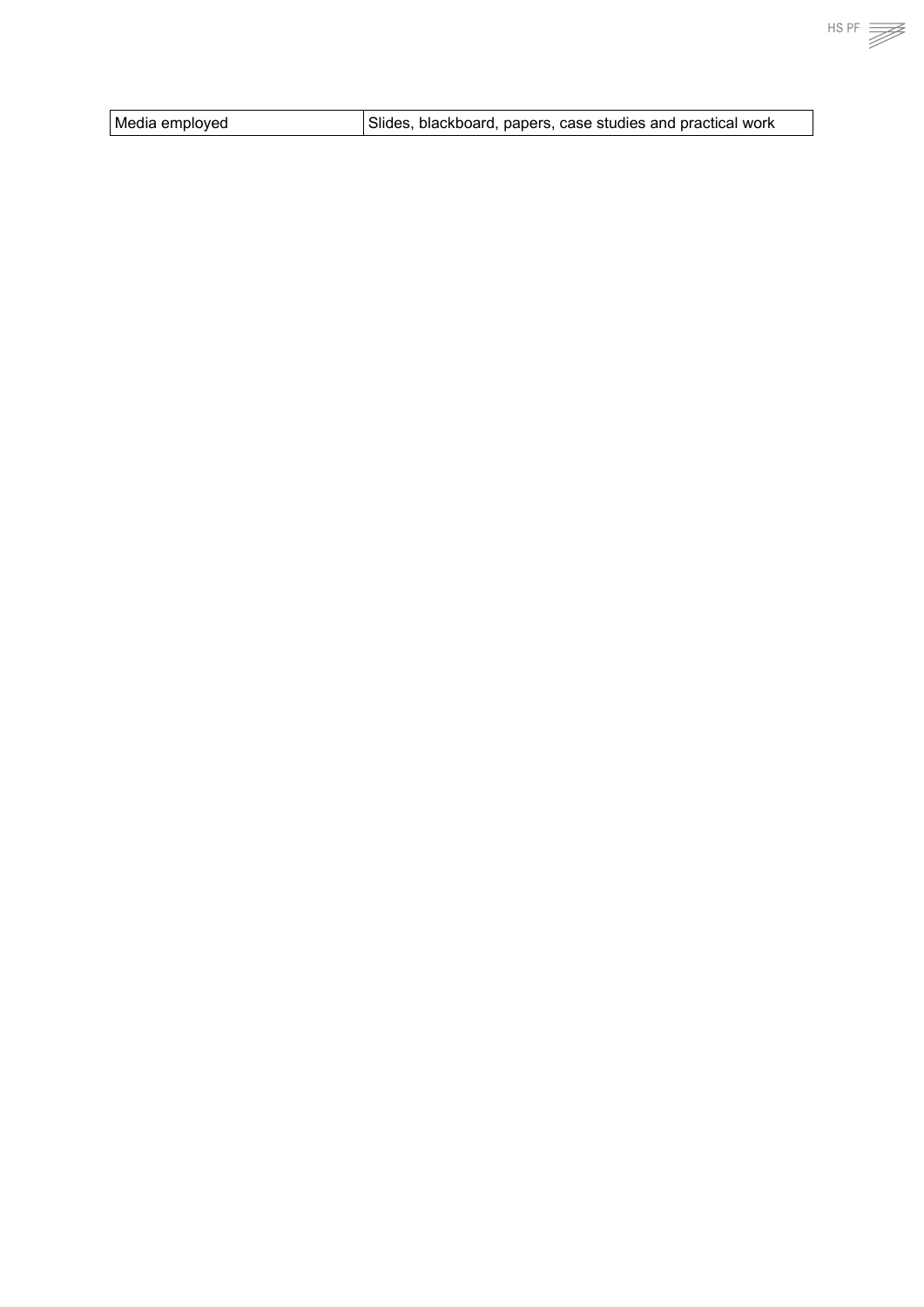<span id="page-12-0"></span>

| "English"                                                     |                                                                                                                                                                                                                                                                                                                                                                                                                                                                                                                                                                                                                                                                                                                                                                                                                                                                                                                                        |  |  |
|---------------------------------------------------------------|----------------------------------------------------------------------------------------------------------------------------------------------------------------------------------------------------------------------------------------------------------------------------------------------------------------------------------------------------------------------------------------------------------------------------------------------------------------------------------------------------------------------------------------------------------------------------------------------------------------------------------------------------------------------------------------------------------------------------------------------------------------------------------------------------------------------------------------------------------------------------------------------------------------------------------------|--|--|
| Code                                                          | LAN1510                                                                                                                                                                                                                                                                                                                                                                                                                                                                                                                                                                                                                                                                                                                                                                                                                                                                                                                                |  |  |
| Semester                                                      | 1st/2nd Semester                                                                                                                                                                                                                                                                                                                                                                                                                                                                                                                                                                                                                                                                                                                                                                                                                                                                                                                       |  |  |
| Level                                                         | Preliminary level                                                                                                                                                                                                                                                                                                                                                                                                                                                                                                                                                                                                                                                                                                                                                                                                                                                                                                                      |  |  |
| Credits/ECTS                                                  | 5                                                                                                                                                                                                                                                                                                                                                                                                                                                                                                                                                                                                                                                                                                                                                                                                                                                                                                                                      |  |  |
| Contact hours per week                                        | 4                                                                                                                                                                                                                                                                                                                                                                                                                                                                                                                                                                                                                                                                                                                                                                                                                                                                                                                                      |  |  |
| <b>Related courses</b>                                        | LAN1603 Advanced Business English<br>LAN1604 Advanced English for Engineers                                                                                                                                                                                                                                                                                                                                                                                                                                                                                                                                                                                                                                                                                                                                                                                                                                                            |  |  |
| Recommended prerequisites                                     | B2/C1 English (CEFR) - no previous content knowledge re-<br>quired                                                                                                                                                                                                                                                                                                                                                                                                                                                                                                                                                                                                                                                                                                                                                                                                                                                                     |  |  |
| Type and duration of examination<br>(only in case of PLK/PLM) | Advanced Business English: PLH/ PLL/PLK/PLP/PLR<br>(60 Minutes)<br>Advanced English for Engineers: PLH/PLL/PLK/PLR<br>(60 Minutes)                                                                                                                                                                                                                                                                                                                                                                                                                                                                                                                                                                                                                                                                                                                                                                                                     |  |  |
| Language                                                      | English                                                                                                                                                                                                                                                                                                                                                                                                                                                                                                                                                                                                                                                                                                                                                                                                                                                                                                                                |  |  |
| Module coordinator                                            | Prof. Dr. Kilian-Yasin                                                                                                                                                                                                                                                                                                                                                                                                                                                                                                                                                                                                                                                                                                                                                                                                                                                                                                                 |  |  |
| Lecturer                                                      | Advanced Business English: G. Loveday, R. Correa<br>Advanced English for Engineers: R. Correa, Prof. Dr.<br>Kilian-Yasin.                                                                                                                                                                                                                                                                                                                                                                                                                                                                                                                                                                                                                                                                                                                                                                                                              |  |  |
| Relation to curriculum                                        | WI, WI International Management, WI Innovation und Design -<br>Compulsory subject in 1 <sup>st</sup> & 2 <sup>nd</sup> Semester                                                                                                                                                                                                                                                                                                                                                                                                                                                                                                                                                                                                                                                                                                                                                                                                        |  |  |
| Teaching methodology                                          | Lecture, seminar style course                                                                                                                                                                                                                                                                                                                                                                                                                                                                                                                                                                                                                                                                                                                                                                                                                                                                                                          |  |  |
| Objectives/intended learning outco-<br>mes                    | <b>Advanced Business English:</b><br>Students deepen their language skills in the English language.<br>This course aims to facilitate both oral and written communica-<br>tion within a business context. Students are provided with ample<br>opportunity to practice all four language skills - listening, read-<br>ing, speaking and writing. They will also address the challenges<br>of conducting business with partners from different cultural<br>backgrounds and areas of operation.<br><b>Advanced English for Engineers:</b><br>Students consolidate the skills they learned in Advanced Busi-<br>ness English and extend their knowledge of topics relating to<br>engineering processes. Students know how to give a presenta-<br>tion on a technical issue in English and how to guide a class<br>discussion. Students know how to research and write short aca-<br>demic assignments about engineering topics in English. |  |  |
| Content                                                       | <b>Advanced Business English:</b><br>Company structures<br>$\bullet$<br>Types of business organizations and entrepreneurship<br>$\bullet$<br>Corporate culture<br>$\bullet$<br>Mergers & acquisitions<br>$\bullet$<br>Project management<br>$\bullet$<br>Corporate strategies - corporate social responsibility<br>$\bullet$<br>• Team working<br>New business<br>Marketing<br>$\bullet$<br>Brands<br>$\bullet$<br>Investment and finance<br><b>Advanced English for Engineers:</b>                                                                                                                                                                                                                                                                                                                                                                                                                                                    |  |  |

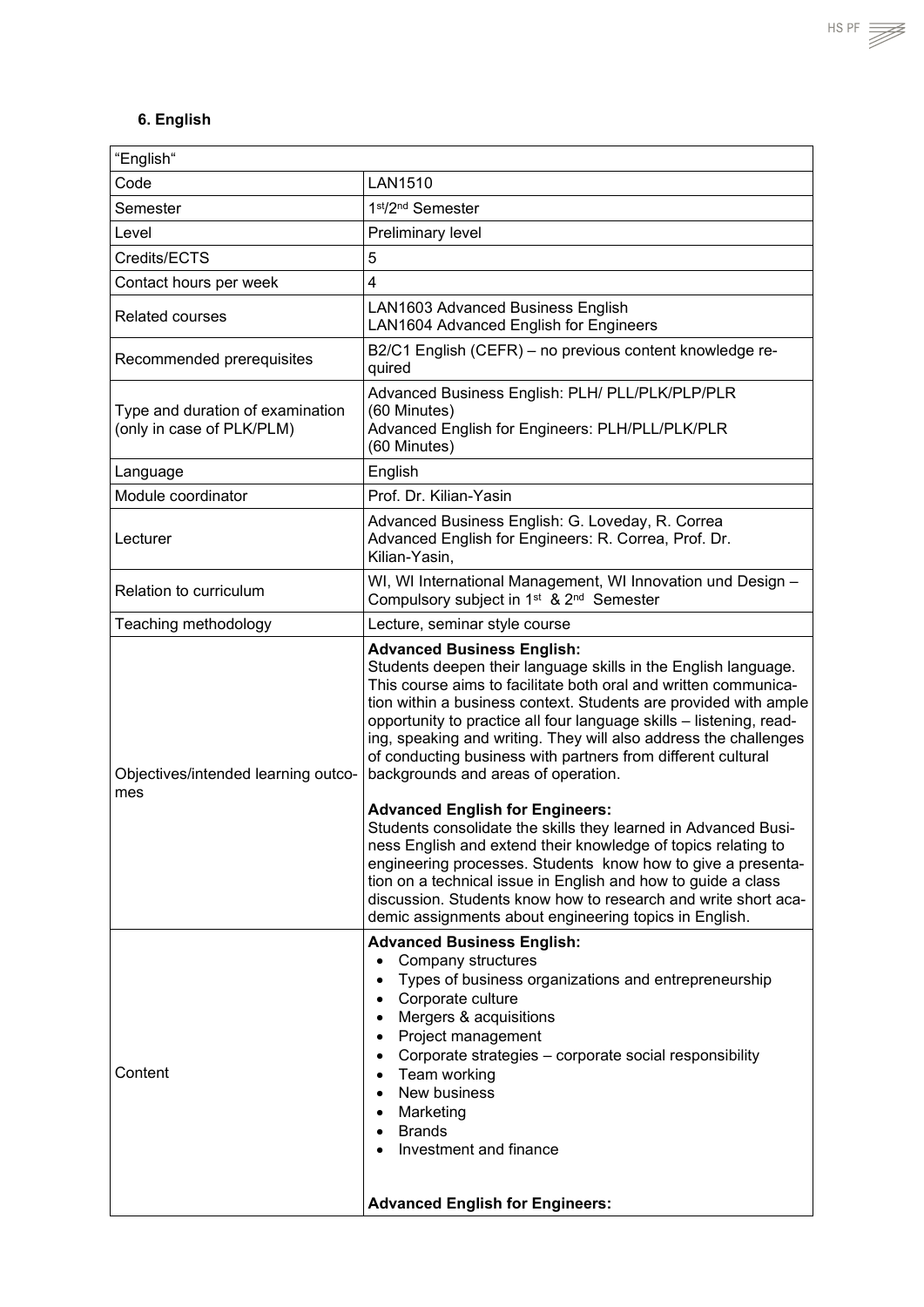|                | Product development/innovation/engineering/design<br>$\bullet$<br>Production and manufacturing processes<br>$\bullet$<br>Current technological developments<br>$\bullet$<br>Sustainable technologies<br>$\bullet$<br>Methods for innovation and innovation processes<br>$\bullet$<br>Entrepreneurship<br>$\bullet$<br>Climate change and the greenhouse effect<br>$\bullet$<br>Mobility solutions |
|----------------|---------------------------------------------------------------------------------------------------------------------------------------------------------------------------------------------------------------------------------------------------------------------------------------------------------------------------------------------------------------------------------------------------|
|                | <b>Advanced Business English:</b>                                                                                                                                                                                                                                                                                                                                                                 |
|                | Trappe, T., Tullis, G. (2008): Intelligent Business. Pearson:<br>Harlow.                                                                                                                                                                                                                                                                                                                          |
|                | Allison J., Appleby R., De Chazal, E. (2013): The Business.<br>$\bullet$<br>Macmillan: Oxford.                                                                                                                                                                                                                                                                                                    |
|                | MacKenzie, I. (2010): English for Business Studies. Cam-<br>$\bullet$<br>bridge University Press.                                                                                                                                                                                                                                                                                                 |
| Reading list   | <b>Advanced English for Engineers:</b>                                                                                                                                                                                                                                                                                                                                                            |
|                | Trappe, T., Tullis, G. (2008): Intelligent Business. Pearson:<br>Harlow.                                                                                                                                                                                                                                                                                                                          |
|                | Brieger, N., Pohl, A. (2008): Technical English. Vocabulary<br>$\bullet$<br>and Grammar. Langenscheidt: München.                                                                                                                                                                                                                                                                                  |
|                | Ibbotson, M. (2008): Cambridge English For Engineering.<br>$\bullet$<br><b>Cambridge University Press.</b>                                                                                                                                                                                                                                                                                        |
|                | Ibbotson, M. (2009): Professional English in Use: Engineer-<br>$\bullet$<br>ing. Cambridge University Press.                                                                                                                                                                                                                                                                                      |
| Workload       | Workload: 5 ECTS x 30 hrs = 150 Std.                                                                                                                                                                                                                                                                                                                                                              |
|                | Class attendance: $4$ SWS x 15 weeks = 60 hrs.<br>Preparation and follow-up, practical work, preparation for and<br>completion of examination: 90 hrs                                                                                                                                                                                                                                             |
| Media employed | Slides, blackboard, exercises, videos & audios, presentations                                                                                                                                                                                                                                                                                                                                     |

 $HSPF \implies$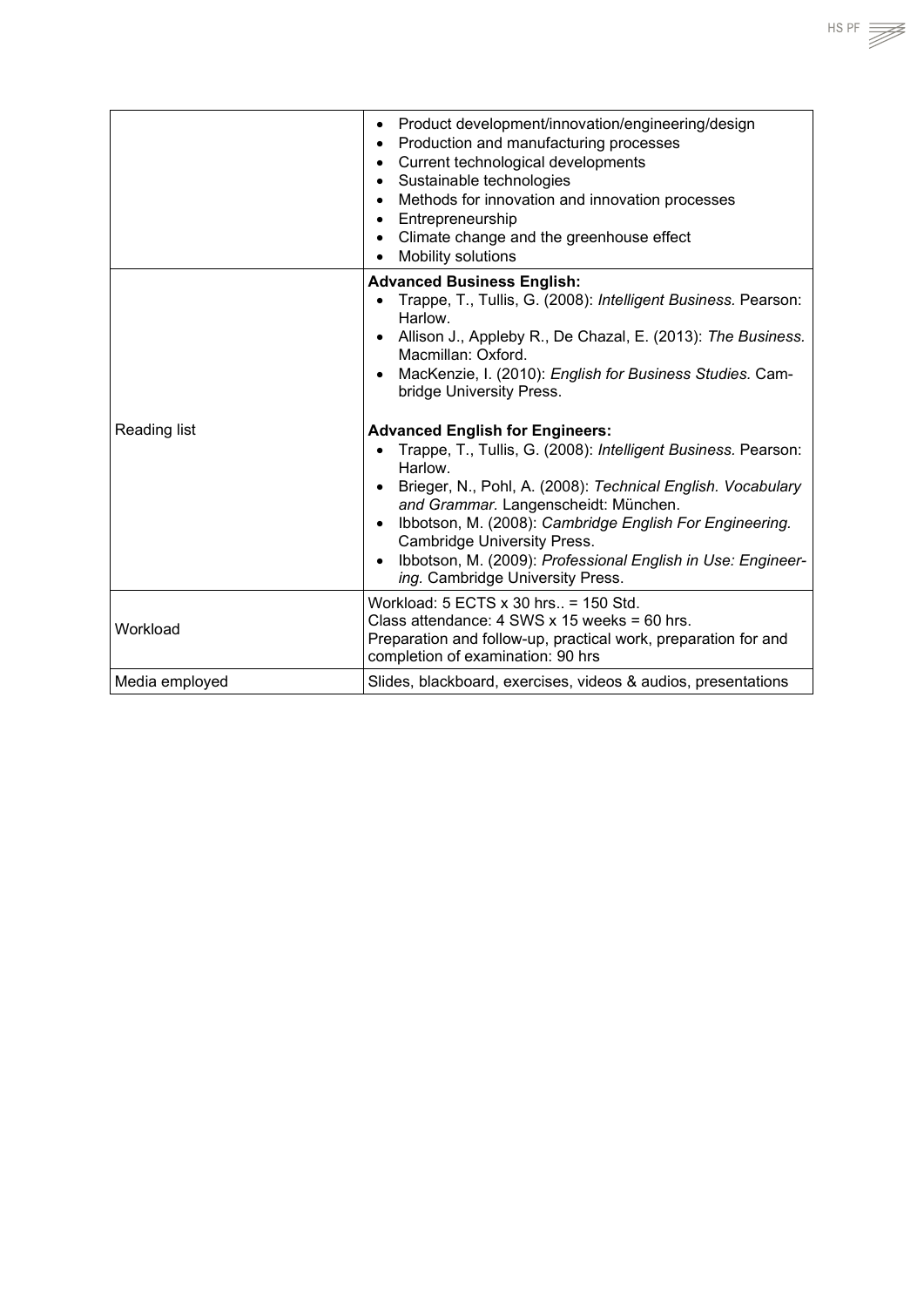#### <span id="page-14-0"></span>**7. Economics**

| "Economics"                                                   |                                                                                                                                                                                                                                                                                                                                                                                                                                                                                                                                                                                                                                                                                                                                                                                                                                                                                                                                                                                                                                                                                                                                                                                                                                                                        |
|---------------------------------------------------------------|------------------------------------------------------------------------------------------------------------------------------------------------------------------------------------------------------------------------------------------------------------------------------------------------------------------------------------------------------------------------------------------------------------------------------------------------------------------------------------------------------------------------------------------------------------------------------------------------------------------------------------------------------------------------------------------------------------------------------------------------------------------------------------------------------------------------------------------------------------------------------------------------------------------------------------------------------------------------------------------------------------------------------------------------------------------------------------------------------------------------------------------------------------------------------------------------------------------------------------------------------------------------|
| Code                                                          | ECO1400                                                                                                                                                                                                                                                                                                                                                                                                                                                                                                                                                                                                                                                                                                                                                                                                                                                                                                                                                                                                                                                                                                                                                                                                                                                                |
| Semester                                                      | 1st/2nd Semester                                                                                                                                                                                                                                                                                                                                                                                                                                                                                                                                                                                                                                                                                                                                                                                                                                                                                                                                                                                                                                                                                                                                                                                                                                                       |
| Level                                                         | Preliminary level                                                                                                                                                                                                                                                                                                                                                                                                                                                                                                                                                                                                                                                                                                                                                                                                                                                                                                                                                                                                                                                                                                                                                                                                                                                      |
| Credits / ECTS                                                | 5                                                                                                                                                                                                                                                                                                                                                                                                                                                                                                                                                                                                                                                                                                                                                                                                                                                                                                                                                                                                                                                                                                                                                                                                                                                                      |
| Contact hours per week                                        | $\overline{\mathbf{4}}$                                                                                                                                                                                                                                                                                                                                                                                                                                                                                                                                                                                                                                                                                                                                                                                                                                                                                                                                                                                                                                                                                                                                                                                                                                                |
| <b>Related courses</b>                                        | ECO1303 Economics 1<br>ECO1401 Economics 2                                                                                                                                                                                                                                                                                                                                                                                                                                                                                                                                                                                                                                                                                                                                                                                                                                                                                                                                                                                                                                                                                                                                                                                                                             |
| Recommended prerequisites                                     | Economics 1: only previous knowledge in mathematics required<br>Economics 2: knowledge of Economics 1 required                                                                                                                                                                                                                                                                                                                                                                                                                                                                                                                                                                                                                                                                                                                                                                                                                                                                                                                                                                                                                                                                                                                                                         |
| Type and duration of examination<br>(only in case of PLK/PLM) | Economics 1: PLK (60 mins),<br>Economics 2: PLK (60 mins)                                                                                                                                                                                                                                                                                                                                                                                                                                                                                                                                                                                                                                                                                                                                                                                                                                                                                                                                                                                                                                                                                                                                                                                                              |
| Language                                                      | German                                                                                                                                                                                                                                                                                                                                                                                                                                                                                                                                                                                                                                                                                                                                                                                                                                                                                                                                                                                                                                                                                                                                                                                                                                                                 |
| Module coordinator                                            | Prof. Dr. Wolf                                                                                                                                                                                                                                                                                                                                                                                                                                                                                                                                                                                                                                                                                                                                                                                                                                                                                                                                                                                                                                                                                                                                                                                                                                                         |
| Lecturer                                                      | Economics 1: Prof. Dr. Wolf<br>Economics 2: Prof. Dr. Wolf                                                                                                                                                                                                                                                                                                                                                                                                                                                                                                                                                                                                                                                                                                                                                                                                                                                                                                                                                                                                                                                                                                                                                                                                             |
| <b>Relation to curriculum</b>                                 | WI, WI International Management, WI Innovation and Design -<br>Compulsory subject in $1^{st}$ + $2^{nd}$ semester                                                                                                                                                                                                                                                                                                                                                                                                                                                                                                                                                                                                                                                                                                                                                                                                                                                                                                                                                                                                                                                                                                                                                      |
| Teaching methodology                                          | Lecture with discussion, lecture with case study                                                                                                                                                                                                                                                                                                                                                                                                                                                                                                                                                                                                                                                                                                                                                                                                                                                                                                                                                                                                                                                                                                                                                                                                                       |
| Objectives / intendes learning out-<br>comes                  | The students are able think abstractly and structure com-<br>$\bullet$<br>plex problems - based on use of models<br>They can identify the key elements that determine the suc-<br>$\bullet$<br>cess of an economic system and the competitiveness of a<br>location.<br>They are in a position to assess economic policy decisions<br>$\bullet$<br>focussing on the impact on micro and macro-economics.<br>They learn how to use micro-economic analysis techniques<br>$\bullet$<br>in order to understand the mode of operation of various<br>markets and government interventions.<br>Macro-economic analysis will give the students an under-<br>$\bullet$<br>standing of the main macro-economic environmental fac-<br>tors of operational activity: unemployment, inflation, eco-<br>nomic growth, structural change and economic fluctuations.<br>They will be able to explain these phenomena, and can,<br>therefore, evaluate economic policy options for correcting<br>macro-economic imbalances and their impact on business<br>decisions.<br>The students can independently assess the macro-eco-<br>$\bullet$<br>nomic framework conditions of corporate activities and<br>draw appropriate conclusions for investment and pricing<br>decisions from them. |
| Content                                                       | Aspects, basic concepts and methods of economics<br>$\bullet$<br>Economic systems: planned economy and social market<br>$\bullet$<br>economy<br>Demand and supply in goods markets, elasticities; con-<br>$\bullet$<br>sumer and producer surplus<br>Pricing: perfect and imperfect competition, monopolistic<br>$\bullet$<br>pricing, oligopoly markets<br>State intervention in market pricing: highest prices, lowest<br>$\bullet$<br>prices, taxes, internalisation of externalities<br>Competition policy<br>$\bullet$<br>Macro-economic goals: inflation, unemployment, growth,<br>٠<br>economic fluctuation                                                                                                                                                                                                                                                                                                                                                                                                                                                                                                                                                                                                                                                     |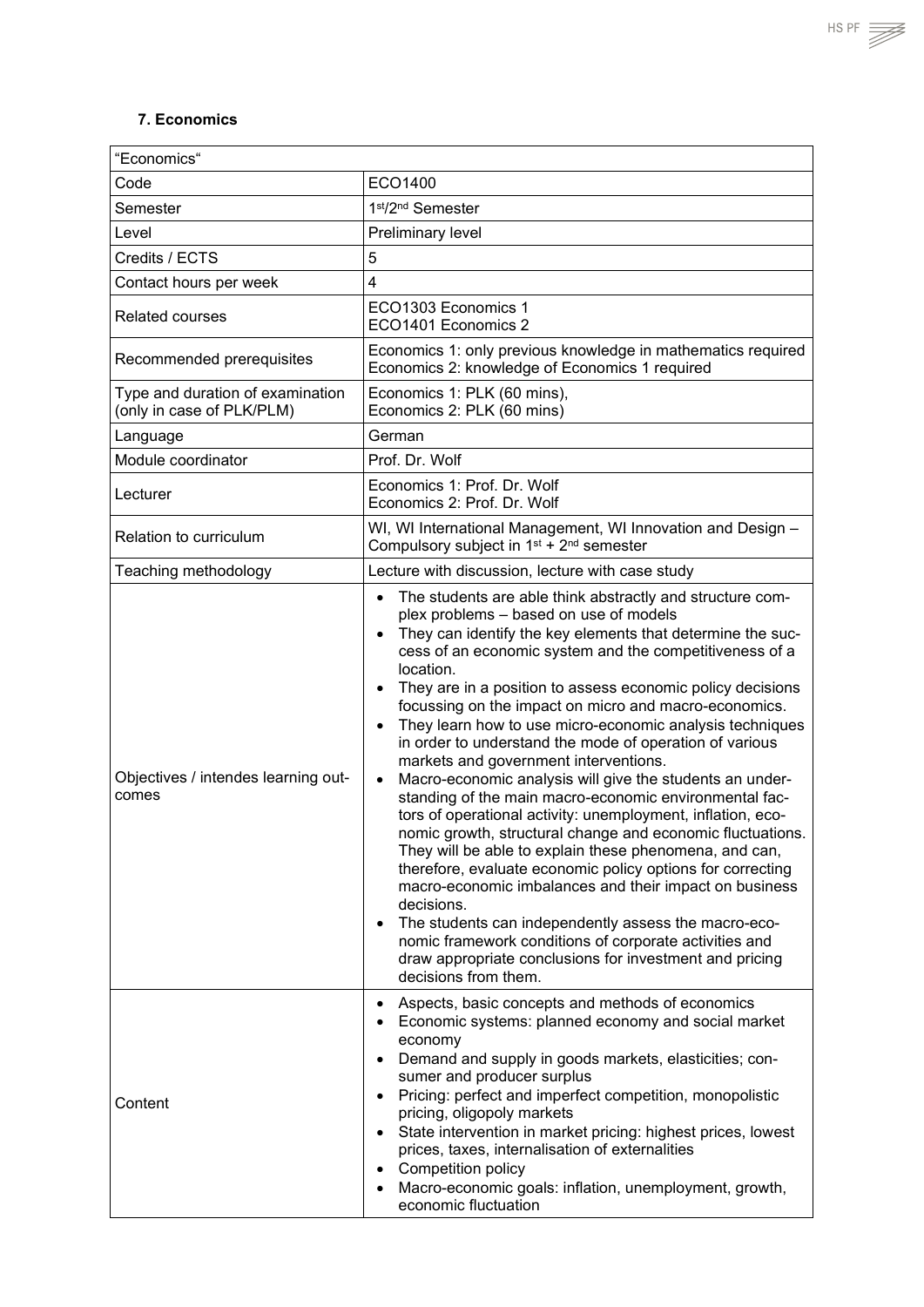|                | Macro-economic policy: Keynesianism versus supply policy<br>Monetary theory and monetary policy, interest rates and<br>$\bullet$<br>causes of inflation<br>Structural change: causes and effects                                                                                                                           |
|----------------|----------------------------------------------------------------------------------------------------------------------------------------------------------------------------------------------------------------------------------------------------------------------------------------------------------------------------|
|                | Economics 1:<br>Beck, H. (2013): Volkswirtschaftslehre. Oldenbourg: Mün-<br>chen.<br>Mankiw, N. und Taylor, M. (2018): Grundzüge der Volks-<br>$\bullet$<br>wirtschaftslehre. 7. Aufl., Schäffer-Poeschel: Stuttgart.<br>Pindyck, R. und Rubinfeld, D. (2018): Mikroökonomie., 9.<br>$\bullet$<br>Aufl., Pearson: München. |
| Reading list   |                                                                                                                                                                                                                                                                                                                            |
|                | Economics 2:<br>Beck, H. (2013): Volkswirtschaftslehre. Oldenbourg: Mün-<br>chen.<br>Blanchard, O., Illing, G. (2017): Makroökonomie. 7. Aufl.,<br>$\bullet$<br>Pearson: München.<br>Mankiw, N. und Taylor, M. (2018): Grundzüge der Volks-<br>$\bullet$<br>wirtschaftslehre. 7. Aufl., Schäffer-Poeschel: Stuttgart.      |
| Workload       | Workload: $5$ ECTS $\times$ 30 hrs = 150 hrs<br>Class attendance: $4$ SWS x 15 weeks = 60 hrs<br>Preparation and follow-up, practical work, preparation for and<br>completion of examination: 90 hrs                                                                                                                       |
| Media employed | Blackboard, slides, video projector, audience-response-tech-<br>niques/interactive app., university e-learning platform (Moodle),<br>instructional videos, alfaview (if necessary)                                                                                                                                         |

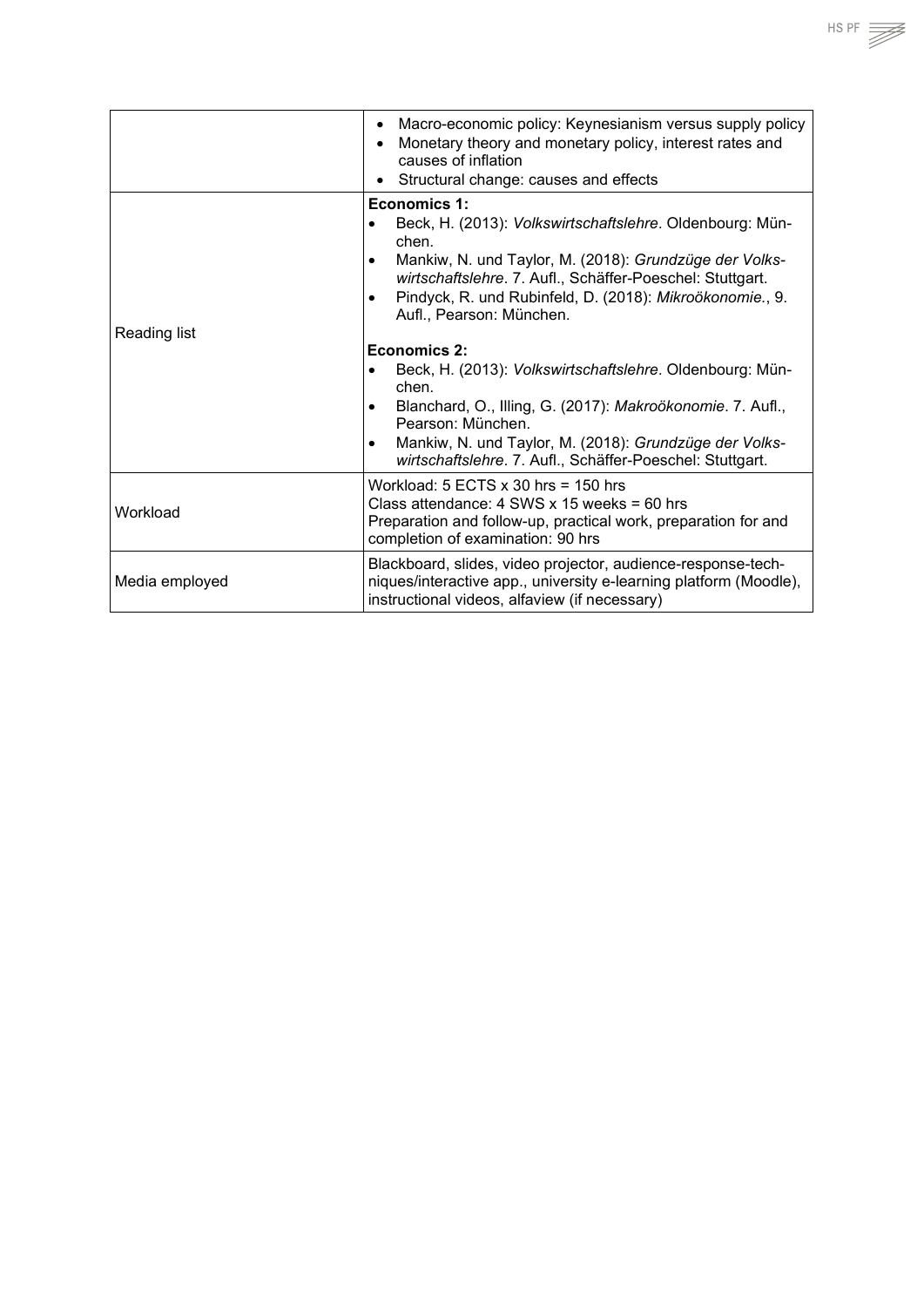<span id="page-16-0"></span>

| "Manufacturing Technology 1"                                  |                                                                                                                                                                                                                                                                                                                                                                                                                                                                                                             |
|---------------------------------------------------------------|-------------------------------------------------------------------------------------------------------------------------------------------------------------------------------------------------------------------------------------------------------------------------------------------------------------------------------------------------------------------------------------------------------------------------------------------------------------------------------------------------------------|
| Code                                                          | <b>MEN1340</b>                                                                                                                                                                                                                                                                                                                                                                                                                                                                                              |
| Semester                                                      | 2 <sup>nd</sup> Semester                                                                                                                                                                                                                                                                                                                                                                                                                                                                                    |
| Level                                                         | Preliminary level                                                                                                                                                                                                                                                                                                                                                                                                                                                                                           |
| Credits / ECTS                                                | 5                                                                                                                                                                                                                                                                                                                                                                                                                                                                                                           |
| Contact hours per week                                        | $\overline{4}$                                                                                                                                                                                                                                                                                                                                                                                                                                                                                              |
| <b>Related courses</b>                                        | MEN1341 Manufacturing Technology 1<br>MEN1272 Manufacturing Technology 1 Laboratory                                                                                                                                                                                                                                                                                                                                                                                                                         |
| Recommended prerequisites                                     | High school level in mathematics<br><b>Materials Science</b><br><b>Mechanical Design</b><br>High school level in electrical engineering and physics                                                                                                                                                                                                                                                                                                                                                         |
| Type and duration of examination<br>(only in case of PLK/PLM) | Manufacturing Technology 1: PLK (60 mins)<br>Manufacturing Technology 1 Laboratory: UPL                                                                                                                                                                                                                                                                                                                                                                                                                     |
| Language                                                      | German                                                                                                                                                                                                                                                                                                                                                                                                                                                                                                      |
| Module coordinator                                            | Prof. Dr. Oßwald                                                                                                                                                                                                                                                                                                                                                                                                                                                                                            |
| Lecturer                                                      | Manufacturing Technology 1: Prof. Dr. Oßwald<br>Manufacturing Technology 1 Laboratory: Prof. Dr. Eberhardt<br>(department of mechanical engineering), Prof. Dr. Oßwald                                                                                                                                                                                                                                                                                                                                      |
| Relation to curriculum                                        | WI, WI International Management, WI Innovation and Design<br>Compulsory subject in 2 <sup>nd</sup> semester                                                                                                                                                                                                                                                                                                                                                                                                 |
| Teaching methodology                                          | Lectures with practical work, laboratory tutorial                                                                                                                                                                                                                                                                                                                                                                                                                                                           |
| Objectives / intended learning out-<br>comes                  | The students<br>are familiar with the technological properties and processes<br>$\bullet$<br>in the current production processes for metals in the follow-<br>ing fields: cutting, joining and coating<br>comprehend the implementation options and limits of these<br>$\bullet$<br>production processes<br>are able to implement cost-optimized production processes<br>$\bullet$<br>to achieve functional products<br>are familiar with construction and technology of production<br>machines and devices |
| Content                                                       | Content: Manufacturing technology of metals:<br>Operation, performance characteristics, application areas of<br>each of the following manufacturing processes:<br>Cutting<br>$\bullet$<br>Joining<br>$\bullet$<br>Coating<br>$\bullet$                                                                                                                                                                                                                                                                      |
| Reading list                                                  | Schulze, G. (2015): Fertigungstechnik. VDI: Düsseldorf.<br>$\bullet$<br>Schmid, D. et al. (2019): Industrielle Fertigung. Europa-<br>$\bullet$<br>Lehrmittel: Haan.<br>Awiszus, B. (2016): Grundlagen der Fertigungstechnik;<br>$\bullet$<br>Hanser: Freiburg.                                                                                                                                                                                                                                              |
| Workload                                                      | Workload: $5$ ECTS $x$ 30 hrs = 150 hrs<br>Class attendance: $4$ SWS x 15 weeks = 60 hrs<br>Preparation and follow-up, practical work, preparation for and<br>completion of examination: 90 hrs                                                                                                                                                                                                                                                                                                             |
| Media employed                                                | Slides, blackboard, data projector, simulations, audience re-<br>sponse techniques, educational videos, e-Learning platform of<br>the university (Moodle)<br>Laboratory tutorials                                                                                                                                                                                                                                                                                                                           |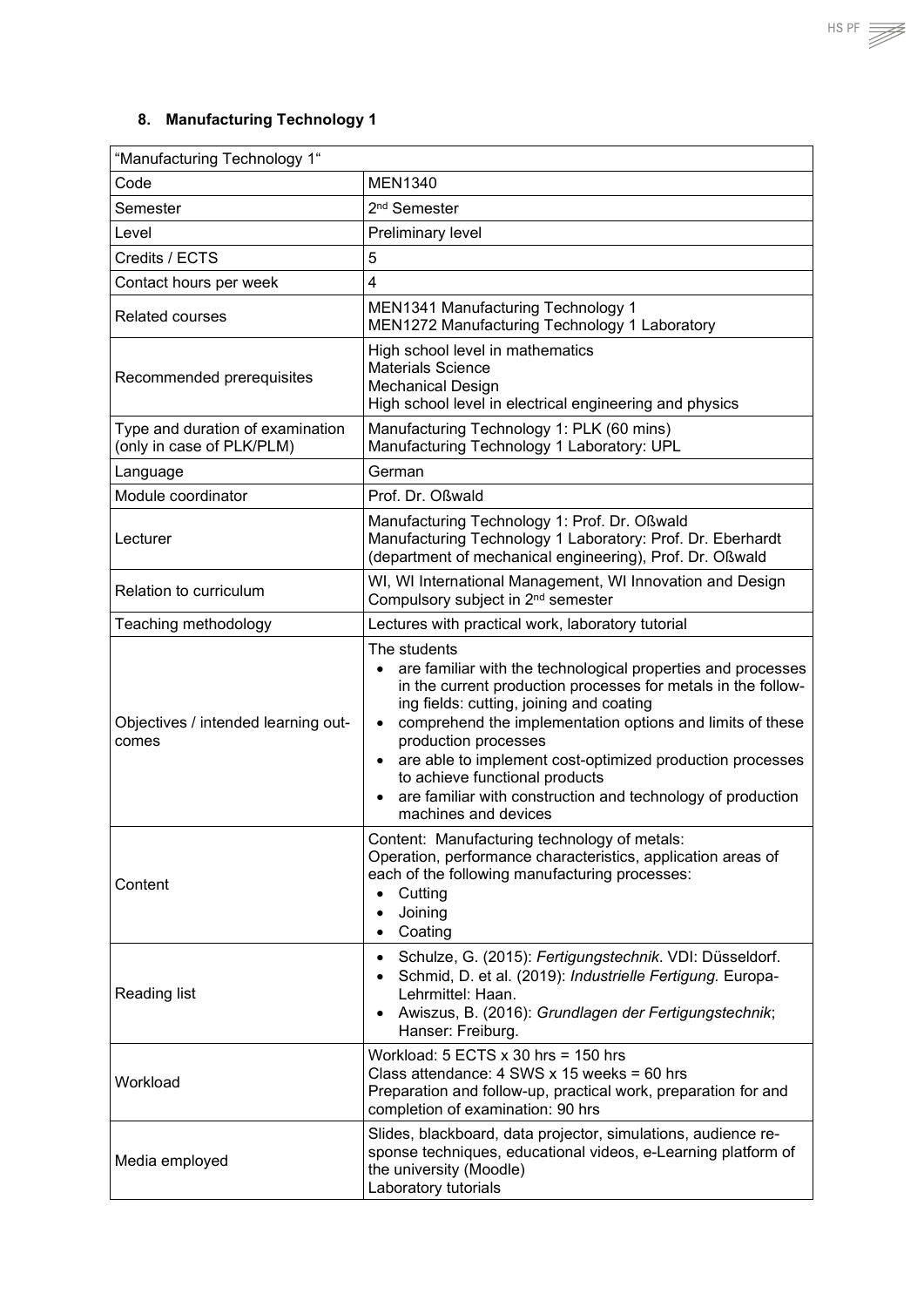# <span id="page-17-0"></span>**9. Physics**

| "Physics"                                                     |                                                                                                                                                                                                                                                                                                                         |
|---------------------------------------------------------------|-------------------------------------------------------------------------------------------------------------------------------------------------------------------------------------------------------------------------------------------------------------------------------------------------------------------------|
| Code                                                          | <b>MNS1180</b>                                                                                                                                                                                                                                                                                                          |
| Semester                                                      | 2 <sup>nd</sup> Semester                                                                                                                                                                                                                                                                                                |
| Level                                                         | Preliminary level                                                                                                                                                                                                                                                                                                       |
| Credits / ECTS                                                | 5                                                                                                                                                                                                                                                                                                                       |
| Contact hours per week                                        | $\overline{\mathbf{4}}$                                                                                                                                                                                                                                                                                                 |
| <b>Related courses</b>                                        | MNS1181 Physics                                                                                                                                                                                                                                                                                                         |
| Recommended prerequisites                                     | Entrance-level qualification in mathematics for a university of<br>applied sciences                                                                                                                                                                                                                                     |
| Type and duration of examination<br>(only in case of PLK/PLM) | Physics: PLK (60 mins) module examination                                                                                                                                                                                                                                                                               |
| Language                                                      | German                                                                                                                                                                                                                                                                                                                  |
| Module coordinator                                            | Prof. Dr. Lindenlauf                                                                                                                                                                                                                                                                                                    |
| Lecturer                                                      | Prof. Dr. Lindenlauf, Dr. Frank                                                                                                                                                                                                                                                                                         |
| Relation to curriculum                                        | WI, WI International Management, WI Innovation and Design -<br>Compulsory subject in 2 <sup>nd</sup> semester                                                                                                                                                                                                           |
| Teaching methodology                                          | Lecture with integrated exercises and tutorials                                                                                                                                                                                                                                                                         |
| Objectives / intended learning out-<br>comes                  | The students<br>recognize and understand basic physical relationships<br>$\bullet$<br>are able to analyze simple physical tasks and solve them<br>$\bullet$<br>mathematically                                                                                                                                           |
| Content                                                       | Basics of translational and rotational dynamics, oscillations, en-<br>ergy, momentum, angular momentum, thermal energy, selected<br>topics of modern physics.                                                                                                                                                           |
| Reading list                                                  | Rybach, J.(2013): Physik für Bachelors. Hanser: München.<br>$\bullet$<br>Hering, E. / Martin, R. / Stohrer, M.(2017): Physik für Ingeni-<br>$\bullet$<br>eure. Springer: Berlin.<br>University of Colorado (Boulder): Interactive Simulations -<br>PhET (Physics Education Technology).<br>http://phet.colorado.edu/de/ |
| Workload                                                      | Workload: $5$ ECTS $x$ 30 hrs = 150 hrs<br>Class attendance: $4$ SWS x 15 weeks = 60 hrs<br>Preparation and follow-up, practical work, preparation for and<br>completion of examination: 90 hrs                                                                                                                         |
| Media employed                                                | Blackboard, data projector, simulations, peer instruction, audi-<br>ence response techniques, problem-based learning                                                                                                                                                                                                    |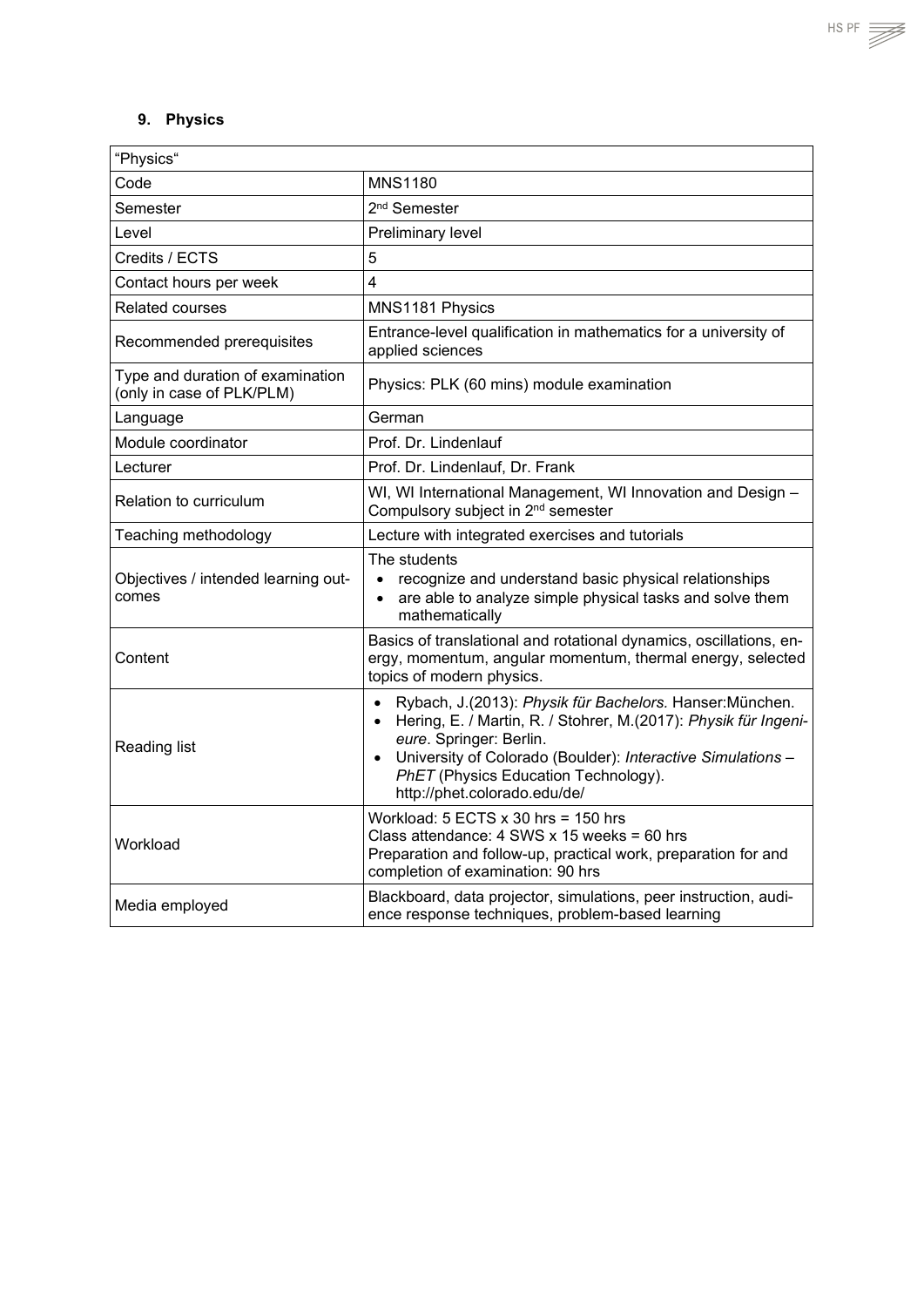### <span id="page-18-0"></span>**10. Quantitative Methods I**

| "Quantitative Methods I"                                      |                                                                                                                                                                                                                                                                                                                                                                                                                                                                                                                                                                                                                                                                                                                                                                                                                                                                                                                                                                                                                                                                                                                                                                                                                                                          |
|---------------------------------------------------------------|----------------------------------------------------------------------------------------------------------------------------------------------------------------------------------------------------------------------------------------------------------------------------------------------------------------------------------------------------------------------------------------------------------------------------------------------------------------------------------------------------------------------------------------------------------------------------------------------------------------------------------------------------------------------------------------------------------------------------------------------------------------------------------------------------------------------------------------------------------------------------------------------------------------------------------------------------------------------------------------------------------------------------------------------------------------------------------------------------------------------------------------------------------------------------------------------------------------------------------------------------------|
| Code                                                          | <b>BAE1090</b>                                                                                                                                                                                                                                                                                                                                                                                                                                                                                                                                                                                                                                                                                                                                                                                                                                                                                                                                                                                                                                                                                                                                                                                                                                           |
| Semester                                                      | $\overline{2}$                                                                                                                                                                                                                                                                                                                                                                                                                                                                                                                                                                                                                                                                                                                                                                                                                                                                                                                                                                                                                                                                                                                                                                                                                                           |
| Level                                                         | Preliminary level                                                                                                                                                                                                                                                                                                                                                                                                                                                                                                                                                                                                                                                                                                                                                                                                                                                                                                                                                                                                                                                                                                                                                                                                                                        |
| Credits / ECTS                                                | 5                                                                                                                                                                                                                                                                                                                                                                                                                                                                                                                                                                                                                                                                                                                                                                                                                                                                                                                                                                                                                                                                                                                                                                                                                                                        |
| Contact hours per week                                        | $\overline{4}$                                                                                                                                                                                                                                                                                                                                                                                                                                                                                                                                                                                                                                                                                                                                                                                                                                                                                                                                                                                                                                                                                                                                                                                                                                           |
| <b>Related courses</b>                                        | BAE1091 Statistics 1<br>MNS1092 Mathematics 2                                                                                                                                                                                                                                                                                                                                                                                                                                                                                                                                                                                                                                                                                                                                                                                                                                                                                                                                                                                                                                                                                                                                                                                                            |
| Recommended prerequisites                                     | University entry qualification level in mathematics; Mathematics<br>I lecture                                                                                                                                                                                                                                                                                                                                                                                                                                                                                                                                                                                                                                                                                                                                                                                                                                                                                                                                                                                                                                                                                                                                                                            |
| Type and duration of examination<br>(only in case of PLK/PLM) | PLK (90 mins) module examination                                                                                                                                                                                                                                                                                                                                                                                                                                                                                                                                                                                                                                                                                                                                                                                                                                                                                                                                                                                                                                                                                                                                                                                                                         |
| Language                                                      | German                                                                                                                                                                                                                                                                                                                                                                                                                                                                                                                                                                                                                                                                                                                                                                                                                                                                                                                                                                                                                                                                                                                                                                                                                                                   |
| Module coordinator                                            | Prof. Dr. Bulander                                                                                                                                                                                                                                                                                                                                                                                                                                                                                                                                                                                                                                                                                                                                                                                                                                                                                                                                                                                                                                                                                                                                                                                                                                       |
| Lecturer                                                      | Statistics 1: Prof. Dr. Bulander<br>Mathematics 2: Prof. Dr. Galler                                                                                                                                                                                                                                                                                                                                                                                                                                                                                                                                                                                                                                                                                                                                                                                                                                                                                                                                                                                                                                                                                                                                                                                      |
| Relation to curriculum                                        | WI, WI International Management, WI Innovation and Design -<br>Compulsory subject in 2 <sup>nd</sup> semester                                                                                                                                                                                                                                                                                                                                                                                                                                                                                                                                                                                                                                                                                                                                                                                                                                                                                                                                                                                                                                                                                                                                            |
| Teaching methodology                                          | Lecture with practical work                                                                                                                                                                                                                                                                                                                                                                                                                                                                                                                                                                                                                                                                                                                                                                                                                                                                                                                                                                                                                                                                                                                                                                                                                              |
| Objectives / intended learning out-<br>comes                  | Contribution to the qualification objectives of the study<br>program:<br>The students are familiar with the fundamentals of mathematics,<br>which are required across the board in economic, technical and<br>all scientific disciplines, i.e. differential and integral calculus for<br>several variables. They are able to apply the corresponding pro-<br>cedures and are thus mathematically able to successfully pur-<br>sue their studies.<br>Students also become proficient in descriptive statistical con-<br>cepts and procedures. They are able to apply the corresponding<br>concepts and procedures confidently and are thus able to meet<br>the quantitative requirements of their further studies.<br><b>Learning Objectives:</b><br>The students<br>can differentiate functions from several variables and thus<br>$\bullet$<br>solve extreme value tasks,<br>are able to calculate sequences and series,<br>$\bullet$<br>understand complex numbers and their arithmetic opera-<br>$\bullet$<br>tions,<br>are proficient in the integral calculation of functions with<br>several variables and know their most important applica-<br>tions,<br>are able to recognise descriptive statistics concepts and<br>procedures and apply them. |
| Content                                                       | <b>Statistics 1:</b><br>Introduction to statistics<br>$\bullet$<br>Basic knowledge of descriptive statistics<br>٠<br>Basics of evaluating univariate records: situation, scattering<br>$\bullet$<br>and kurtosis parameters<br>Evaluation of bivariate data records: correlation and regres-<br>sion calculation                                                                                                                                                                                                                                                                                                                                                                                                                                                                                                                                                                                                                                                                                                                                                                                                                                                                                                                                         |
|                                                               |                                                                                                                                                                                                                                                                                                                                                                                                                                                                                                                                                                                                                                                                                                                                                                                                                                                                                                                                                                                                                                                                                                                                                                                                                                                          |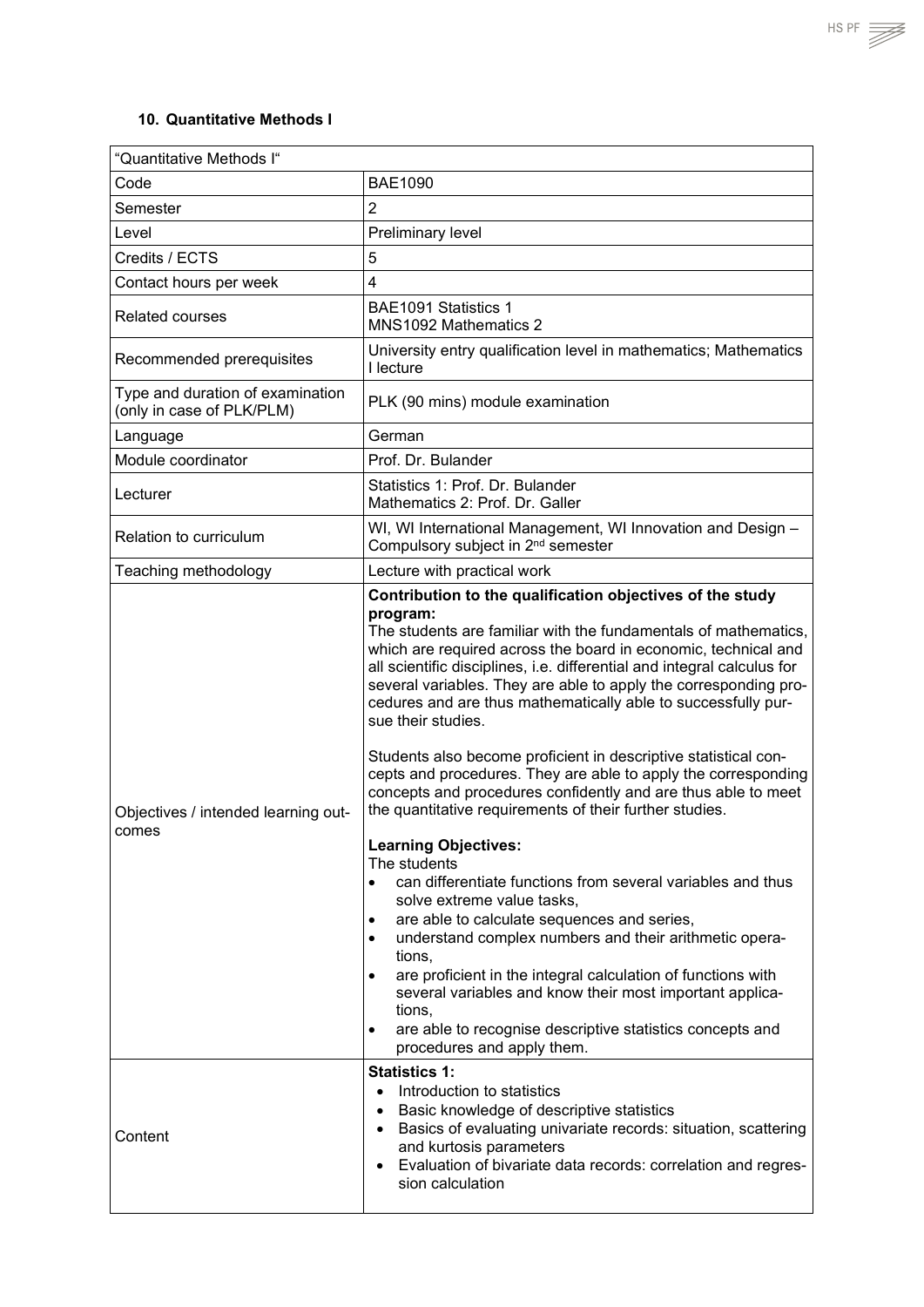|                | <b>Mathematics 2:</b><br>Differential and integral calculation of functions of several<br>٠<br>variables<br>Fundamentals of complex numbers<br>Sequences and series<br>Trigonometric and related functions                                                                                                                                                              |
|----------------|-------------------------------------------------------------------------------------------------------------------------------------------------------------------------------------------------------------------------------------------------------------------------------------------------------------------------------------------------------------------------|
| Reading list   | <b>Statistics 1:</b><br>Specht, K. / Bulander, R. / Gohout, W. (2014): Statistik für<br>Technik und Wirtschaft. 2 <sup>nd</sup> updated and expanded edition,<br>De Gruyter Oldenbourg: München.<br><b>Mathematics 2:</b><br>Gohout, W. (2011): Mathematik für Wirtschaft und Technik.<br>2 <sup>nd</sup> edition, expanded edition, De Gruyter Oldenbourg:<br>München. |
| Workload       | Workload: $5$ ECTS $x$ 30 hrs = 150 hrs<br>Class attendance: $4$ SWS x 15 weeks = 60 hrs<br>Preparation and follow-up, practical work, preparation for and<br>completion of examination: 90 hrs                                                                                                                                                                         |
| Media employed | Slides, data projector, e-learning platform of the university<br>(Moodle)                                                                                                                                                                                                                                                                                               |

 $HSPF \implies$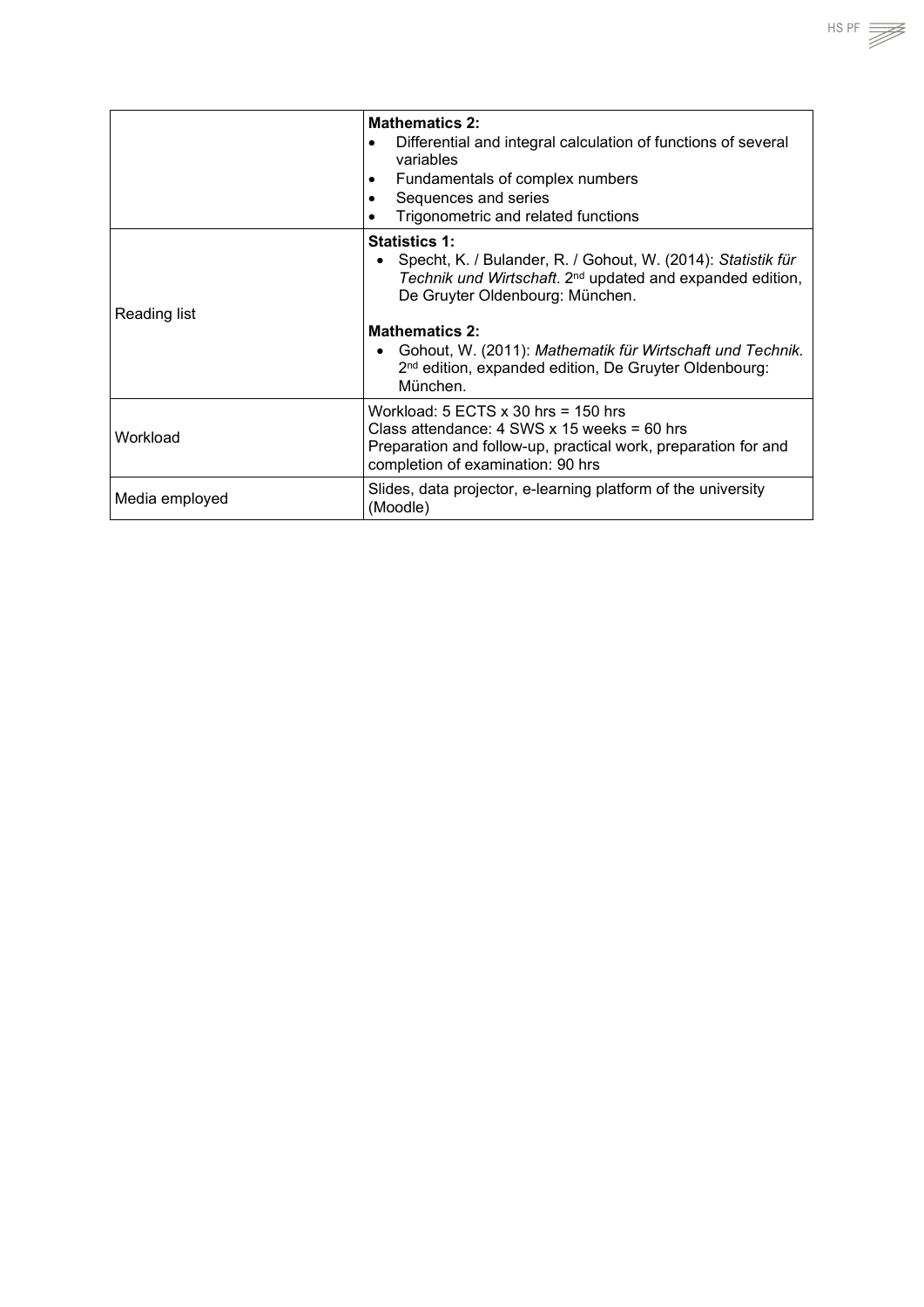# <span id="page-20-0"></span>**11. Programming Project**

| "Programming Project"                                         |                                                                                                                                                                                                                                                                                                                                                                                                                                                                                                                                                                                                                                                                                                                                                                                                                                                                                                                                                                                                                                                                                                                                                                                                                                                                                                                                |
|---------------------------------------------------------------|--------------------------------------------------------------------------------------------------------------------------------------------------------------------------------------------------------------------------------------------------------------------------------------------------------------------------------------------------------------------------------------------------------------------------------------------------------------------------------------------------------------------------------------------------------------------------------------------------------------------------------------------------------------------------------------------------------------------------------------------------------------------------------------------------------------------------------------------------------------------------------------------------------------------------------------------------------------------------------------------------------------------------------------------------------------------------------------------------------------------------------------------------------------------------------------------------------------------------------------------------------------------------------------------------------------------------------|
| Code                                                          | <b>BAE1140</b>                                                                                                                                                                                                                                                                                                                                                                                                                                                                                                                                                                                                                                                                                                                                                                                                                                                                                                                                                                                                                                                                                                                                                                                                                                                                                                                 |
| Semester                                                      | 2                                                                                                                                                                                                                                                                                                                                                                                                                                                                                                                                                                                                                                                                                                                                                                                                                                                                                                                                                                                                                                                                                                                                                                                                                                                                                                                              |
| Level                                                         | Preliminary level                                                                                                                                                                                                                                                                                                                                                                                                                                                                                                                                                                                                                                                                                                                                                                                                                                                                                                                                                                                                                                                                                                                                                                                                                                                                                                              |
| Credits / ECTS                                                | 5                                                                                                                                                                                                                                                                                                                                                                                                                                                                                                                                                                                                                                                                                                                                                                                                                                                                                                                                                                                                                                                                                                                                                                                                                                                                                                                              |
| Contact hours per week                                        | 4                                                                                                                                                                                                                                                                                                                                                                                                                                                                                                                                                                                                                                                                                                                                                                                                                                                                                                                                                                                                                                                                                                                                                                                                                                                                                                                              |
| <b>Related courses</b>                                        | <b>ISS1141 Project Management</b><br>BAE1141 Project Programming Seminar                                                                                                                                                                                                                                                                                                                                                                                                                                                                                                                                                                                                                                                                                                                                                                                                                                                                                                                                                                                                                                                                                                                                                                                                                                                       |
| Recommended prerequisites                                     | Basic knowledge in programming, as taught in the 1 <sup>st</sup> semester<br>computer science course.                                                                                                                                                                                                                                                                                                                                                                                                                                                                                                                                                                                                                                                                                                                                                                                                                                                                                                                                                                                                                                                                                                                                                                                                                          |
| Type and duration of examination<br>(only in case of PLK/PLM) | Project Management: PLK (60 mins)<br>Project Programming Seminar: PLH/PLL/PLK/PLP/PLR (60<br>mins.)                                                                                                                                                                                                                                                                                                                                                                                                                                                                                                                                                                                                                                                                                                                                                                                                                                                                                                                                                                                                                                                                                                                                                                                                                            |
| Language                                                      | German                                                                                                                                                                                                                                                                                                                                                                                                                                                                                                                                                                                                                                                                                                                                                                                                                                                                                                                                                                                                                                                                                                                                                                                                                                                                                                                         |
| Module coordinator                                            | Prof. Schätter                                                                                                                                                                                                                                                                                                                                                                                                                                                                                                                                                                                                                                                                                                                                                                                                                                                                                                                                                                                                                                                                                                                                                                                                                                                                                                                 |
| Lecturer                                                      | Project Management: Prof. Dr. Fournier, Prof. Dr. Kühn<br>Programming Project Seminar: Prof. Dittmann, Dr. Heinemeyer,<br>Prof. Schätter                                                                                                                                                                                                                                                                                                                                                                                                                                                                                                                                                                                                                                                                                                                                                                                                                                                                                                                                                                                                                                                                                                                                                                                       |
| Relation to curriculum                                        | WI, WI International Management, WI Innovation and Design -<br>Compulsory subject in 2 <sup>nd</sup> semester                                                                                                                                                                                                                                                                                                                                                                                                                                                                                                                                                                                                                                                                                                                                                                                                                                                                                                                                                                                                                                                                                                                                                                                                                  |
| Teaching methodology                                          | Lecture, seminar, laboratory, exercises                                                                                                                                                                                                                                                                                                                                                                                                                                                                                                                                                                                                                                                                                                                                                                                                                                                                                                                                                                                                                                                                                                                                                                                                                                                                                        |
| Objectives / intended learning out-<br>comes                  | The students<br>know the basics of project management,<br>$\bullet$<br>know the relevant standards, especially IPMA (Deutsche<br>$\bullet$<br>Gesellschaft für Projektmanagement e. V.) and PMI (Pro-<br>ject Management Institute),<br>know methods and techniques that are used in project man-<br>$\bullet$<br>agement, but also in other areas, such as risk and quality<br>management,<br>know methods and tools to generate and visually implement<br>٠<br>creative ideas,<br>are able to explain the basics of these techniques and apply<br>concepts, methods and technical implementations to practi-<br>cal case studies,<br>are able to independently familiarize themselves with a new<br>subject area within the framework of a real project and work<br>on the project in a team,<br>are able to present team results in a target-oriented and ap-<br>propriate manner.<br>develop social competency<br>٠<br>acquire their first practical experience in organising and im-<br>plementing projects,<br>know the basic procedure for the development of IT projects<br>٠<br>know the fundamental importance of internet applications<br>for companies as well as the basics of content management<br>systems,<br>are able to design a website for a company and implement<br>it with a content management system. |
| Content                                                       | <b>Project Management</b><br>General introduction to project management on the basis of<br>the project management standard of the German Associa-<br>tion for Project Management (Deutsche Ge-sellschaft für                                                                                                                                                                                                                                                                                                                                                                                                                                                                                                                                                                                                                                                                                                                                                                                                                                                                                                                                                                                                                                                                                                                   |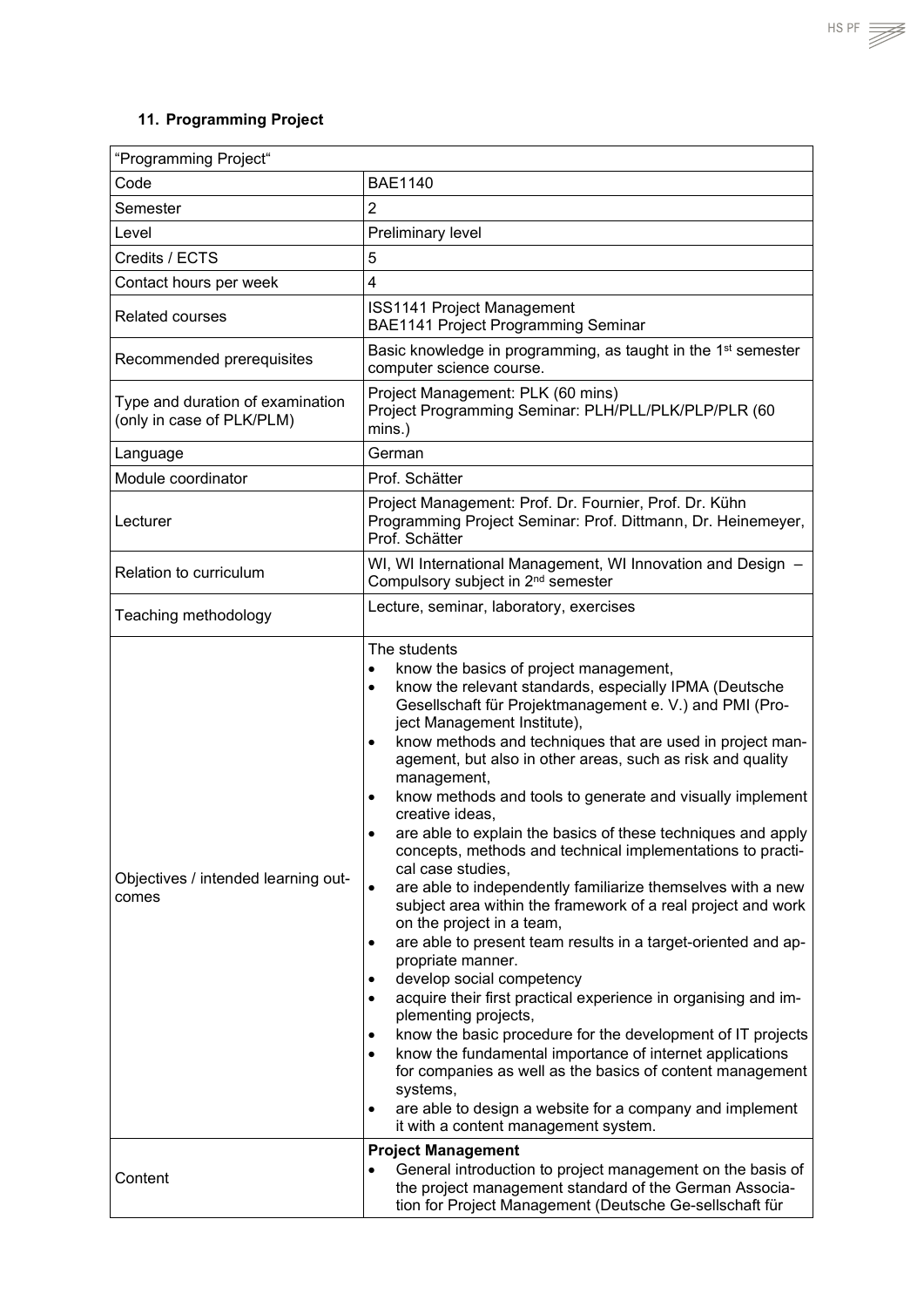|                | Projektmanagement e.V. / Project Manage-ment Institute<br>(Pennsylvania, USA) / ASAP Roadmap (Ac-celerated SAP).<br>Students learn a wide range of instruments of<br>$\bullet$<br>modern project management, which is also used beyond<br>project management in various areas, especially in IT pro-<br>jects.<br>Practical communication of project management contents<br>$\bullet$<br>within the framework of case studies/exercises. |
|----------------|------------------------------------------------------------------------------------------------------------------------------------------------------------------------------------------------------------------------------------------------------------------------------------------------------------------------------------------------------------------------------------------------------------------------------------------|
|                | <b>Project Programming Seminar:</b>                                                                                                                                                                                                                                                                                                                                                                                                      |
|                | Project seminar in which an Internet presence is implemented in<br>several milestones with accompanying presentations and<br>weekly project meetings:                                                                                                                                                                                                                                                                                    |
|                | Application of project management tools for the implemen-<br>$\bullet$<br>tation of IT projects.                                                                                                                                                                                                                                                                                                                                         |
|                | Carrying out research and analyses to determine the re-<br>$\bullet$<br>quirements for an Internet presence.                                                                                                                                                                                                                                                                                                                             |
|                | Design and conception of a website.<br>$\bullet$                                                                                                                                                                                                                                                                                                                                                                                         |
|                | Implementation of a website with the Content Management<br>$\bullet$<br>System (CMS) Joomla! incl. administration, design adapta-<br>tion on the template, content management, maintenance of<br>multimedia content, installation of modules and compo-<br>nents.                                                                                                                                                                        |
|                | Projektmanagement:                                                                                                                                                                                                                                                                                                                                                                                                                       |
|                | Kompetenzbasiertes Projektmanagement (PM4) (2019):<br>Handbuch für Praxis und Weiterbildung im Projektmanage-<br>ment; GPM Gesellschaft für Projektmanagement e. V.:<br>Nürnberg                                                                                                                                                                                                                                                         |
|                | Schulz, M. (2019): Projektmanagement: Zielgerichtet. Effi-<br>$\bullet$<br>zient. Klar. UVK                                                                                                                                                                                                                                                                                                                                              |
|                | PMBOK Guide (2016): Project Management Body of Lan-<br>$\bullet$<br>guage, 6th Edition, Newtown Square, Pennsylvania                                                                                                                                                                                                                                                                                                                     |
| Reading list   | ASAP Roadmap (verfügbar über sap.com)<br>$\bullet$                                                                                                                                                                                                                                                                                                                                                                                       |
|                | Projektseminar Programmierung:<br>Hoffmann, M. (2012): Modernes Webdesign. Gestaltungs-<br>prinzipien, Webstandards, Praxis. Galileo Press: Bonn.<br>Hahn, M. (2017): Webdesign: Das Handbuch zur Webge-<br>$\bullet$<br>staltung, Rheinwerk Design: Bonn.<br>Schürmann, T. (2016): Praxiswissen Joomla! 3.x komplett.<br>$\bullet$<br>O'Reilly: Heidelberg.<br>Schmitz-Buchholz, D. (2018): Joomla 3.9 logisch! Books on De-<br>mand.   |
|                |                                                                                                                                                                                                                                                                                                                                                                                                                                          |
| Workload       | Workload: $5$ ECTS $x$ 30 hrs = 150 hrs<br>Class attendance: $4$ SWS x 15 weeks = 60 hrs<br>Preparation and follow-up, practical work, project implementa-<br>tion, preparation for and completion of the examination: 90 hrs                                                                                                                                                                                                            |
| Media employed | Slide presentations, project work, instructional videos presenta-<br>tions, interactive tasks, group work and discussions.                                                                                                                                                                                                                                                                                                               |

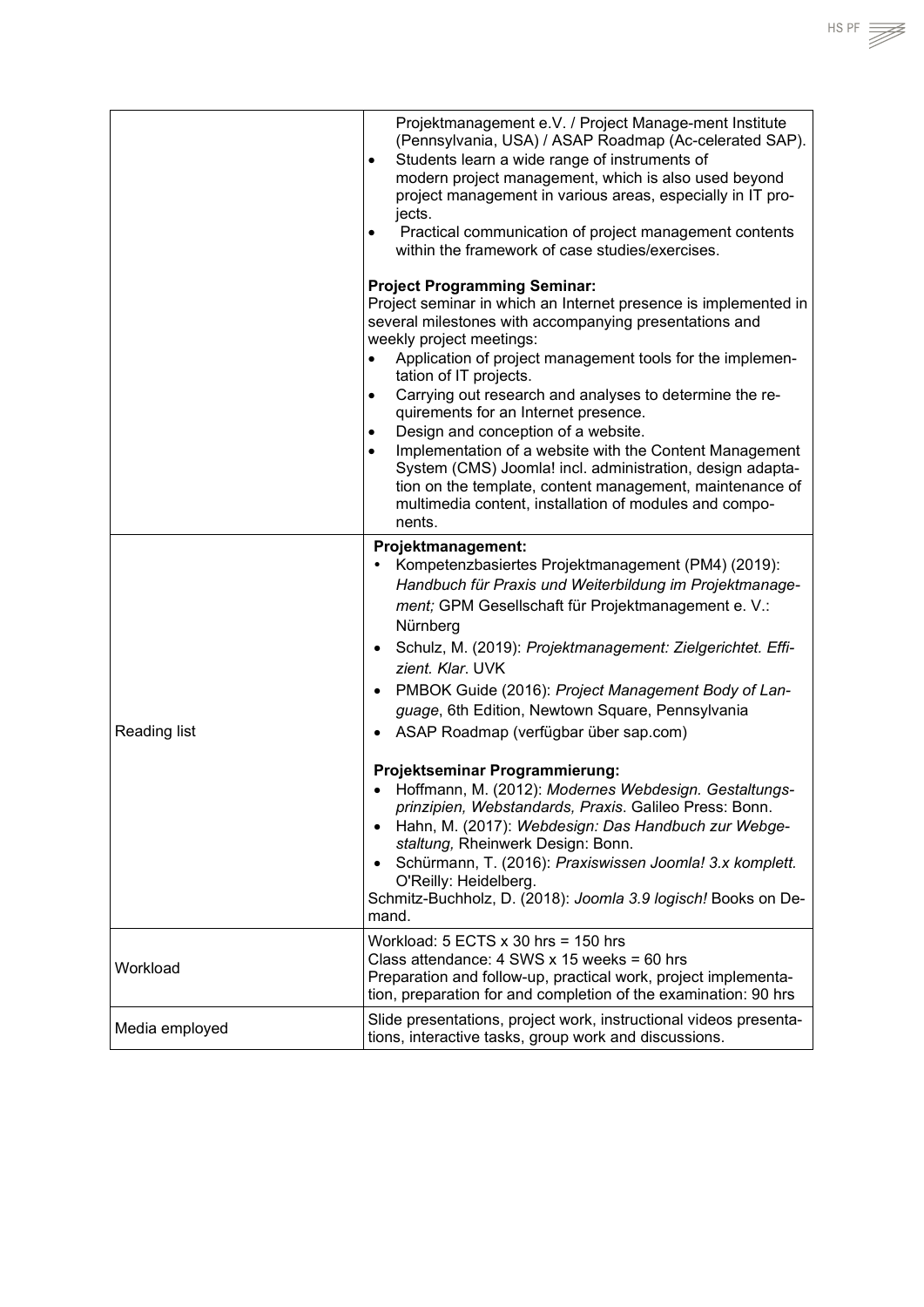<span id="page-22-0"></span>

| "Business Administration II"                                  |                                                                                                                                                                                                                                                                                                                                                                                                                                                                                                                                                                                                                                                                                                                                                                                              |
|---------------------------------------------------------------|----------------------------------------------------------------------------------------------------------------------------------------------------------------------------------------------------------------------------------------------------------------------------------------------------------------------------------------------------------------------------------------------------------------------------------------------------------------------------------------------------------------------------------------------------------------------------------------------------------------------------------------------------------------------------------------------------------------------------------------------------------------------------------------------|
| Code                                                          | <b>BAE1110</b>                                                                                                                                                                                                                                                                                                                                                                                                                                                                                                                                                                                                                                                                                                                                                                               |
| Semester                                                      | $\overline{2}$                                                                                                                                                                                                                                                                                                                                                                                                                                                                                                                                                                                                                                                                                                                                                                               |
| Level                                                         | Preliminary level                                                                                                                                                                                                                                                                                                                                                                                                                                                                                                                                                                                                                                                                                                                                                                            |
| Credits / ECTS                                                | 5                                                                                                                                                                                                                                                                                                                                                                                                                                                                                                                                                                                                                                                                                                                                                                                            |
| Contact hours per week                                        | $\overline{4}$                                                                                                                                                                                                                                                                                                                                                                                                                                                                                                                                                                                                                                                                                                                                                                               |
| <b>Related courses</b>                                        | BAE1111 Financing and Investment<br><b>BAE1113 Business Management</b>                                                                                                                                                                                                                                                                                                                                                                                                                                                                                                                                                                                                                                                                                                                       |
| Recommended prerequisites                                     | B2/C1 level English (CEFR)<br>Attendance of the Business Administration I module                                                                                                                                                                                                                                                                                                                                                                                                                                                                                                                                                                                                                                                                                                             |
| Type and duration of examination<br>(only in case of PLK/PLM) | PLK (60 mins.) module examination                                                                                                                                                                                                                                                                                                                                                                                                                                                                                                                                                                                                                                                                                                                                                            |
| Language                                                      | German and English                                                                                                                                                                                                                                                                                                                                                                                                                                                                                                                                                                                                                                                                                                                                                                           |
| Module coordinator                                            | Prof. Dr.-Ing. Hinderer                                                                                                                                                                                                                                                                                                                                                                                                                                                                                                                                                                                                                                                                                                                                                                      |
| Lecturer                                                      | Financing and Investment: Prof. Dr. Wupperfeld<br>Business Management: Prof. Dr.-Ing. Hinderer                                                                                                                                                                                                                                                                                                                                                                                                                                                                                                                                                                                                                                                                                               |
| Relation to curriculum                                        | WI International Management, WI Innovation and Design -<br>compulsory subject in 2 <sup>nd</sup> semester                                                                                                                                                                                                                                                                                                                                                                                                                                                                                                                                                                                                                                                                                    |
| Teaching methodology                                          | Lecture, seminar                                                                                                                                                                                                                                                                                                                                                                                                                                                                                                                                                                                                                                                                                                                                                                             |
| Objectives / intended learning out-<br>comes                  | Students have a sound knowledge of modern methods of fi-<br>nancing, investment and strategic management. They recog-<br>nize the importance of the financing and investment process as<br>well as the strategic orientation of a company in the market and<br>which models of strategic management can be used.                                                                                                                                                                                                                                                                                                                                                                                                                                                                             |
| Content                                                       | <b>Financing and Investment:</b><br>Addressing basics of financial instruments and financial plan-<br>ning as well as investment calculation. Special forms of financ-<br>ing such as financial participation as well as innovations in cor-<br>porate financing and start-up financing are also explained.<br><b>Business Management:</b><br>The fundamentals of strategic corporate management are dealt<br>with. The derivation of a strategic objective for a company in the<br>market is explained based on an analysis of the competitive en-<br>vironment. In particular, the strategic implications in the man-<br>agement areas of "operational and organizational structure",<br>"business models", "leadership" as well as goal-oriented corpo-<br>rate management are addressed. |
| Reading list                                                  | <b>Financing and Investment:</b><br>Olfert, K. (2015): Investitionen. 13th edition, Kiehl: Ludwigs-<br>$\bullet$<br>hafen.<br>• Olfert, K. (2017): Finanzierung. 17th edition. Kiehl: Lud-<br>wigshafen.<br><b>Business Management:</b><br>Wheelen, T. L., Hunger J. D. et al. (2015): Strategic Man-<br>$\bullet$<br>agement and Business Policy. 14th Global Edition, Upper<br>Saddle River: New Jersey.<br>Dillerup, R., Stoi, R. (2012): Strategische Unternehmens-<br>$\bullet$<br>führung 3rd edition, Vahlen: München.<br>Porter, M. (2009): Wettbewerbsstrategie. Methoden zur<br>$\bullet$<br>Analyse von Branchen und Konkurrenten. 10th edition,<br>Campus: Frankfurt.                                                                                                            |

 $\overline{\phantom{a}}$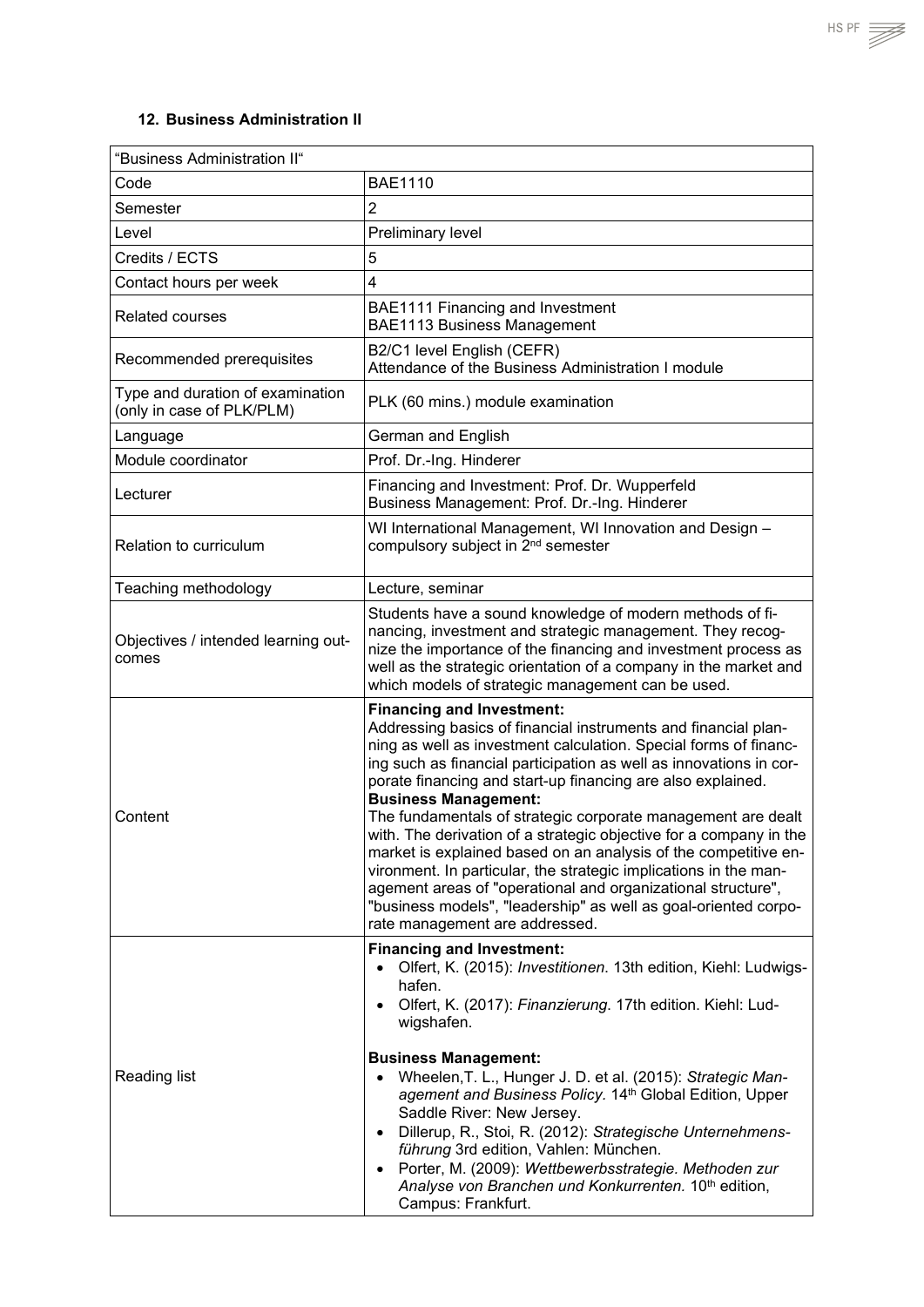| l Workload     | Workload: $5$ ECTS $x$ 30 hrs = 150 hrs<br>Class attendance: 4 SWS x 15 weeks = 60 hrs<br>Preparation and follow-up, practical work, preparation for and<br>completion of examination: 90 hrs |
|----------------|-----------------------------------------------------------------------------------------------------------------------------------------------------------------------------------------------|
| Media employed | Slides, blackboard, case studies and practical work                                                                                                                                           |

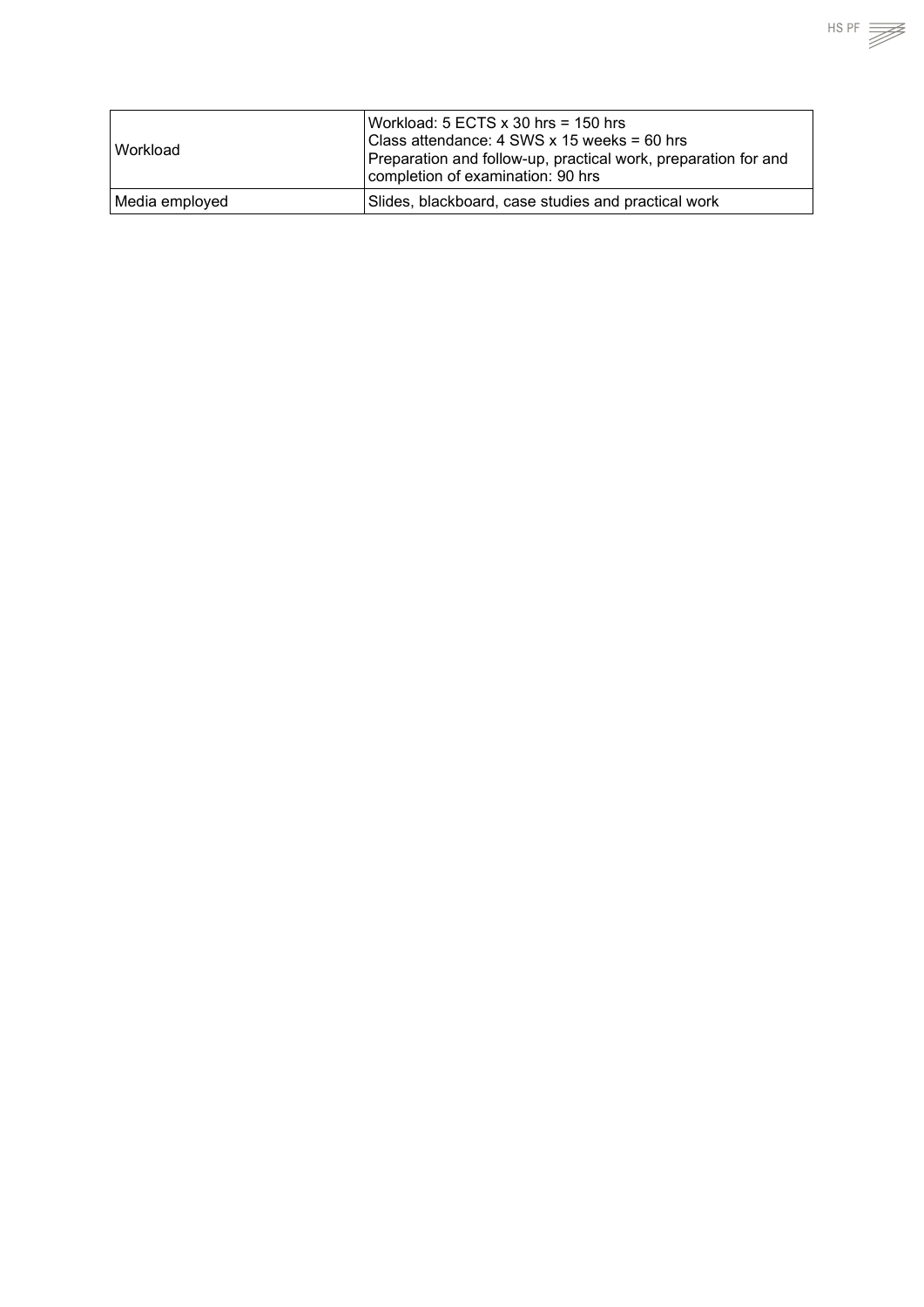# <span id="page-24-0"></span>**II. Section 2 of study program**

# <span id="page-24-1"></span>**1. Manufacturing Technology II**

| "Manufacturing Technology II"                                 |                                                                                                                                                                                                                                                                                                                                                                                                                                                                                                                                              |
|---------------------------------------------------------------|----------------------------------------------------------------------------------------------------------------------------------------------------------------------------------------------------------------------------------------------------------------------------------------------------------------------------------------------------------------------------------------------------------------------------------------------------------------------------------------------------------------------------------------------|
| Code                                                          | <b>MEN2360</b>                                                                                                                                                                                                                                                                                                                                                                                                                                                                                                                               |
| Semester                                                      | 3                                                                                                                                                                                                                                                                                                                                                                                                                                                                                                                                            |
| Level                                                         | Advanced level                                                                                                                                                                                                                                                                                                                                                                                                                                                                                                                               |
| Credits / ECTS                                                | 5                                                                                                                                                                                                                                                                                                                                                                                                                                                                                                                                            |
| Contact hours per week                                        | $\overline{\mathbf{4}}$                                                                                                                                                                                                                                                                                                                                                                                                                                                                                                                      |
| <b>Related courses</b>                                        | MEN2361 Manufacturing Technology 2<br>MEN2172 Manufacturing Technology 2 Laboratory                                                                                                                                                                                                                                                                                                                                                                                                                                                          |
| Recommended prerequisites                                     | <b>Advanced level in Mathematics</b><br><b>Material Sciences</b><br><b>Mechanical Design</b><br>High School level in Electrotechnology and Physics<br>Manufacturing Technology 1                                                                                                                                                                                                                                                                                                                                                             |
| Type and duration of examination<br>(only in case of PLK/PLM) | Manufacturing Technology2: PLK (60 mins)<br>Manufacturing 2 laboratory: UPL                                                                                                                                                                                                                                                                                                                                                                                                                                                                  |
| Language                                                      | German                                                                                                                                                                                                                                                                                                                                                                                                                                                                                                                                       |
| Module coordinator                                            | Prof. Dr. Oßwald                                                                                                                                                                                                                                                                                                                                                                                                                                                                                                                             |
| Lecturer                                                      | Manufacturing Technology 2: Prof. Dr. Frey, Prof. Dr. Eberhardt<br>(both from the mechanical engineering study program)<br>Manufacturing Technology 2 Laboratory: Prof Dr Frey (mechan-<br>ical engineering study program)                                                                                                                                                                                                                                                                                                                   |
| Relation to curriculum                                        | WI, WI International Management, WI Innovation and Design -<br>compulsory subject in 3rd semester                                                                                                                                                                                                                                                                                                                                                                                                                                            |
| Teaching methodology                                          | Lecture, laboratory, practical work                                                                                                                                                                                                                                                                                                                                                                                                                                                                                                          |
| Objectives / intended learning out-<br>comes                  | The students<br>are familiar with the technological properties and processes<br>$\bullet$<br>of current manufacturing processes for metals (in the fields<br>of: forming, shaping and modification of material properties)<br>and plastics,<br>understand the implementation options and limits of these<br>$\bullet$<br>manufacturing processes,<br>are able to determine the manufacturing processes for func-<br>tional products at optimum cost,<br>are familiar with the assembly and technology of production<br>machines and devices. |
| Content                                                       | The topic of production technology for metals:<br>In each case functionality, performance characteristics, applica-<br>tion areas of the following manufacturing processes:<br>forming<br>$\bullet$<br>shaping<br>$\bullet$<br>modification of material properties<br>$\bullet$<br>Manufacturing process for plastics:<br>Properties of polymeric materials, areas of application and po-<br>tentials, plastics processing technologies, machines and tools,<br>design suitable for production and materials                                 |
| Reading list                                                  | Schulze, G.: Fertigungstechnik. VDI: Düsseldorf.<br>Schmid, D. et al. (2019): Industrielle Fertigung. Europa-<br>Lehrmittel: Haan.                                                                                                                                                                                                                                                                                                                                                                                                           |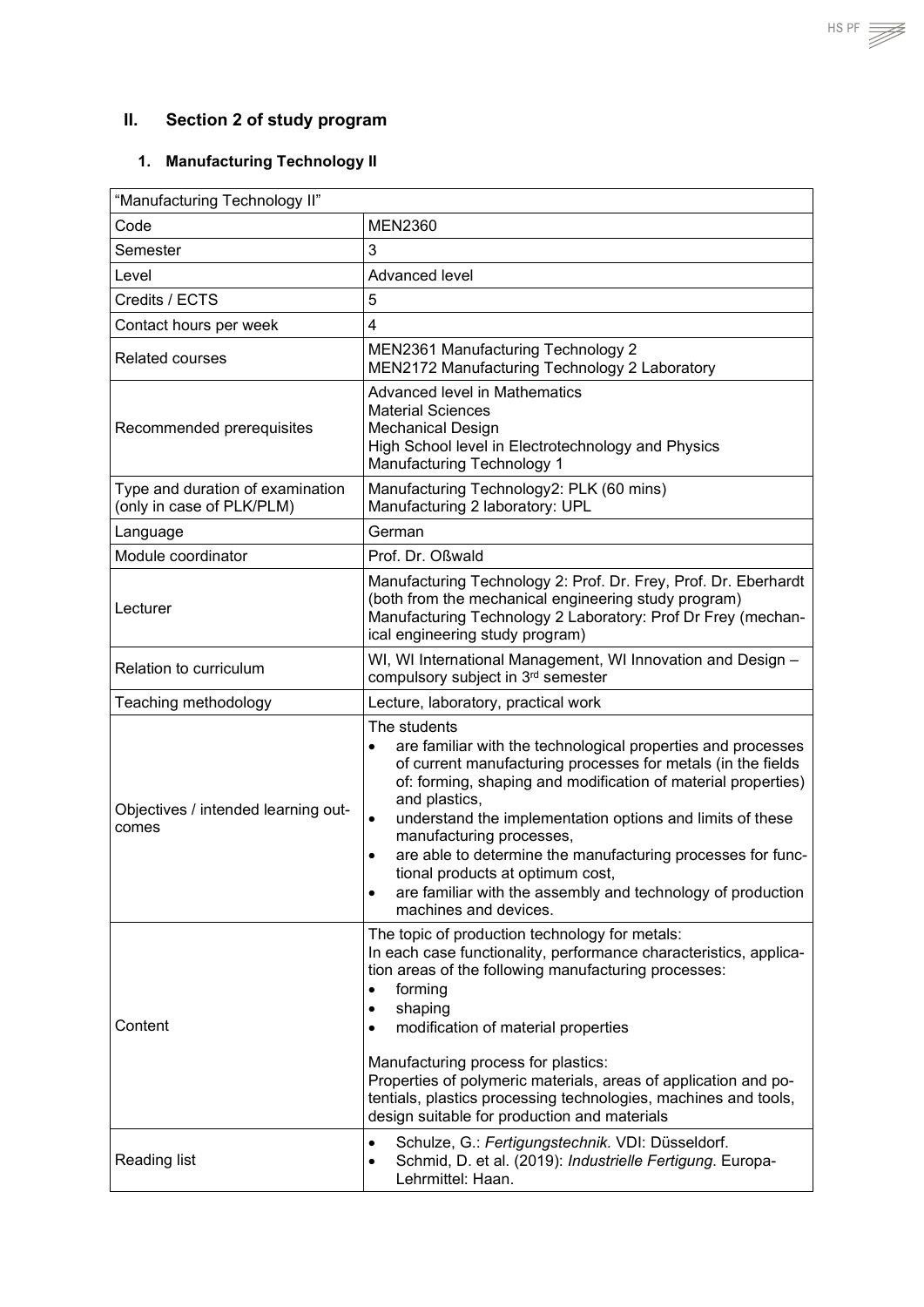|                | Awiszus, B. (2006): Grundlagen der Fertigungstechnik,<br>$\bullet$<br>Hanser Fachbuchverlag: München.<br>Michaeli, W. (2010): Einführung in die Kunststoffverarbei-<br>tung. Hanser: München.<br>Saechtling, H. (2013): Kunststoff Taschenbuch. Hanser:<br>München. |
|----------------|---------------------------------------------------------------------------------------------------------------------------------------------------------------------------------------------------------------------------------------------------------------------|
| Workload       | Workload: $5$ ECTS x 30 hrs = 150 hrs<br>Class attendance: $4$ SWS x 15 weeks = 60 hrs<br>Preparation and follow-up, practical work and examination,<br>preparation: 90 hrs                                                                                         |
| Media employed | Slides, blackboard, laboratory tasks, demonstrations                                                                                                                                                                                                                |

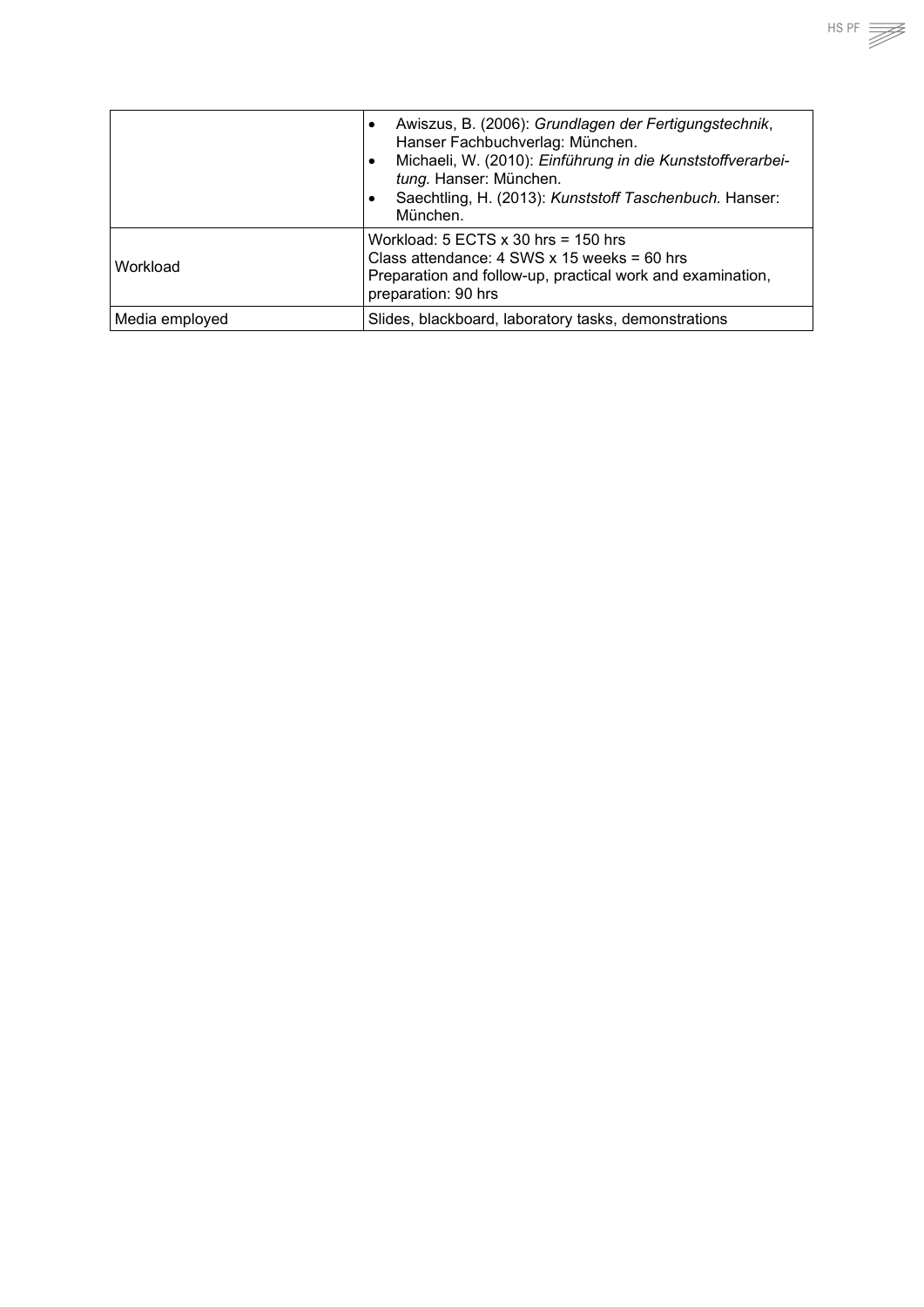## <span id="page-26-0"></span>**2. Design & Cross Cultural Management**

| "Design & Cross Cultural Management                       |                                                                                                                                                                                                                                                                                                                                                                                                                                                                                                                                                                                                                                                             |
|-----------------------------------------------------------|-------------------------------------------------------------------------------------------------------------------------------------------------------------------------------------------------------------------------------------------------------------------------------------------------------------------------------------------------------------------------------------------------------------------------------------------------------------------------------------------------------------------------------------------------------------------------------------------------------------------------------------------------------------|
| Reference number                                          | ART2010                                                                                                                                                                                                                                                                                                                                                                                                                                                                                                                                                                                                                                                     |
| Semester of study                                         | 3rd semester                                                                                                                                                                                                                                                                                                                                                                                                                                                                                                                                                                                                                                                |
| Level                                                     | Advanced level                                                                                                                                                                                                                                                                                                                                                                                                                                                                                                                                                                                                                                              |
| <b>Credits</b>                                            | 5                                                                                                                                                                                                                                                                                                                                                                                                                                                                                                                                                                                                                                                           |
| SWS                                                       | $\overline{\mathbf{4}}$                                                                                                                                                                                                                                                                                                                                                                                                                                                                                                                                                                                                                                     |
| <b>Related courses</b>                                    | <b>ART2011 Design Basics</b><br>BAE2473 Cross Cultural Management 1 (CCM1)                                                                                                                                                                                                                                                                                                                                                                                                                                                                                                                                                                                  |
| Recommended prerequisites                                 | None                                                                                                                                                                                                                                                                                                                                                                                                                                                                                                                                                                                                                                                        |
| Type and duration of examination<br>(only in case of PLK) | Design Basics: PLP<br>CCM1: PLH/PLL/PLK/PLP/PLR (60 minutes)                                                                                                                                                                                                                                                                                                                                                                                                                                                                                                                                                                                                |
| Language                                                  | German and English                                                                                                                                                                                                                                                                                                                                                                                                                                                                                                                                                                                                                                          |
| Module coordinator                                        | Prof. Dr Mahadevan                                                                                                                                                                                                                                                                                                                                                                                                                                                                                                                                                                                                                                          |
| Lecturer                                                  | Design Basics: Prof. Thomas Gerlach / N. N. (Faculty of De-<br>sign)<br>CCM1: Prof. Dr Mahadevan                                                                                                                                                                                                                                                                                                                                                                                                                                                                                                                                                            |
| Relation to curriculum                                    | WI Innovation and Design - compulsory subject 3rd semester                                                                                                                                                                                                                                                                                                                                                                                                                                                                                                                                                                                                  |
| Teaching methodology                                      | Lecture, seminar, exercises, project                                                                                                                                                                                                                                                                                                                                                                                                                                                                                                                                                                                                                        |
| Objectives / intended learning out-<br>comes              | Design basics:<br>The students<br>have an overview of the most important basics of design<br>$\bullet$<br>theory and methodology,<br>know Design Thinking,<br>$\bullet$<br>are able to visualise and develop simple ideas/drafts.<br>$\bullet$<br><b>Cross Cultural Management 1:</b><br>The students<br>are familiar with the concept of culture,<br>$\bullet$<br>know basic ethnographic methods and test their applica-<br>$\bullet$<br>tion,<br>know basic intercultural management theories, concepts<br>and models and test their application.                                                                                                        |
| Content                                                   | Design basics:<br>Students learn the step-by-step sequence of a design process<br>using individual tasks that increase in complexity over the<br>course of the semester.<br>All the short projects follow a basic structure and methods.<br>Students gain experience in presenting their own ideas/designs<br>and in the basic approach to solving design tasks.<br><b>Cross Cultural Management 1:</b><br>Concept of culture<br>$\bullet$<br>Introduction to ethnographic methods<br>$\bullet$<br>Introduction to intercultural management and intercultural<br>$\bullet$<br>communication<br>Culture shock and intercultural competence<br>Design basics: |
| Reading list                                              | Bürdek, B. E. (2015): Design - Geschichte, Theorie und<br>$\bullet$<br>Praxis der Produktgestaltung. Birkhäuser.<br>Heufler, G. (2012): Design Basics - Von der Idee zum Pro-<br>$\bullet$<br>dukt. niggli-Verlag.                                                                                                                                                                                                                                                                                                                                                                                                                                          |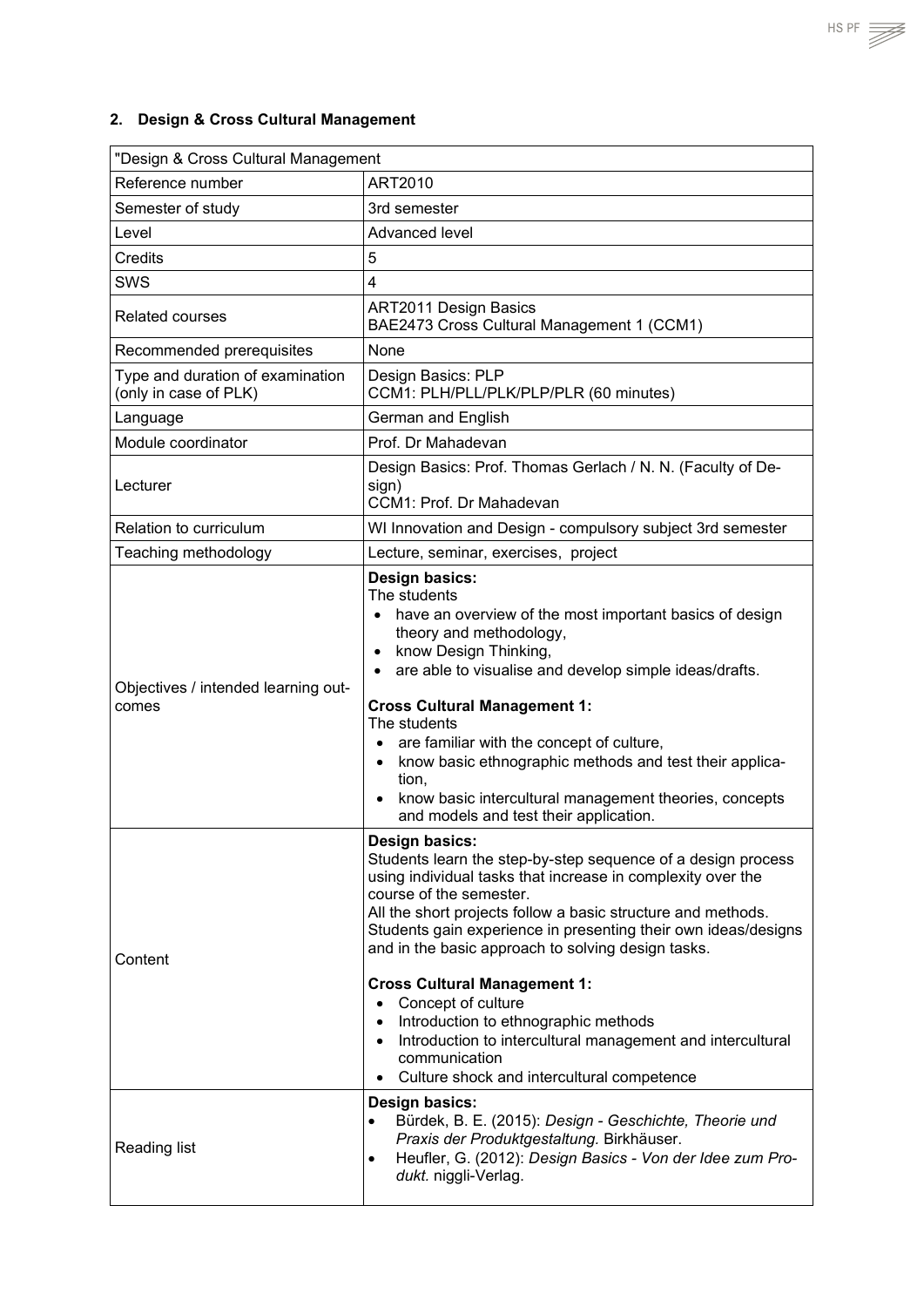|                | <b>Cross Cultural Management 1:</b><br>Mahadevan, J. (2017): A Very Short, Fairly Interesting and Rea-<br>sonably Cheap Book about Cross-Cultural Management. Lon-<br>don: Sage. (selected chapters)                               |
|----------------|------------------------------------------------------------------------------------------------------------------------------------------------------------------------------------------------------------------------------------|
| Workload       | Workload: $5$ ECTS $x$ 30 hrs = 150 hrs.<br>Class attendance: $4$ SWS x 15 weeks = 60 hrs.<br>Preparation and follow-up, practical work and examination, : 90<br>hrs.                                                              |
| Media employed | <b>Design basics:</b><br>Seminar-based, interactive teaching, possibly with lecture ele-<br>ments and practical design tasks.                                                                                                      |
|                | <b>Cross Cultural Management 1:</b><br>Seminar-based, interactive teaching, possibly with lecture ele-<br>ments (for PLK examination form: lecture). The course is based<br>on the e-learning platform of the Hochschule (Moodle). |

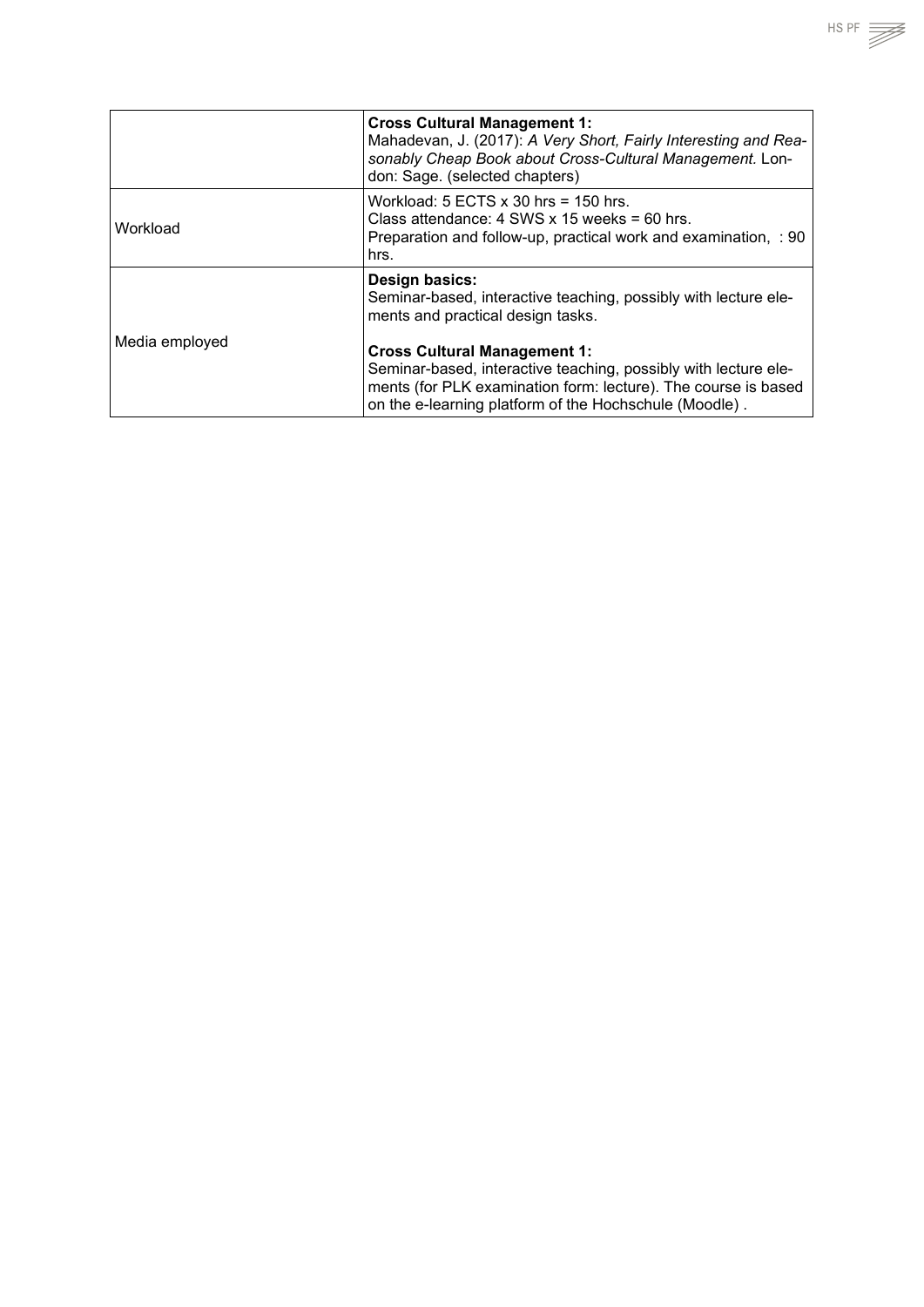### <span id="page-28-0"></span>**3. Quantitative Methods II**

| "Quantitative Methods II"                                     |                                                                                                                                                                                                                                                                                                                                                                                                                                                                                                                                                                                                                                                                                                                                              |
|---------------------------------------------------------------|----------------------------------------------------------------------------------------------------------------------------------------------------------------------------------------------------------------------------------------------------------------------------------------------------------------------------------------------------------------------------------------------------------------------------------------------------------------------------------------------------------------------------------------------------------------------------------------------------------------------------------------------------------------------------------------------------------------------------------------------|
| Code                                                          | <b>BAE2080</b>                                                                                                                                                                                                                                                                                                                                                                                                                                                                                                                                                                                                                                                                                                                               |
| Semester                                                      | 3                                                                                                                                                                                                                                                                                                                                                                                                                                                                                                                                                                                                                                                                                                                                            |
| Level                                                         | Advanced level                                                                                                                                                                                                                                                                                                                                                                                                                                                                                                                                                                                                                                                                                                                               |
| Credits / ECTS                                                | 5                                                                                                                                                                                                                                                                                                                                                                                                                                                                                                                                                                                                                                                                                                                                            |
| Contact hours per week                                        | 4                                                                                                                                                                                                                                                                                                                                                                                                                                                                                                                                                                                                                                                                                                                                            |
| <b>Related courses</b>                                        | BAE2025 Statistics 2<br><b>BAE2024 Operations Research</b>                                                                                                                                                                                                                                                                                                                                                                                                                                                                                                                                                                                                                                                                                   |
| Recommended prerequisites                                     | <b>Mathematics 1</b><br>Mathematics 2<br><b>Quantitative Methods I</b>                                                                                                                                                                                                                                                                                                                                                                                                                                                                                                                                                                                                                                                                       |
| Type and duration of examination<br>(only in case of PLK/PLM) | PLK (90 mins) module examination                                                                                                                                                                                                                                                                                                                                                                                                                                                                                                                                                                                                                                                                                                             |
| Language                                                      | German                                                                                                                                                                                                                                                                                                                                                                                                                                                                                                                                                                                                                                                                                                                                       |
| Module coordinator                                            | Prof. Dr. Bulander                                                                                                                                                                                                                                                                                                                                                                                                                                                                                                                                                                                                                                                                                                                           |
| Lecturer                                                      | Statistics 2: Prof.Dr. Galler<br>Operations Research: Prof. Dr. Galler                                                                                                                                                                                                                                                                                                                                                                                                                                                                                                                                                                                                                                                                       |
| Relation to curriculum                                        | WI, WI International Management, WI Innovation and Design -<br>Compulsory subject in 3rd semester                                                                                                                                                                                                                                                                                                                                                                                                                                                                                                                                                                                                                                            |
| Teaching methodology                                          | Lecture with practical work                                                                                                                                                                                                                                                                                                                                                                                                                                                                                                                                                                                                                                                                                                                  |
| Objectives / intended learning out-<br>comes                  | Contribution to the qualification objectives of the study pro-<br>gram:<br>Students master probability theory, estimation theory and test<br>theory as well as linear optimization and its applications. They<br>are able to apply the corresponding concepts and procedures<br>with confidence and are thus in a position to meet the quantita-<br>tive requirements of their further studies.<br>The students<br>are familiar with probability calculation<br>know the quality criteria for estimators and are able to use<br>them<br>are able to conduct statistic tests<br>are able to recognize and solve the problems of linear opti-<br>mization<br>are acquainted with the most important procedures of net-<br>work plan technology |
| Content                                                       | <b>Statistics 2:</b><br>Probability theory, theory of estimation, test theory<br><b>Operations Research:</b><br>Classification and development of OR, basic model of linear opti-<br>mization, graphical solution of an LP problem, simplex algorithm<br>and special cases, duality, transport problems, classification<br>problem, network plan technology.<br><b>Statistics 2:.</b>                                                                                                                                                                                                                                                                                                                                                        |
| Reading list                                                  | Rinne, H. (2008): Taschenbuch der Statistik. Harri German:<br>Thun, Frankfurt a. M.<br>Specht, K., Bulander, R., Gohout, W. (2014): Statistik für<br>$\bullet$<br>Technik und Wirtschaft. 2 <sup>nd</sup> expanded edition, De Gruyter<br>Oldenbourg: München.<br><b>Operations Research:</b>                                                                                                                                                                                                                                                                                                                                                                                                                                                |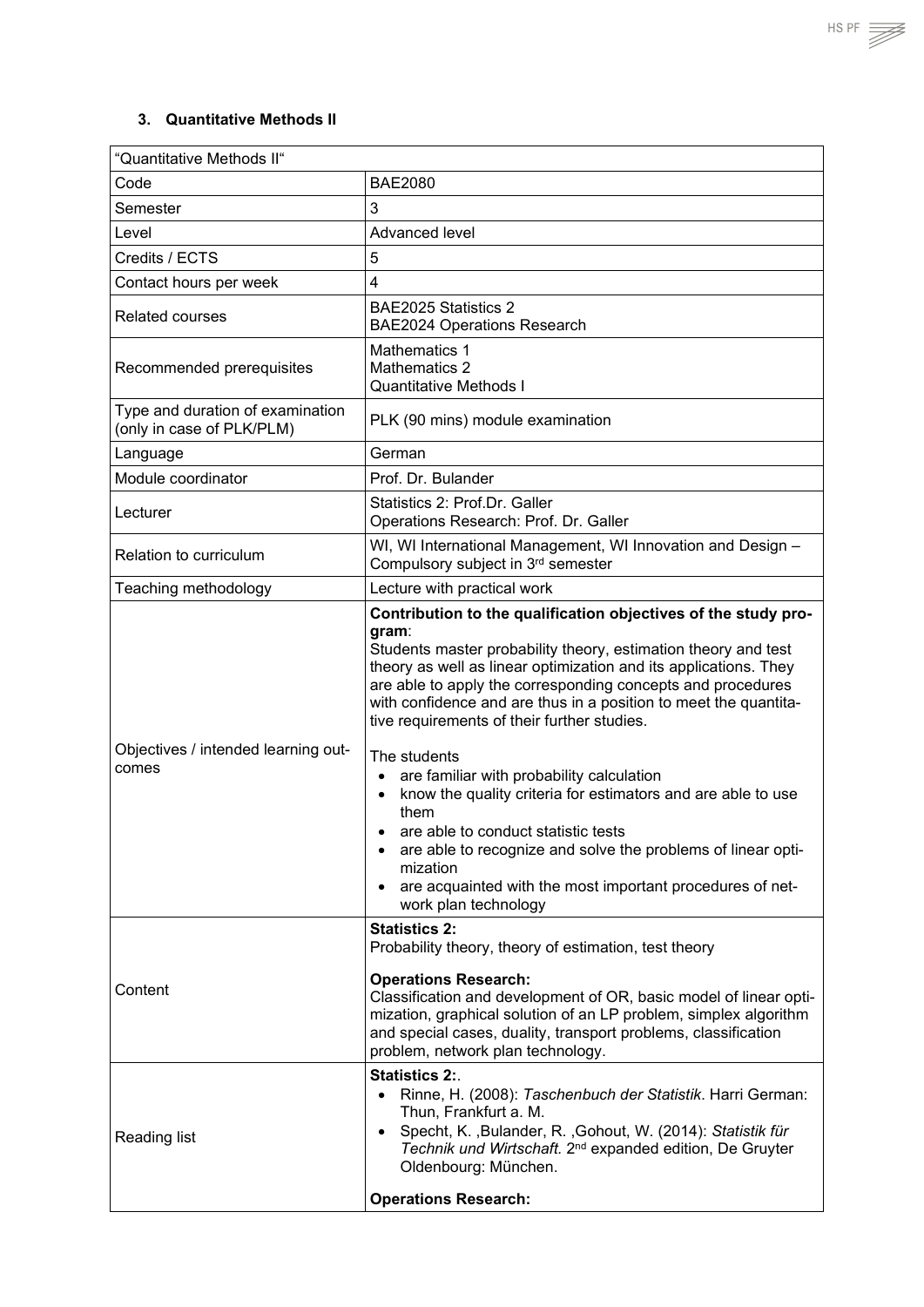|                | Gohout, W. (2009): Operations Research. 4th expanded edi-<br>$\bullet$<br>tion, De Gruyter Oldenbourg: München.                                                                             |
|----------------|---------------------------------------------------------------------------------------------------------------------------------------------------------------------------------------------|
| Workload       | Workload: $5$ ECTS x 30 hrs = 150 hrs<br>Class attendance: 4 SWS x 15 weeks = 60 hrs<br>Preparation and follow-up, practical work, preparation for and<br>completion of examination: 90 hrs |
| Media employed | Slides, blackboard, practical work                                                                                                                                                          |

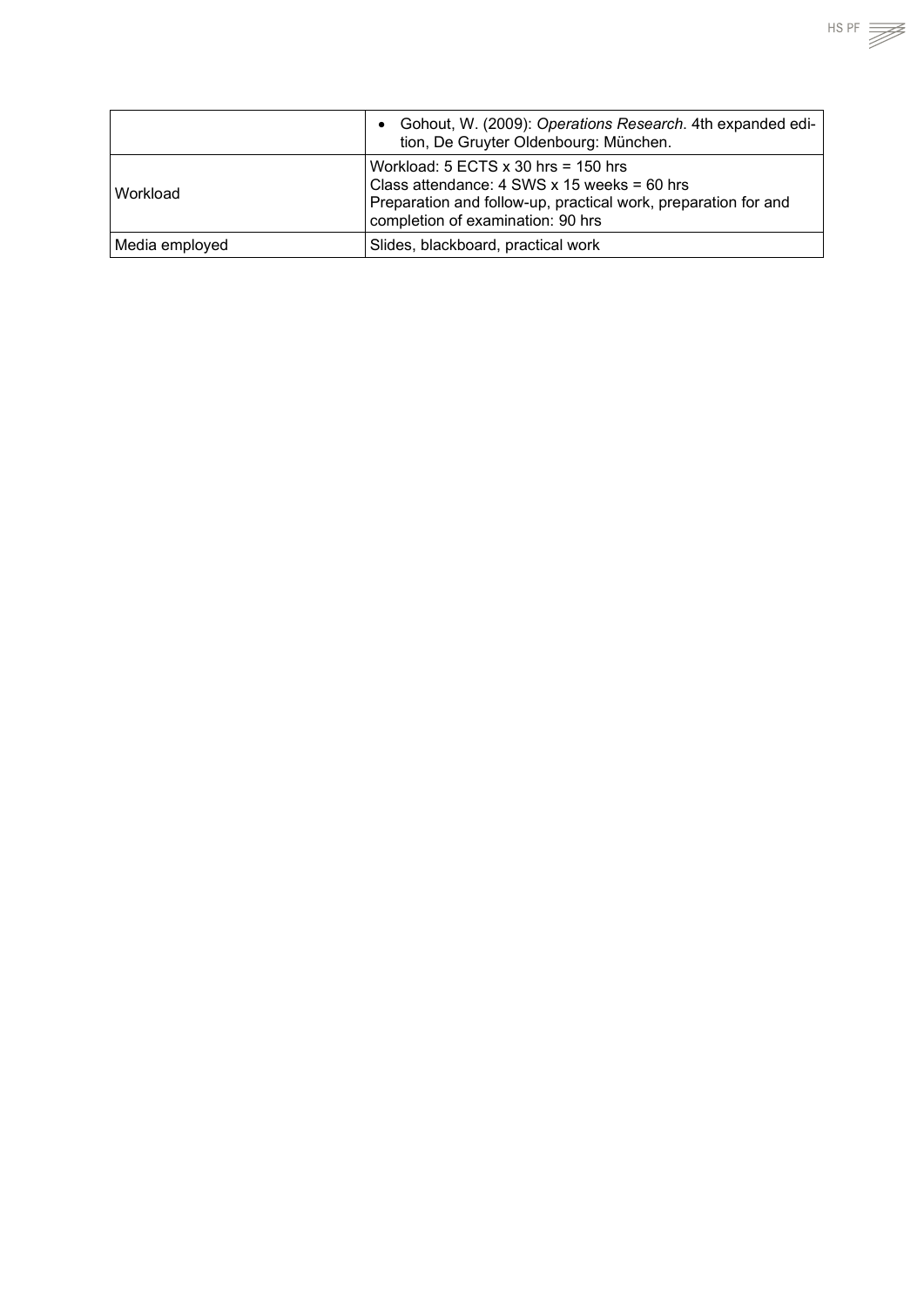# <span id="page-30-0"></span>**4. Business Information Systems**

| "Business Information Systems"                                |                                                                                                                                                                                                                                                                                                                                                                                                                                                                                                                                                                                                                                                                                                                                                                 |
|---------------------------------------------------------------|-----------------------------------------------------------------------------------------------------------------------------------------------------------------------------------------------------------------------------------------------------------------------------------------------------------------------------------------------------------------------------------------------------------------------------------------------------------------------------------------------------------------------------------------------------------------------------------------------------------------------------------------------------------------------------------------------------------------------------------------------------------------|
| Code                                                          | <b>BAE2490</b>                                                                                                                                                                                                                                                                                                                                                                                                                                                                                                                                                                                                                                                                                                                                                  |
| Semester                                                      | 3                                                                                                                                                                                                                                                                                                                                                                                                                                                                                                                                                                                                                                                                                                                                                               |
| Level                                                         | Advanced level                                                                                                                                                                                                                                                                                                                                                                                                                                                                                                                                                                                                                                                                                                                                                  |
| Credits / ECTS                                                | 5                                                                                                                                                                                                                                                                                                                                                                                                                                                                                                                                                                                                                                                                                                                                                               |
| Contact hours per week                                        | 4                                                                                                                                                                                                                                                                                                                                                                                                                                                                                                                                                                                                                                                                                                                                                               |
| <b>Related courses</b>                                        | <b>BAE2491 Business Information Systems</b><br>BAE2492 Business Information Systems Laboratory                                                                                                                                                                                                                                                                                                                                                                                                                                                                                                                                                                                                                                                                  |
| Recommended prerequisites                                     | Participation in the Fundamentals of Business Administration<br>and Introduction to Computer Science lecture English module                                                                                                                                                                                                                                                                                                                                                                                                                                                                                                                                                                                                                                     |
| Type and duration of examination<br>(only in case of PLK/PLM) | IT Applications: PLK (60 mins) module examination including<br>questions on the laboratory<br>IT Applications laboratory: UPL evaluation through a laboratory<br>report and online assessment test                                                                                                                                                                                                                                                                                                                                                                                                                                                                                                                                                              |
| Language                                                      | German and English                                                                                                                                                                                                                                                                                                                                                                                                                                                                                                                                                                                                                                                                                                                                              |
| Module coordinator                                            | Prof. Dr.-Ing. Thimm                                                                                                                                                                                                                                                                                                                                                                                                                                                                                                                                                                                                                                                                                                                                            |
| Lecturer                                                      | Business Information Systems: Prof. Dr.-Ing. Thimm<br>Business Information Systems laboratory: Prof. Dr.-Ing. Thimm,                                                                                                                                                                                                                                                                                                                                                                                                                                                                                                                                                                                                                                            |
| Relation to curriculum                                        | WI International Management, WI Innovation and Design -<br>Compulsory subject in 3rd semester                                                                                                                                                                                                                                                                                                                                                                                                                                                                                                                                                                                                                                                                   |
| Teaching methodology                                          | Lecture with exercises/laboratory tasks on computer (case stud-<br>ies) and self-reflection on the subject matter covered in prepara-<br>tion for the assessment test and laboratory report,                                                                                                                                                                                                                                                                                                                                                                                                                                                                                                                                                                    |
| Objectives / intended learning out-<br>comes                  | The students<br>get acquainted with the different types of business applica-<br>$\bullet$<br>tion systems, their basic functions, features and areas of<br>application<br>are familiar with the key success factors for the use of busi-<br>$\bullet$<br>ness application systems<br>are able to explain the different architectures and basic in-<br>$\bullet$<br>formation technology approaches and concepts of business<br>application systems<br>are able to explain the correlation between business pro-<br>cesses and business application systems<br>understand the basic principles of ERP systems<br>$\bullet$<br>possess practical basic knowledge of ERP systems<br>know current trends in business application systems.                           |
| Content                                                       | <b>Business Information Systems:</b><br>Business Application Systems - general principles, manage-<br>ment of the digital enterprise, central business computing tasks,<br>IT-business alignment, information as a competitive factor, clas-<br>sification of business processes, differences between standard<br>software and customized software, characteristics and architec-<br>ture of ERP systems<br><b>Business Information Systems Laboratory:</b><br>Case study for IT-based management of the procedural se-<br>quence of an order (from receipt to delivery) with the help of an<br>ERP system, creation of master data in materials management,<br>input of all values of an order and order monitoring, use of the<br>integrated reporting system |
| <b>Reading list</b>                                           | <b>Business Information Systems:</b>                                                                                                                                                                                                                                                                                                                                                                                                                                                                                                                                                                                                                                                                                                                            |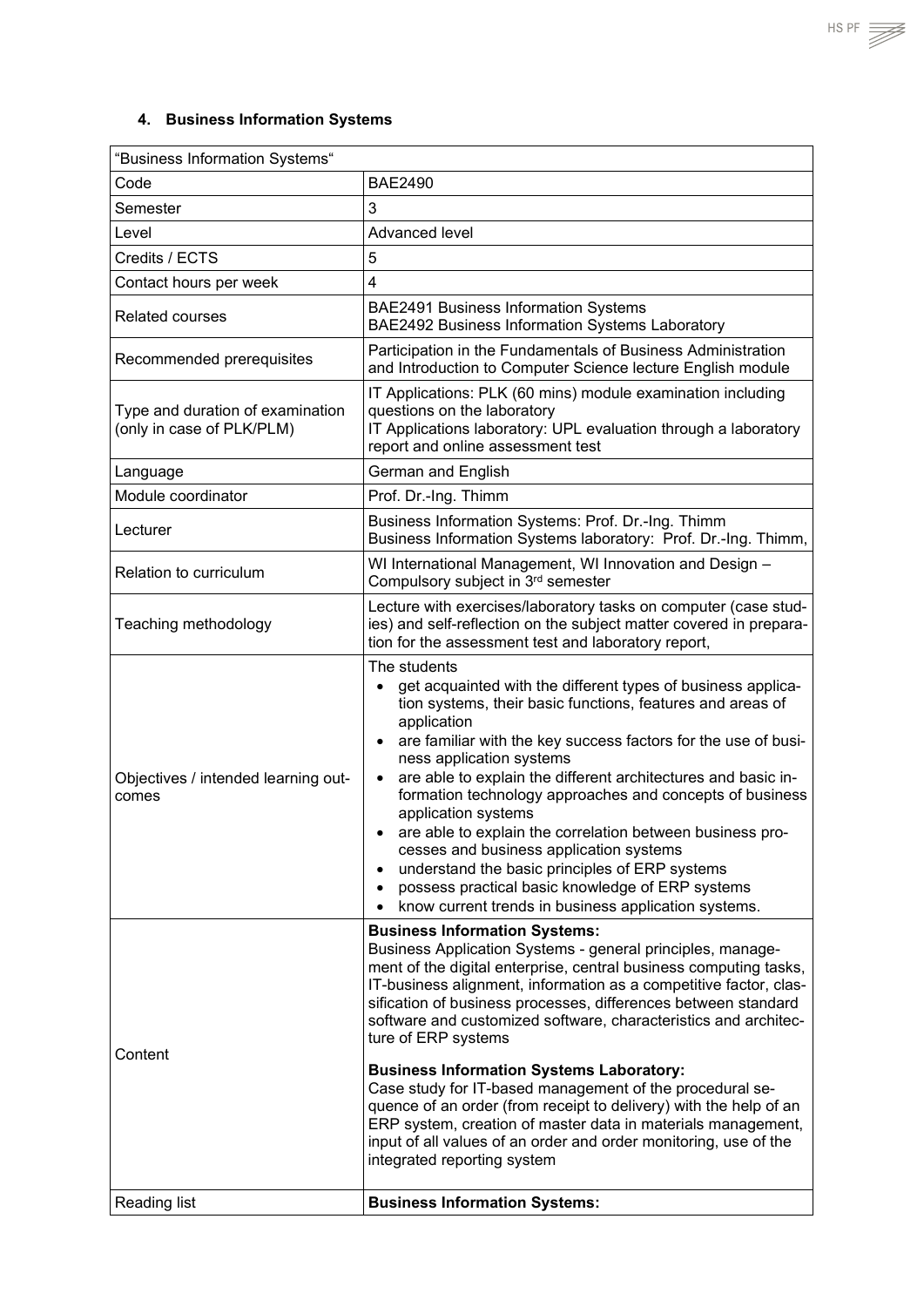• Laudon, K., Laudon, J. (2019): *Management Information Systems: Managing the Digital Firm.* Edition 16e, Prentice Hall: Boston. • Valacich, J., Schneider, C. (2017): *Information Systems Today: Managing the Digital World.* Global Edition, 8th Edition, Pearson. • Pearlson, K. E., Saunders, C. S., Galletta, D. F. (2016): *Managing and Using Information Systems: A Strategic Approach.* 6th Edition, Wiley. **Business Information Systems Laboratory:** • Masutta, M., Cordts, S. (2016): *SAP ERP für Anfänger.* 1. Aufl., Verlag mana Buch: Heide. • Frick, D., Gadatsch, A., Schäffler-Külz (2008): *Grundkurs SAP ERP, Geschäftsprozess-orientierte Einführung mit durchgehendem Fallbeispiel.* 1st edition., Vieweg & Sohn: Wiesbaden Workload Workload: 5 ECTS x 30 hrs = 150 hrs Class attendance: 4 SWS x 15 weeks = 60 hrs Preparation and follow-up, practical work, preparation for and completion of examination: 90 hrs Media employed Digital slides, blackboard, videos providing examples of systems. Worksheets on case studies, e-learning content and videos for self-study, supplementary material available on the university's e-learning platform (Moodle)

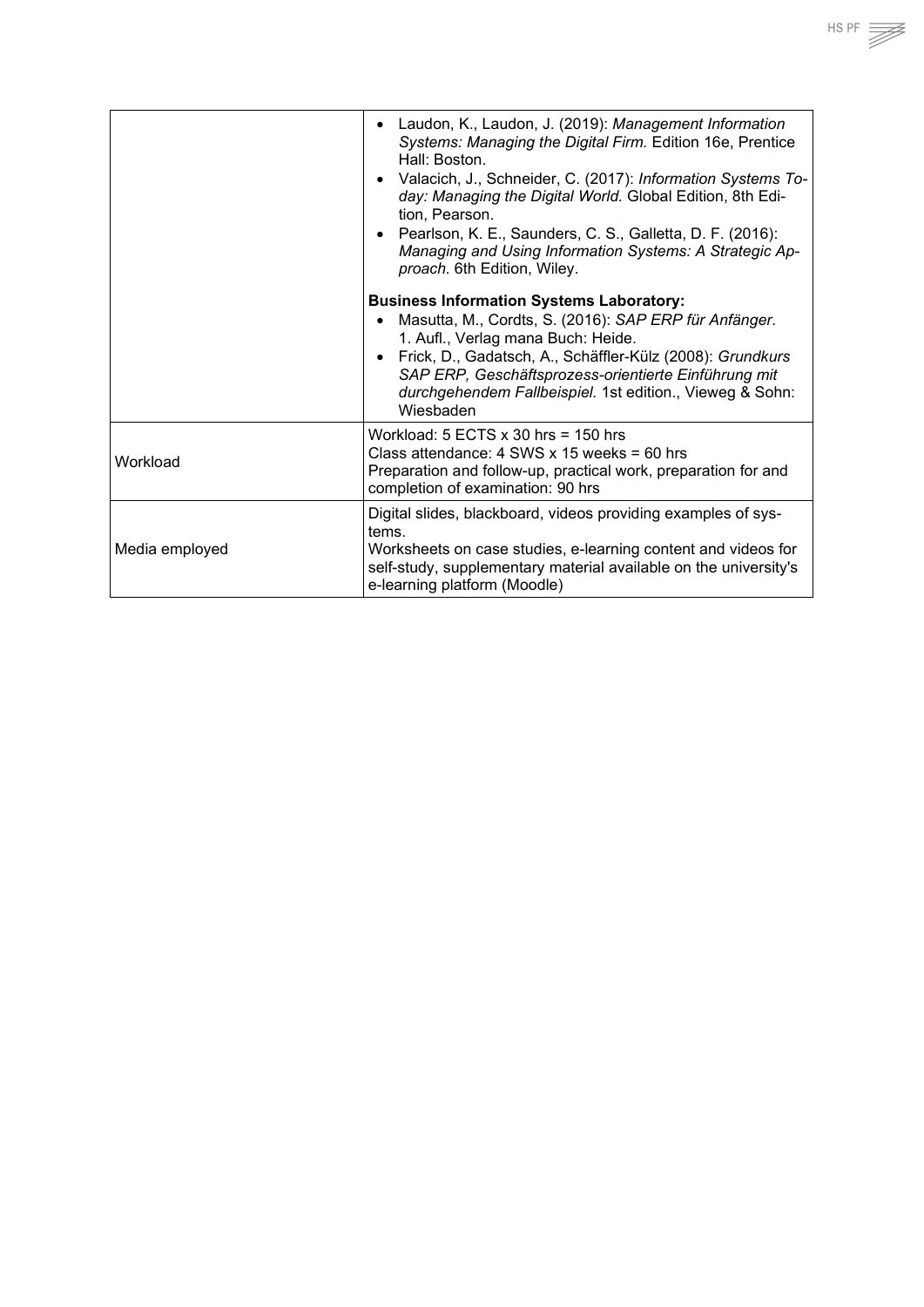<span id="page-32-0"></span>

| "Logistics & Management Accounting"                           |                                                                                                                                                                                                                                                                                                                                                                                                                                                                                                                                                                                                                                                                                                                                                                                                                                                                                                                                                                                                                                                              |
|---------------------------------------------------------------|--------------------------------------------------------------------------------------------------------------------------------------------------------------------------------------------------------------------------------------------------------------------------------------------------------------------------------------------------------------------------------------------------------------------------------------------------------------------------------------------------------------------------------------------------------------------------------------------------------------------------------------------------------------------------------------------------------------------------------------------------------------------------------------------------------------------------------------------------------------------------------------------------------------------------------------------------------------------------------------------------------------------------------------------------------------|
| Code                                                          | <b>BAE2510</b>                                                                                                                                                                                                                                                                                                                                                                                                                                                                                                                                                                                                                                                                                                                                                                                                                                                                                                                                                                                                                                               |
| Semester                                                      | 3                                                                                                                                                                                                                                                                                                                                                                                                                                                                                                                                                                                                                                                                                                                                                                                                                                                                                                                                                                                                                                                            |
| Level                                                         | Advanced level                                                                                                                                                                                                                                                                                                                                                                                                                                                                                                                                                                                                                                                                                                                                                                                                                                                                                                                                                                                                                                               |
| Credits / ECTS                                                | 5                                                                                                                                                                                                                                                                                                                                                                                                                                                                                                                                                                                                                                                                                                                                                                                                                                                                                                                                                                                                                                                            |
| Contact hours per week                                        | $\overline{\mathbf{4}}$                                                                                                                                                                                                                                                                                                                                                                                                                                                                                                                                                                                                                                                                                                                                                                                                                                                                                                                                                                                                                                      |
| <b>Related courses</b>                                        | BAE2511 Logistics<br>BAE2512 Management Accounting                                                                                                                                                                                                                                                                                                                                                                                                                                                                                                                                                                                                                                                                                                                                                                                                                                                                                                                                                                                                           |
| Recommended prerequisites                                     | None                                                                                                                                                                                                                                                                                                                                                                                                                                                                                                                                                                                                                                                                                                                                                                                                                                                                                                                                                                                                                                                         |
| Type and duration of examination<br>(only in case of PLK/PLM) | PLK (60 mins) module examination                                                                                                                                                                                                                                                                                                                                                                                                                                                                                                                                                                                                                                                                                                                                                                                                                                                                                                                                                                                                                             |
| Language                                                      | German and English                                                                                                                                                                                                                                                                                                                                                                                                                                                                                                                                                                                                                                                                                                                                                                                                                                                                                                                                                                                                                                           |
| Module coordinator                                            | Prof. Dr. Peter                                                                                                                                                                                                                                                                                                                                                                                                                                                                                                                                                                                                                                                                                                                                                                                                                                                                                                                                                                                                                                              |
| Lecturer                                                      | Logistics: Prof. Dr.-Ing. Weyer & Prof. Dr. Peter<br>Management Accounting: Prof. Schnell                                                                                                                                                                                                                                                                                                                                                                                                                                                                                                                                                                                                                                                                                                                                                                                                                                                                                                                                                                    |
| Relation to curriculum                                        | WI International Management, WI Innovation and Design -<br>Compulsory subject in 3rd semester                                                                                                                                                                                                                                                                                                                                                                                                                                                                                                                                                                                                                                                                                                                                                                                                                                                                                                                                                                |
| Teaching methodology                                          | Lecture with case studies and exercises                                                                                                                                                                                                                                                                                                                                                                                                                                                                                                                                                                                                                                                                                                                                                                                                                                                                                                                                                                                                                      |
| Objectives / intended learning out-<br>comes                  | <b>Logistics</b><br>The students have a good grasp of the fundamental concepts<br>of logistics in the areas of macro and micro logistics. In each<br>case, the basics of these areas are explained and concepts,<br>methods and technical implementations are developed using<br>practical case studies. In addition, the students will be able to<br>design processes and strategies along the entire value chain.<br>The participants become acquainted with the whole of the logis-<br>tics business processes.<br><b>Management Accounting</b><br>Students learn how to think and act as a management account-<br>ant. They know the methods and procedures used by a man-<br>agement accountant in a company and are able to assess the<br>benefits and limitations of the instruments.                                                                                                                                                                                                                                                                 |
| Content                                                       | Logistics:<br>The course addresses logistics definitions as well as logistic<br>ways of thinking and deals in particular with the significance and<br>perspectives of procurement and production logistics. Conflict-<br>ing objectives of logistics as well as logistical levers for increas-<br>ing company value are discussed.<br>The course focuses on two areas of logistics - along the value<br>chain - and deals with their interactions.<br>International procurement logistics, e.g.: process organiza-<br>$\bullet$<br>tion in purchasing, sourcing strategies, supplier manage-<br>ment, supplier selection and evaluation, supplier control<br>Production logistics, e.g.: area of activity, processes, struc-<br>$\bullet$<br>ture, production management, inbound logistics (IBL), pro-<br>duction material control (PMC), outbound logistics (OBL),<br>warehouse logistics (WHL)<br>In addition, the course provides an introduction to distribution<br>and transport logistics as well as macrologistics.<br><b>Management Accounting:</b> |

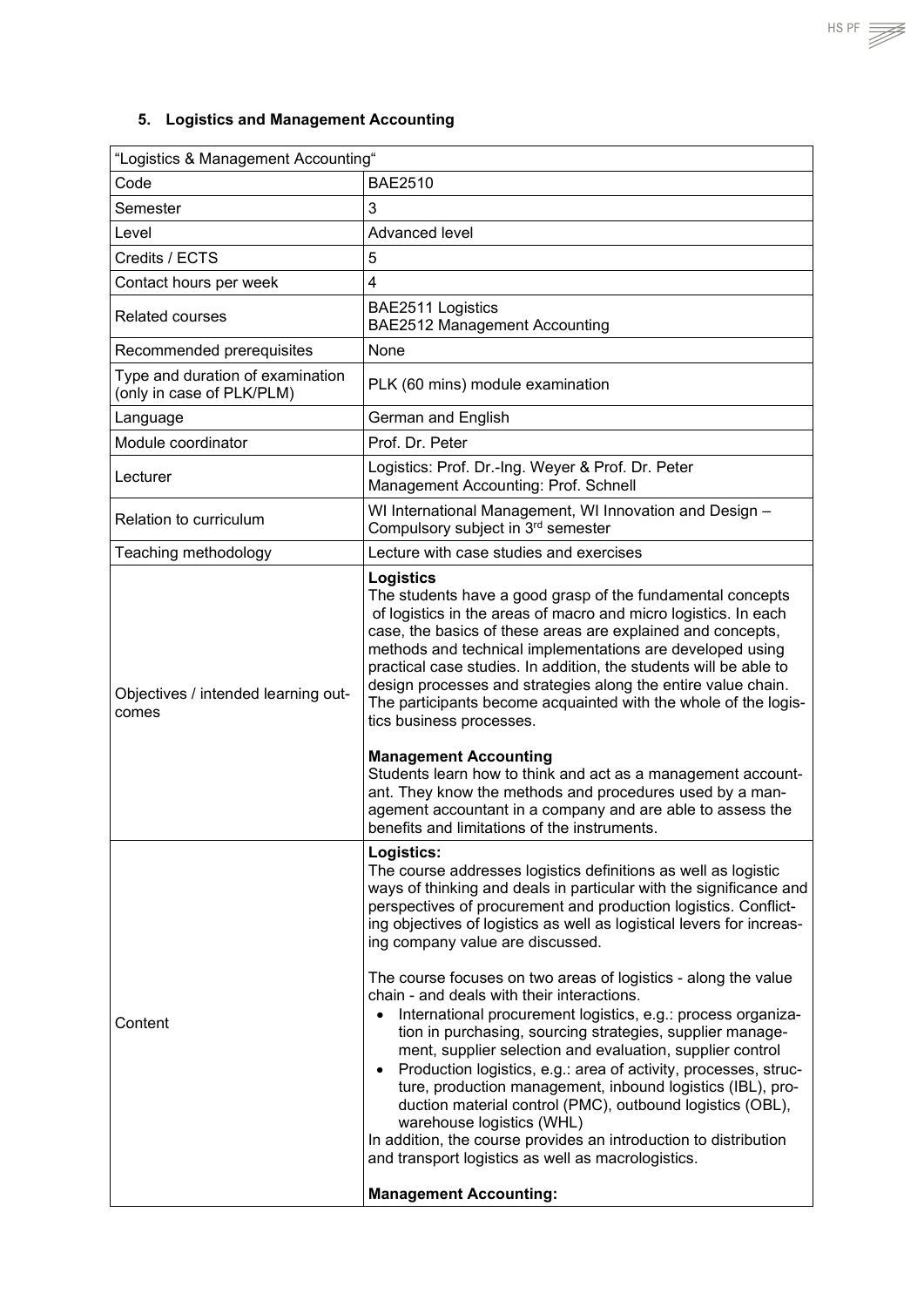

HS PF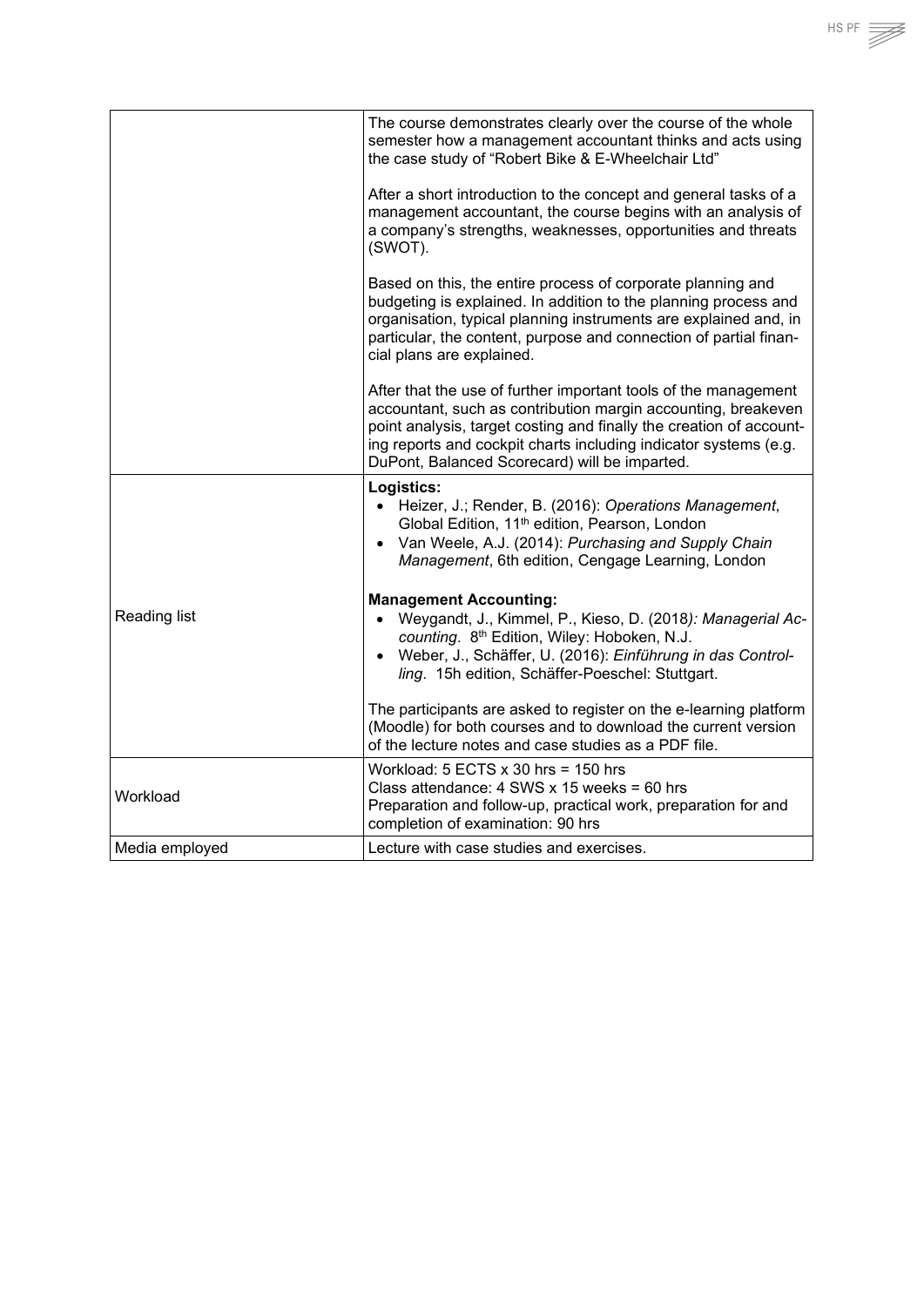#### <span id="page-34-0"></span>**6. Law**

| "Law"                                                         |                                                                                                                                                                                                                                                                                                                                                                                                                                                                                                                                                     |
|---------------------------------------------------------------|-----------------------------------------------------------------------------------------------------------------------------------------------------------------------------------------------------------------------------------------------------------------------------------------------------------------------------------------------------------------------------------------------------------------------------------------------------------------------------------------------------------------------------------------------------|
| Code                                                          | LAW1300                                                                                                                                                                                                                                                                                                                                                                                                                                                                                                                                             |
| Semester                                                      | 3                                                                                                                                                                                                                                                                                                                                                                                                                                                                                                                                                   |
| Level                                                         | Advanced level                                                                                                                                                                                                                                                                                                                                                                                                                                                                                                                                      |
| Credits / ECTS                                                | 5                                                                                                                                                                                                                                                                                                                                                                                                                                                                                                                                                   |
| Contact hours per week                                        | $\overline{4}$                                                                                                                                                                                                                                                                                                                                                                                                                                                                                                                                      |
| <b>Related courses</b>                                        | LAW1301 Contract Management<br>LAW1302 Corporate Law                                                                                                                                                                                                                                                                                                                                                                                                                                                                                                |
| Recommended prerequisites                                     | None                                                                                                                                                                                                                                                                                                                                                                                                                                                                                                                                                |
| Form and duration of examination<br>(only in case of PLK/PLM) | PLK (60 mins) module examination                                                                                                                                                                                                                                                                                                                                                                                                                                                                                                                    |
| Language                                                      | German                                                                                                                                                                                                                                                                                                                                                                                                                                                                                                                                              |
| Module coordinator                                            | Prof. Dr. Eisenberg (by proxy: Prof. Dr. Schmitt)                                                                                                                                                                                                                                                                                                                                                                                                                                                                                                   |
| Lecturer                                                      | Contract Management and Corporate Law: Prof. Dr. Eisenberg                                                                                                                                                                                                                                                                                                                                                                                                                                                                                          |
| Relation to curriculum                                        | WI, WI International Management, WI Innovation and Design -<br>Compulsory subject in 3rd semester                                                                                                                                                                                                                                                                                                                                                                                                                                                   |
| Teaching methodology                                          | Lecture                                                                                                                                                                                                                                                                                                                                                                                                                                                                                                                                             |
| Objectives / intended learning out-<br>comes                  | Students comprehend the legal basics of contract law and law<br>of obligations including product liability. This is one of the pre-<br>requisites for solving economic, legal and business problems,<br>and is one of the professional duties of an industrial engineer.                                                                                                                                                                                                                                                                            |
| Content                                                       | Civil law - general section<br>$\bullet$<br>Contract law, terms and conditions, proxy etc.<br>Civil law - law of obligations<br>$\bullet$<br>Breach of contract, consumer protection, law of torts, prod-<br>uct liability                                                                                                                                                                                                                                                                                                                          |
| Reading list                                                  | Civil Code (BGB) and Commercial Code (HGB) publications,<br>e.g. Deutscher Taschenbuch Verlag: München.<br>Gildeggen, R. et al. (2016): Wirtschaftsprivatrecht. Kom-<br>paktwissen für Betriebswirte. Oldenbourg: München.<br>Müssig, P. (2018): Wirtschaftsprivatrecht. Rechtliche<br>$\bullet$<br>Grundlagen wirtschaftlichen Handelns. Müller: Heidelberg<br>et al.<br>Frenz, W. (2016): Recht für Ingenieure. Zivilrecht, Öffentli-<br>$\bullet$<br>ches Recht, Europarecht. Springer: Berlin, Heidelberg<br>(most recent edition in each case) |
| Workload                                                      | Workload: $5$ ECTS $x$ 30 hrs = 150 hrs<br>Class attendance: $4$ SWS x 15 weeks = 60 hrs<br>Preparation and follow-up, practical work, preparation for and<br>completion of examination: 90 hrs                                                                                                                                                                                                                                                                                                                                                     |
| Media employed                                                | Blackboard, worksheets, interactive teaching methods                                                                                                                                                                                                                                                                                                                                                                                                                                                                                                |

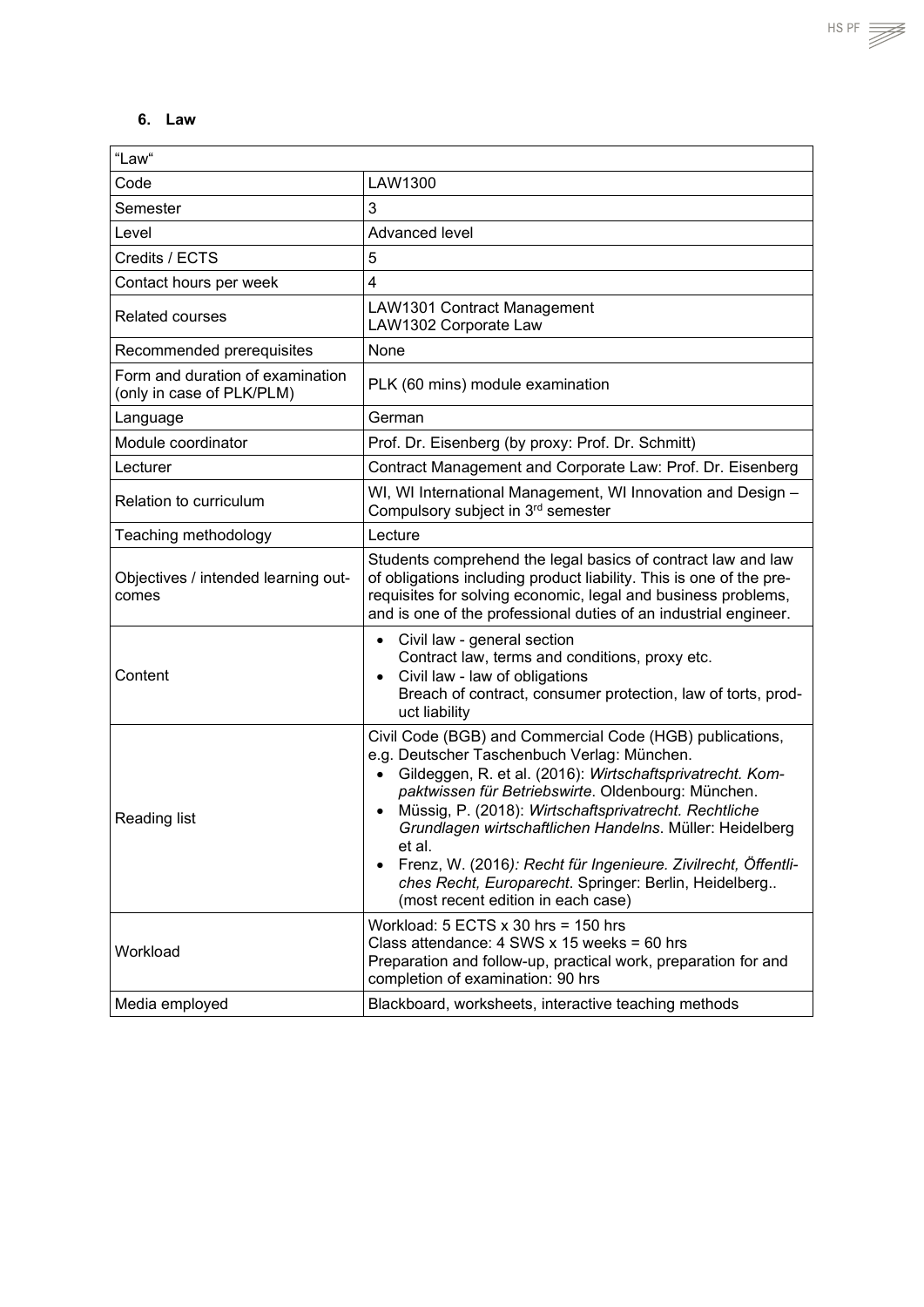<span id="page-35-0"></span>

| "Production" / "Production Engineering & Manufacturing"       |                                                                                                                                                                                                                                                                                                                                                                                                                                                                                                                                                                                                                                                                                                                                                                                                                                                                                                                                                  |
|---------------------------------------------------------------|--------------------------------------------------------------------------------------------------------------------------------------------------------------------------------------------------------------------------------------------------------------------------------------------------------------------------------------------------------------------------------------------------------------------------------------------------------------------------------------------------------------------------------------------------------------------------------------------------------------------------------------------------------------------------------------------------------------------------------------------------------------------------------------------------------------------------------------------------------------------------------------------------------------------------------------------------|
| Code                                                          | <b>BAE2520</b>                                                                                                                                                                                                                                                                                                                                                                                                                                                                                                                                                                                                                                                                                                                                                                                                                                                                                                                                   |
| Semester                                                      | 4                                                                                                                                                                                                                                                                                                                                                                                                                                                                                                                                                                                                                                                                                                                                                                                                                                                                                                                                                |
| Level                                                         | Advanced level                                                                                                                                                                                                                                                                                                                                                                                                                                                                                                                                                                                                                                                                                                                                                                                                                                                                                                                                   |
| Credits / ECTS                                                | 6                                                                                                                                                                                                                                                                                                                                                                                                                                                                                                                                                                                                                                                                                                                                                                                                                                                                                                                                                |
| Contact hours per week                                        | 4                                                                                                                                                                                                                                                                                                                                                                                                                                                                                                                                                                                                                                                                                                                                                                                                                                                                                                                                                |
| <b>Related courses</b>                                        | BAE2421 Production 1<br>BAE2115 Production 1 Laboratory<br>BAE2521 Production 2                                                                                                                                                                                                                                                                                                                                                                                                                                                                                                                                                                                                                                                                                                                                                                                                                                                                  |
| Recommended prerequisites                                     | Completed pre-study internship<br><b>Materials Science</b><br>Physics<br>Manufacturing Technology<br><b>Technical Mechanics</b>                                                                                                                                                                                                                                                                                                                                                                                                                                                                                                                                                                                                                                                                                                                                                                                                                  |
| Type and duration of examination<br>(only in case of PLK/PLM) | PLK (60 mins) module examination<br>Production 1 laboratory: UPL                                                                                                                                                                                                                                                                                                                                                                                                                                                                                                                                                                                                                                                                                                                                                                                                                                                                                 |
| Language                                                      | German and English                                                                                                                                                                                                                                                                                                                                                                                                                                                                                                                                                                                                                                                                                                                                                                                                                                                                                                                               |
| Module coordinator                                            | Prof. Dr.-Ing. Saile                                                                                                                                                                                                                                                                                                                                                                                                                                                                                                                                                                                                                                                                                                                                                                                                                                                                                                                             |
| Lecturer                                                      | Production 1: Prof. Dr.-Ing. Saile<br>Production 1 Laboratory: Prof. Dr.-Ing. Saile<br>Production 2: Prof. Dr. Oßwald                                                                                                                                                                                                                                                                                                                                                                                                                                                                                                                                                                                                                                                                                                                                                                                                                            |
| Relation to curriculum                                        | WI, WI International Management, WI Innovation and Design -<br>Compulsory subject in 4 <sup>th</sup> semester                                                                                                                                                                                                                                                                                                                                                                                                                                                                                                                                                                                                                                                                                                                                                                                                                                    |
| Teaching methodology                                          | Lecture with discussions, laboratory                                                                                                                                                                                                                                                                                                                                                                                                                                                                                                                                                                                                                                                                                                                                                                                                                                                                                                             |
| Objectives / intended learning out-<br>comes                  | The students<br>have an overview of the plastics production technology for<br>$\bullet$<br>processing thermoplastic materials using injection moulding<br>and extrusion as well as for further processing processes<br>for semi-finished products (e.g. blow moulding),<br>are familiar with the basic design principles of product de-<br>$\bullet$<br>velopment with regard to automation-compatible assembly,<br>are able to identify different function groups of automated<br>$\bullet$<br>product assembly and select the appropriate automation<br>components based on the task,<br>are familiar with modern forms of organization of production<br>and factory operation,<br>understand the importance of a production system in rela-<br>$\bullet$<br>tion to product characteristics and planning assumptions,<br>see the benefit of basic control circuits in both the technical<br>and organisational context of a production plant. |
| Content                                                       | <b>Production 1:</b><br><b>Lean Production</b><br>$\bullet$<br>Error prevention and error correction<br>$\bullet$<br>Process and machine capability<br>$\bullet$<br>Human-robot collaboration<br>$\bullet$<br>Control engineering<br>$\bullet$<br>Continuous improvement<br><b>Production 2:</b><br><b>Production machines</b><br>$\bullet$<br>Machinery safety<br>$\bullet$<br>Automation                                                                                                                                                                                                                                                                                                                                                                                                                                                                                                                                                       |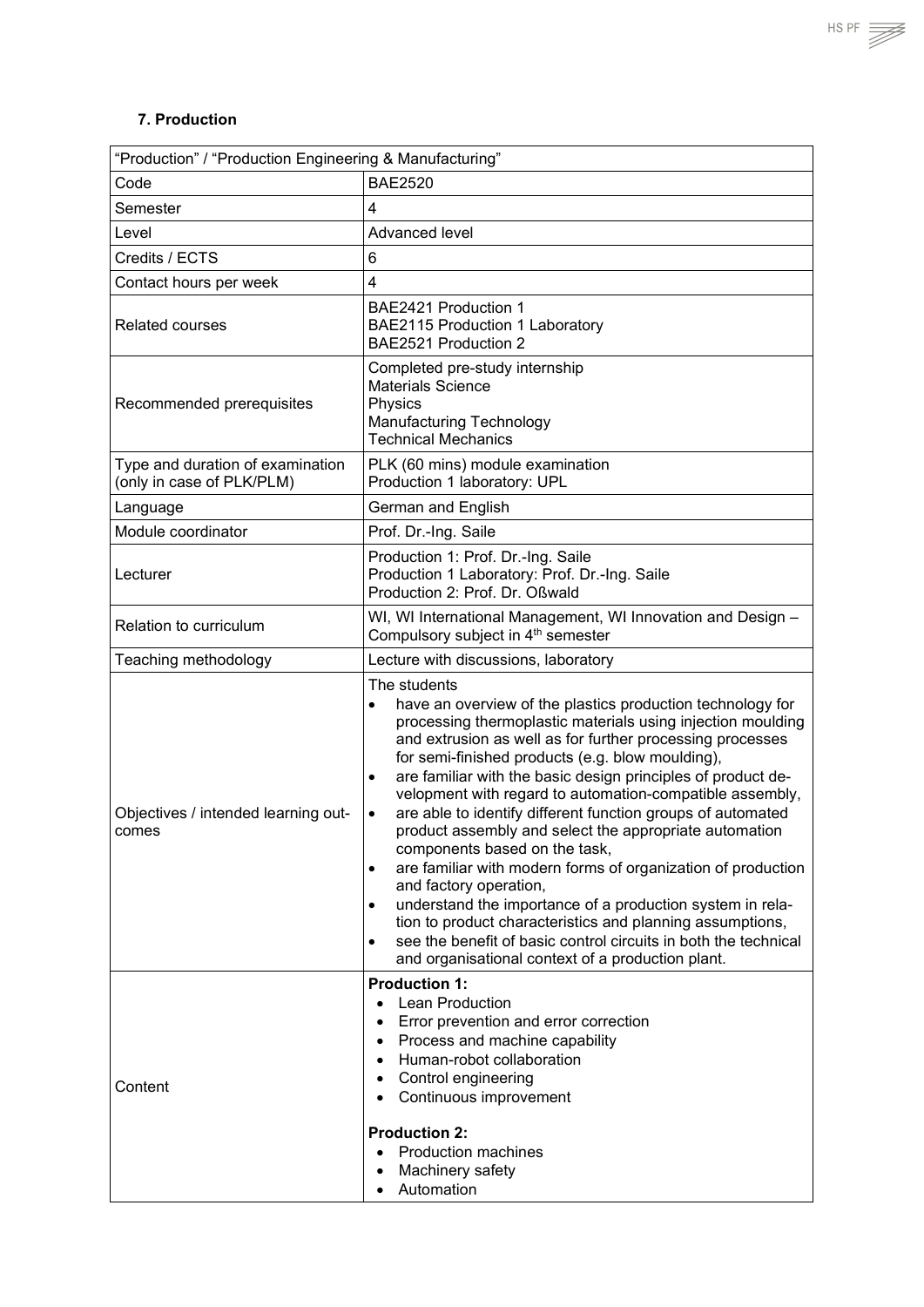|                | Sensors in production machines<br>$\bullet$<br>Machine vision and identification<br>Hydraulic technology<br>$\bullet$<br>Pneumatic technology<br>Machine drives and actuators<br>Mechanical machine components<br>$\bullet$                                                                                                                                     |
|----------------|-----------------------------------------------------------------------------------------------------------------------------------------------------------------------------------------------------------------------------------------------------------------------------------------------------------------------------------------------------------------|
| Reading list   | <b>Production 1:</b><br>Liker, J. (2014): Der Toyota Weg. FBV: München.<br><b>Production 1 Laboratory:</b><br>Reinhold, C. (2012): Mess-, Steuerungs- und Regelungs-<br>technik. Vogel: Würzberg<br><b>Production 2:</b><br>Sands, N.P., Verhappen, I. (2018): A Guide to the Automa-<br>tion Body of Knowledge. 3 <sup>rd</sup> edition. International Society |
|                | of Automation 978-1-941546-91-8.                                                                                                                                                                                                                                                                                                                                |
| Workload       | Workload: 6 ECTS $\times$ 30 hrs = 180 hrs<br>Class attendance: $4$ SWS x 15 weeks = 60 hrs<br>Preparation and follow-up for the lecture, practical work and ex-<br>amination, preparation for the examination: 120 hrs                                                                                                                                         |
| Media employed | Lecture with discussion, laboratory tasks on machines and ex-<br>perimental constructions                                                                                                                                                                                                                                                                       |

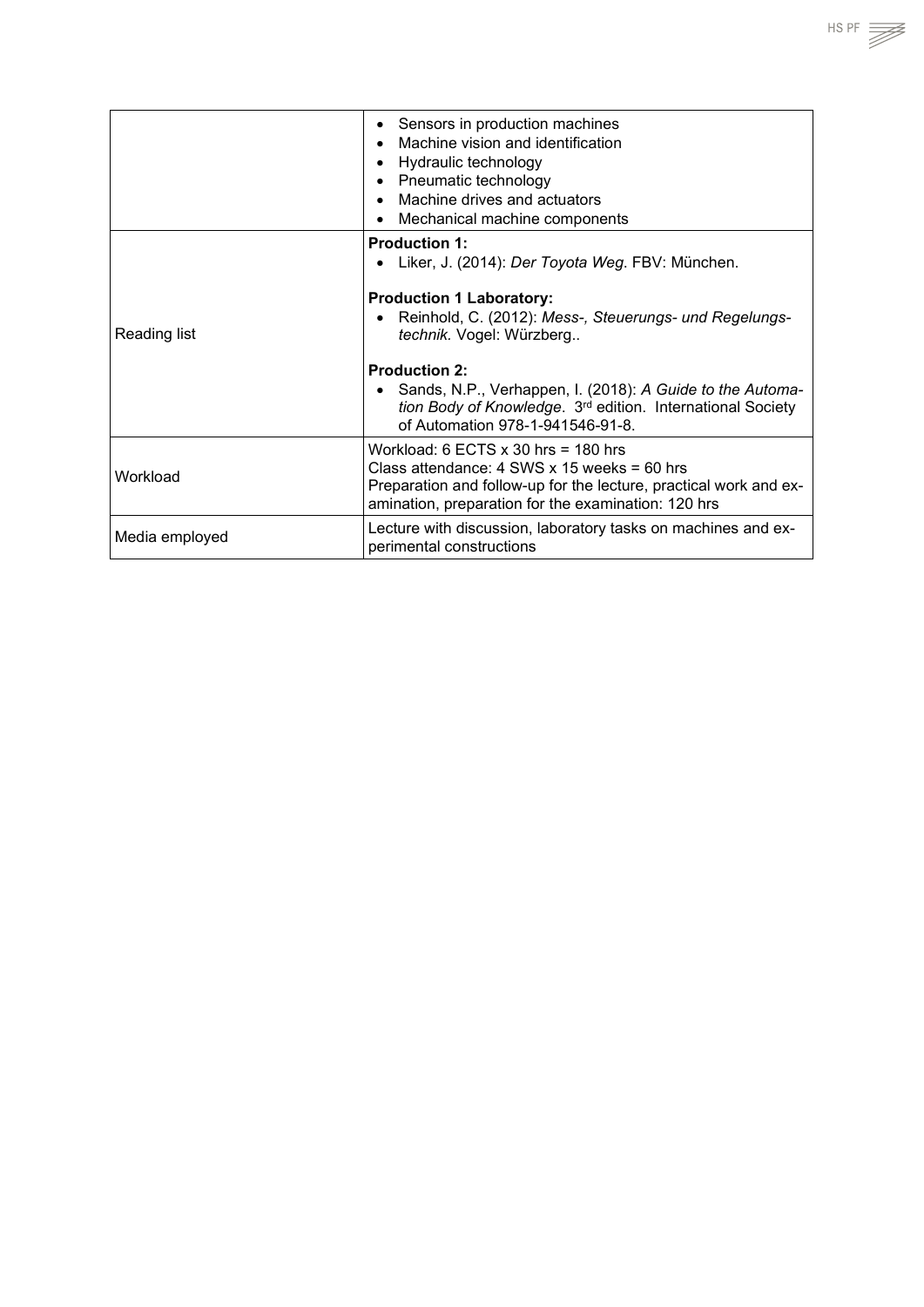### <span id="page-37-0"></span>**8. Product & Service Innovation**

| "Produkt- & Service-Innovation" / "Product & Service Innovation                                                                                                                                                                                                                                                                                                                                                                                                                                                                                                                                                                                                                                                                                                                                                                                                                                                                                                                                                                                                                                                                                                                                                                                                                                                                                                                                                                                                                                                                                                                                                                                                                                          |  |
|----------------------------------------------------------------------------------------------------------------------------------------------------------------------------------------------------------------------------------------------------------------------------------------------------------------------------------------------------------------------------------------------------------------------------------------------------------------------------------------------------------------------------------------------------------------------------------------------------------------------------------------------------------------------------------------------------------------------------------------------------------------------------------------------------------------------------------------------------------------------------------------------------------------------------------------------------------------------------------------------------------------------------------------------------------------------------------------------------------------------------------------------------------------------------------------------------------------------------------------------------------------------------------------------------------------------------------------------------------------------------------------------------------------------------------------------------------------------------------------------------------------------------------------------------------------------------------------------------------------------------------------------------------------------------------------------------------|--|
| <b>BAE2680</b>                                                                                                                                                                                                                                                                                                                                                                                                                                                                                                                                                                                                                                                                                                                                                                                                                                                                                                                                                                                                                                                                                                                                                                                                                                                                                                                                                                                                                                                                                                                                                                                                                                                                                           |  |
| Semester 4                                                                                                                                                                                                                                                                                                                                                                                                                                                                                                                                                                                                                                                                                                                                                                                                                                                                                                                                                                                                                                                                                                                                                                                                                                                                                                                                                                                                                                                                                                                                                                                                                                                                                               |  |
| Advanced level                                                                                                                                                                                                                                                                                                                                                                                                                                                                                                                                                                                                                                                                                                                                                                                                                                                                                                                                                                                                                                                                                                                                                                                                                                                                                                                                                                                                                                                                                                                                                                                                                                                                                           |  |
| $6\phantom{1}$                                                                                                                                                                                                                                                                                                                                                                                                                                                                                                                                                                                                                                                                                                                                                                                                                                                                                                                                                                                                                                                                                                                                                                                                                                                                                                                                                                                                                                                                                                                                                                                                                                                                                           |  |
| $\overline{4}$                                                                                                                                                                                                                                                                                                                                                                                                                                                                                                                                                                                                                                                                                                                                                                                                                                                                                                                                                                                                                                                                                                                                                                                                                                                                                                                                                                                                                                                                                                                                                                                                                                                                                           |  |
| BAE2584 Methods of Product Development<br>BAE2585 Methods of Product Development Laboratory<br><b>BAE2583 Innovation Management</b>                                                                                                                                                                                                                                                                                                                                                                                                                                                                                                                                                                                                                                                                                                                                                                                                                                                                                                                                                                                                                                                                                                                                                                                                                                                                                                                                                                                                                                                                                                                                                                      |  |
| None                                                                                                                                                                                                                                                                                                                                                                                                                                                                                                                                                                                                                                                                                                                                                                                                                                                                                                                                                                                                                                                                                                                                                                                                                                                                                                                                                                                                                                                                                                                                                                                                                                                                                                     |  |
| PLK+PLH (60 minutes) Module examination                                                                                                                                                                                                                                                                                                                                                                                                                                                                                                                                                                                                                                                                                                                                                                                                                                                                                                                                                                                                                                                                                                                                                                                                                                                                                                                                                                                                                                                                                                                                                                                                                                                                  |  |
| German or English                                                                                                                                                                                                                                                                                                                                                                                                                                                                                                                                                                                                                                                                                                                                                                                                                                                                                                                                                                                                                                                                                                                                                                                                                                                                                                                                                                                                                                                                                                                                                                                                                                                                                        |  |
| Prof. Dr.-Ing. Woidasky                                                                                                                                                                                                                                                                                                                                                                                                                                                                                                                                                                                                                                                                                                                                                                                                                                                                                                                                                                                                                                                                                                                                                                                                                                                                                                                                                                                                                                                                                                                                                                                                                                                                                  |  |
| Methods of Product Development: Prof. Dr.-Ing. Woidasky<br>Methods of Product Development Lab: Prof. Dr.-Ing. Woidasky<br>Innovation Management: Prof. Dr. Kölmel                                                                                                                                                                                                                                                                                                                                                                                                                                                                                                                                                                                                                                                                                                                                                                                                                                                                                                                                                                                                                                                                                                                                                                                                                                                                                                                                                                                                                                                                                                                                        |  |
| WI Innovation and Design - compulsory subject 4th semester                                                                                                                                                                                                                                                                                                                                                                                                                                                                                                                                                                                                                                                                                                                                                                                                                                                                                                                                                                                                                                                                                                                                                                                                                                                                                                                                                                                                                                                                                                                                                                                                                                               |  |
| Lecture with discussion                                                                                                                                                                                                                                                                                                                                                                                                                                                                                                                                                                                                                                                                                                                                                                                                                                                                                                                                                                                                                                                                                                                                                                                                                                                                                                                                                                                                                                                                                                                                                                                                                                                                                  |  |
| <b>Methods of product development:</b><br>Students are able to,<br>structure the product development process, assign con-<br>crete activities to the individual steps and pursue design-to-<br>X approaches,<br>Apply methods of product development and quality assur-<br>$\bullet$<br>ance (including creativity methods, FMEA, QFD, modelling,<br>cost management),<br>Describe and evaluate products and processes under sus-<br>$\bullet$<br>tainability and cost aspects.<br>Innovation management:<br>Understanding of innovation management as an entrepre-<br>$\bullet$<br>neurial task and as a design mandate for a company-wide<br>innovation system.<br>Ability to identify relevant management aspects to foster in-<br>$\bullet$<br>novation initiatives, develop understanding of organisational<br>initiative design and how this influences the company's in-<br>novation portfolio.<br>Be able to identify relevant parameters of innovation collab-<br>$\bullet$<br>oration management, develop understanding of how collab-<br>oration can increase the relevant resource and capability<br>base of the company and what benefits arise from partner<br>management in networks.<br>Ability to explain the effect of increasing service intensity on<br>$\bullet$<br>innovation management.<br>Develop an understanding of the informal side of the entre-<br>$\bullet$<br>preneurial innovation organisation and be able to recognise<br>its effect on innovation team activities. Be able to identify<br>and shape relevant parameters to influence the innovation-<br>oriented organisational culture.<br>Understand opportunities that may arise from new technolo-<br>$\bullet$ |  |
|                                                                                                                                                                                                                                                                                                                                                                                                                                                                                                                                                                                                                                                                                                                                                                                                                                                                                                                                                                                                                                                                                                                                                                                                                                                                                                                                                                                                                                                                                                                                                                                                                                                                                                          |  |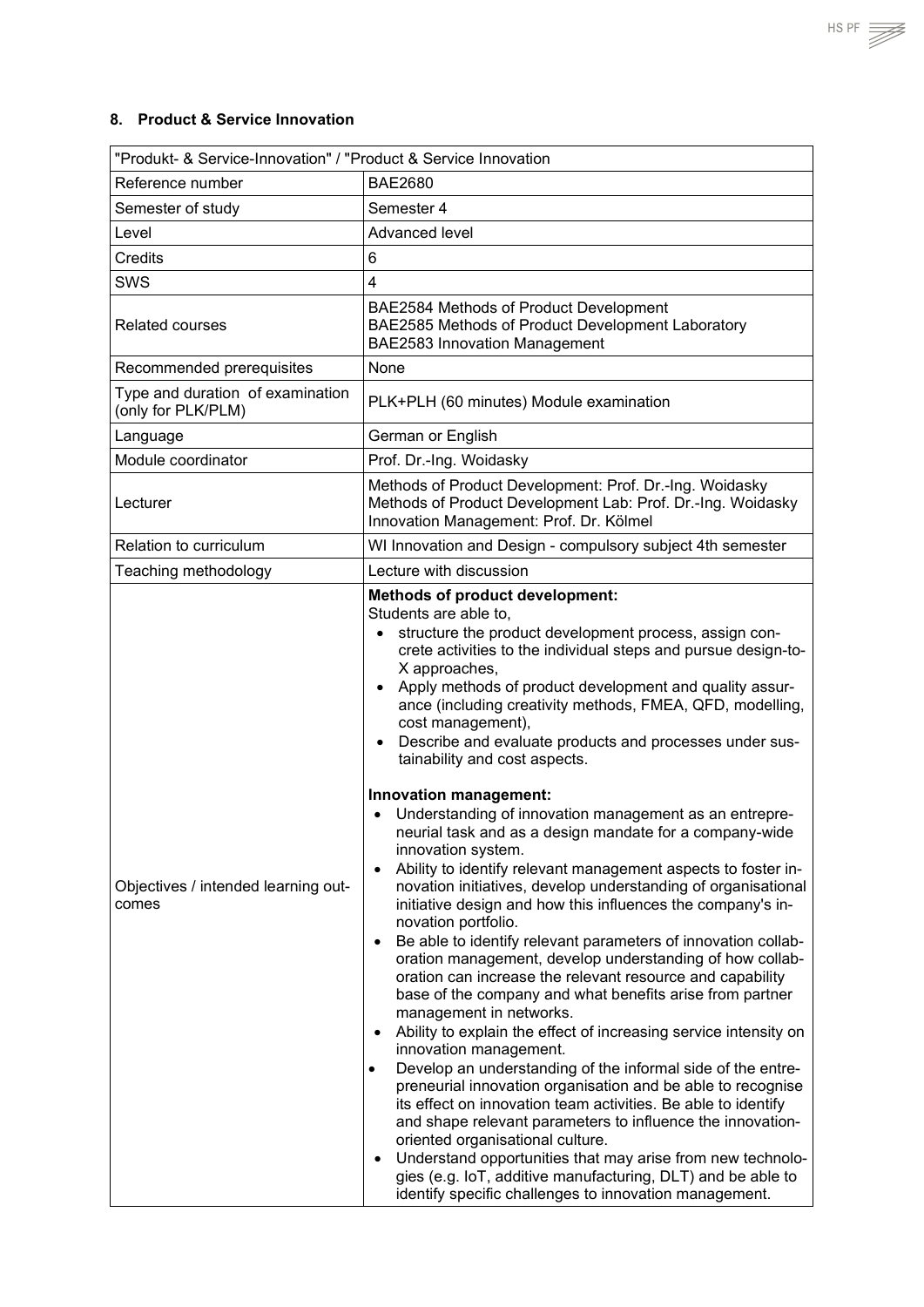| Content      | <b>Methods of product development:</b><br>Methods of PD: Munich Product Concretisation Model<br>$\bullet$<br>(MKM) or comparable approach, e.g. SPALTEN<br>Sustainable PD 3: Exemplary development of a product,<br>$\bullet$<br>preferably in cooperation with external partners.<br>(Corporate) partners<br>Value-based PD: Cost management in product develop-<br>$\bullet$<br>ment; life cycle costs<br>Energy management: System approach: Energy and En-<br>$\bullet$<br>ergy Management; Energy transition in Germany; Energy<br>efficient Production and use of goods<br>Lightweight design as a driver of innovation: improving en-<br>$\bullet$<br>ergy efficiency and emissions of GHG<br>Innovative energy efficient techniques in production,<br>$\bullet$<br>transport or storage of energy<br>Material efficiency and Circular economy<br>$\bullet$<br>Innovation management:<br>Competitive products form the basis for the economic success<br>of companies. However, this can only be ensured in the long                                                      |
|--------------|----------------------------------------------------------------------------------------------------------------------------------------------------------------------------------------------------------------------------------------------------------------------------------------------------------------------------------------------------------------------------------------------------------------------------------------------------------------------------------------------------------------------------------------------------------------------------------------------------------------------------------------------------------------------------------------------------------------------------------------------------------------------------------------------------------------------------------------------------------------------------------------------------------------------------------------------------------------------------------------------------------------------------------------------------------------------------------|
|              | term if all product-related measures of a company, from the de-<br>velopment of customer-oriented products to the optimal design<br>of the product life cycle, are carried out effectively and efficiently<br>through systematic innovation and product management. Based<br>on a process-oriented structure, central aspects of innovation<br>and product management are taught.<br>Basics of innovation and product management<br>$\bullet$<br>Strategic planning in innovation and new product manage-<br>$\bullet$<br>ment<br>Generation and evaluation of product ideas<br>$\bullet$<br><b>Product conception</b><br>$\bullet$<br>Product development<br>$\bullet$<br>Market testing<br>$\bullet$<br>Lifecycle management<br>$\bullet$<br>Organisation of innovation and product management<br>$\bullet$                                                                                                                                                                                                                                                                    |
| Reading list | <b>Methods of product development:</b><br>Ulrich, K. T., Eppinger, S. D. (2012): Product Design and<br>Development. McGraw-Hill: New York.<br>Pahl, G., Beitz, W. et al. (2007): Konstruktionslehre -<br>$\bullet$<br>Grundlagen erfolgreicher Produktentwicklung. Methods and<br>applications. Springer: Berlin, Heidelberg.<br>Gausemaier, J. et al. (2011): Produktinnovation - Strategi-<br>$\bullet$<br>sche Planung und Entwicklung der Produkte von morgen.<br>Hanser: Munich.<br>Warnecke, H. J., Bullinger, H. J. (2003): Wirtschaftlichkeits-<br>$\bullet$<br>rechnung für Ingenieure. Hanser: Munich.<br>Innovation management:<br>Gaubinger, K., Werani, T., Rabl, M. (2015): Praxisorien-<br>$\bullet$<br>tiertes Innovations- und Produktmanagement Grundlagen<br>und Fallstudien aus B-to-B-Märkten. Gabler: Wiesbaden.<br>Gassmann, O., Sutter, P. (2008): Praxiswissen Innovations-<br>$\bullet$<br>management: Von der Idee zum Markterfolg. Hanser: Mu-<br>nich.<br>Hauschildt, J., Salomo, S. (2007): Innovationsmanagement.<br>$\bullet$<br>Vahlen: Munich. |
| Workload     | Workload: $6$ ECTS $x$ 30 hours = 180 hours<br>Attendance time: $4$ SWS x 15 weeks = 60 hours                                                                                                                                                                                                                                                                                                                                                                                                                                                                                                                                                                                                                                                                                                                                                                                                                                                                                                                                                                                    |

HS PF  $\mathbb{R}$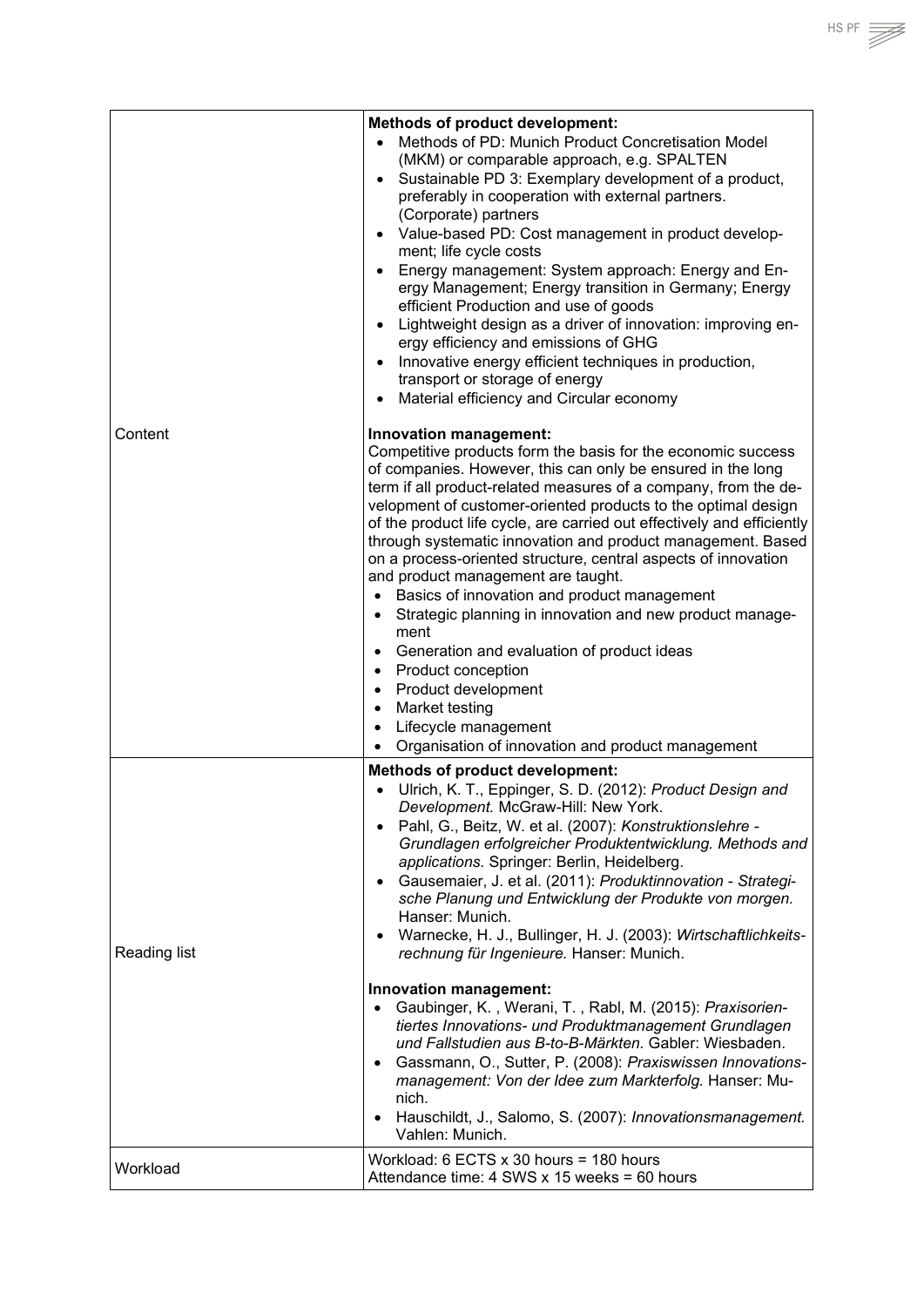|                | Preparation/review, exercises, preparation and execution of the<br>examination: 120 hours.                                                                                                                                                                                                                        |
|----------------|-------------------------------------------------------------------------------------------------------------------------------------------------------------------------------------------------------------------------------------------------------------------------------------------------------------------|
| Media employed | The module consists of three teaching and learning formats<br>(lectures; speed research; case study) and takes an interactive<br>approach, using slides, blackboard work, assignments for indi-<br>vidual and group work, keynote speeches, group and panel dis-<br>cussions, individual and group presentations. |

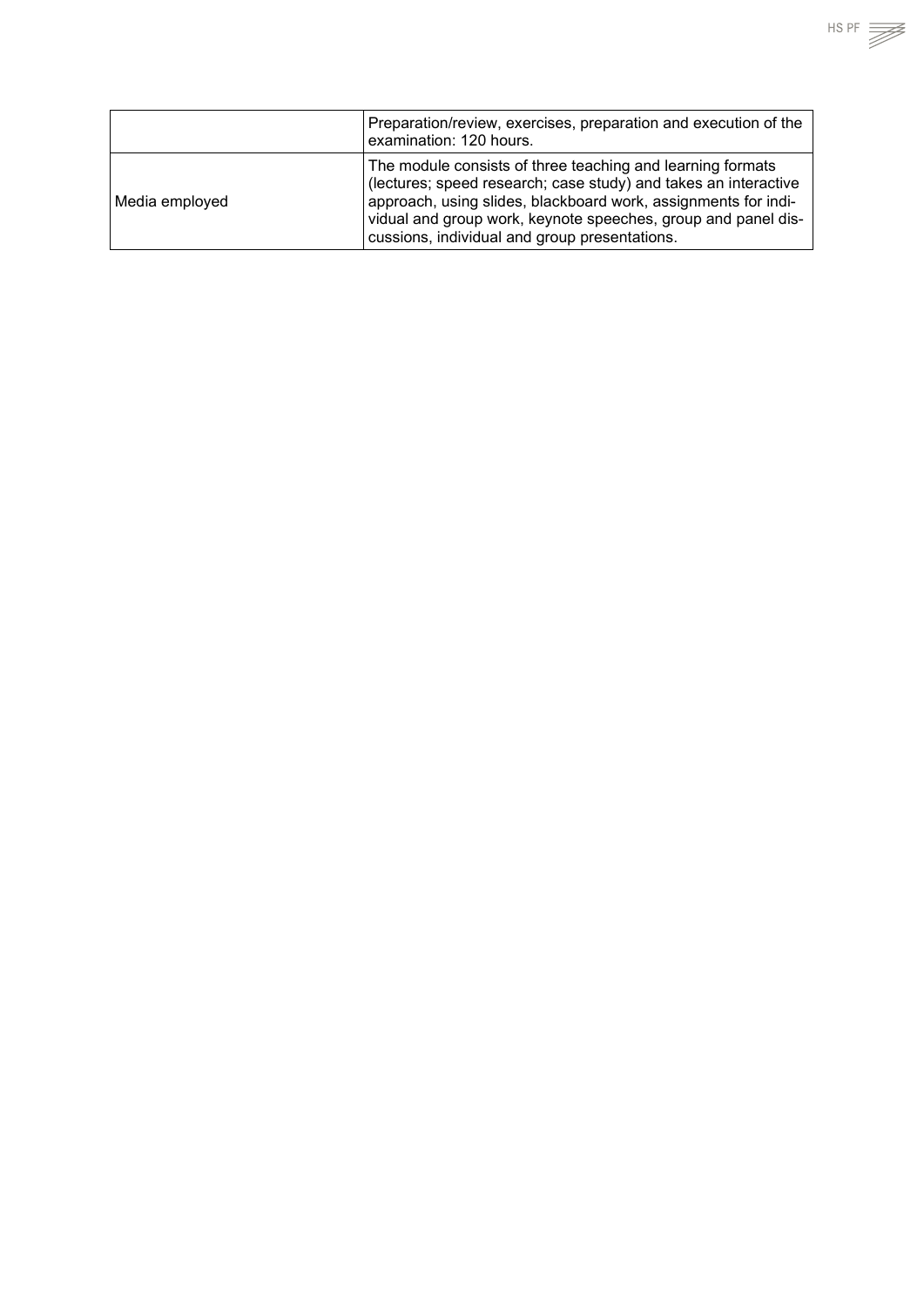## <span id="page-40-0"></span>**9. Operations Management**

| "Operations Management"                                       |                                                                                                                                                                                                                                                                                                                                                                                                                                                                                                                                                                                                                                                                                                                                                                                                                                                                                                                                              |  |
|---------------------------------------------------------------|----------------------------------------------------------------------------------------------------------------------------------------------------------------------------------------------------------------------------------------------------------------------------------------------------------------------------------------------------------------------------------------------------------------------------------------------------------------------------------------------------------------------------------------------------------------------------------------------------------------------------------------------------------------------------------------------------------------------------------------------------------------------------------------------------------------------------------------------------------------------------------------------------------------------------------------------|--|
| Code                                                          | <b>BAE2530</b>                                                                                                                                                                                                                                                                                                                                                                                                                                                                                                                                                                                                                                                                                                                                                                                                                                                                                                                               |  |
| Semester                                                      | $\overline{4}$                                                                                                                                                                                                                                                                                                                                                                                                                                                                                                                                                                                                                                                                                                                                                                                                                                                                                                                               |  |
| Level                                                         | Advanced level                                                                                                                                                                                                                                                                                                                                                                                                                                                                                                                                                                                                                                                                                                                                                                                                                                                                                                                               |  |
| Credits / ECTS                                                | 6                                                                                                                                                                                                                                                                                                                                                                                                                                                                                                                                                                                                                                                                                                                                                                                                                                                                                                                                            |  |
| Contact hours per week                                        | $\overline{4}$                                                                                                                                                                                                                                                                                                                                                                                                                                                                                                                                                                                                                                                                                                                                                                                                                                                                                                                               |  |
| <b>Related courses</b>                                        | <b>BAE2531 Operations Management 1</b><br>BAE2332 Operations Management 1 Laboratory<br>BAE2333 Operations Management 2                                                                                                                                                                                                                                                                                                                                                                                                                                                                                                                                                                                                                                                                                                                                                                                                                      |  |
| Recommended prerequisites                                     | None                                                                                                                                                                                                                                                                                                                                                                                                                                                                                                                                                                                                                                                                                                                                                                                                                                                                                                                                         |  |
| Type and duration of examination<br>(only in case of PLK/PLM) | PLK (60 minutes) module examination<br>Operations Management 1 Laboratory: UPL                                                                                                                                                                                                                                                                                                                                                                                                                                                                                                                                                                                                                                                                                                                                                                                                                                                               |  |
| Language                                                      | English                                                                                                                                                                                                                                                                                                                                                                                                                                                                                                                                                                                                                                                                                                                                                                                                                                                                                                                                      |  |
| Module coordinator                                            | Prof. Dr. Kühn                                                                                                                                                                                                                                                                                                                                                                                                                                                                                                                                                                                                                                                                                                                                                                                                                                                                                                                               |  |
| Lecturer                                                      | Operations Management 1: Prof. Dr. Kühn<br>Operations Management 1 Laboratory: Prof. Dr. Kühn<br>Operations Management 2: Prof. Dr. Kühn                                                                                                                                                                                                                                                                                                                                                                                                                                                                                                                                                                                                                                                                                                                                                                                                     |  |
| Relation to curriculum                                        | WI International Management, WI Innovation and Design -<br>Compulsory subject in 4 <sup>th</sup> semester                                                                                                                                                                                                                                                                                                                                                                                                                                                                                                                                                                                                                                                                                                                                                                                                                                    |  |
| Teaching methodology                                          | Lecture, practical work, laboratory                                                                                                                                                                                                                                                                                                                                                                                                                                                                                                                                                                                                                                                                                                                                                                                                                                                                                                          |  |
| Objectives / intended learning out-<br>comes                  | The students<br>are acquainted with the processes and methods in produc-<br>$\bullet$<br>tion planning and control and can apply them<br>know the importance of operational and strategic perspec-<br>$\bullet$<br>tives in operations management as well as their mutual de-<br>pendencies<br>recognize the interdependences between production and<br>$\bullet$<br>logistics<br>know current trends in operations management and under-<br>$\bullet$<br>stand logistical, organizational, technical and economic im-<br>plications for the entire organisation<br>know the basics of ergonomics and health and safety at<br>$\bullet$<br>work and are in a position to use them<br>are able to apply methods of time management - time<br>$\bullet$<br>tracking and predetermined time systems<br>are able to look at operations holistically, master essential<br>$\bullet$<br>techniques and are able to apply them to new (real) tasks. |  |
| Content                                                       | Operations Management 1 and 2 - Lectures with parallel<br>practical work and laboratory units:<br>Students understand methods and processes of operations<br>management and production planning. They can apply them<br>and are able to adopt the correct approach to solve problems.<br>Students learn operational and strategic aspects of operations<br>management and know their dependencies, as well as the inter-<br>dependencies between product and service, and production<br>and logistics.                                                                                                                                                                                                                                                                                                                                                                                                                                       |  |
| Reading list                                                  | Heizer, J. / Render, B. (2014): Operations Management.<br>Pearson Education: New Jersey                                                                                                                                                                                                                                                                                                                                                                                                                                                                                                                                                                                                                                                                                                                                                                                                                                                      |  |

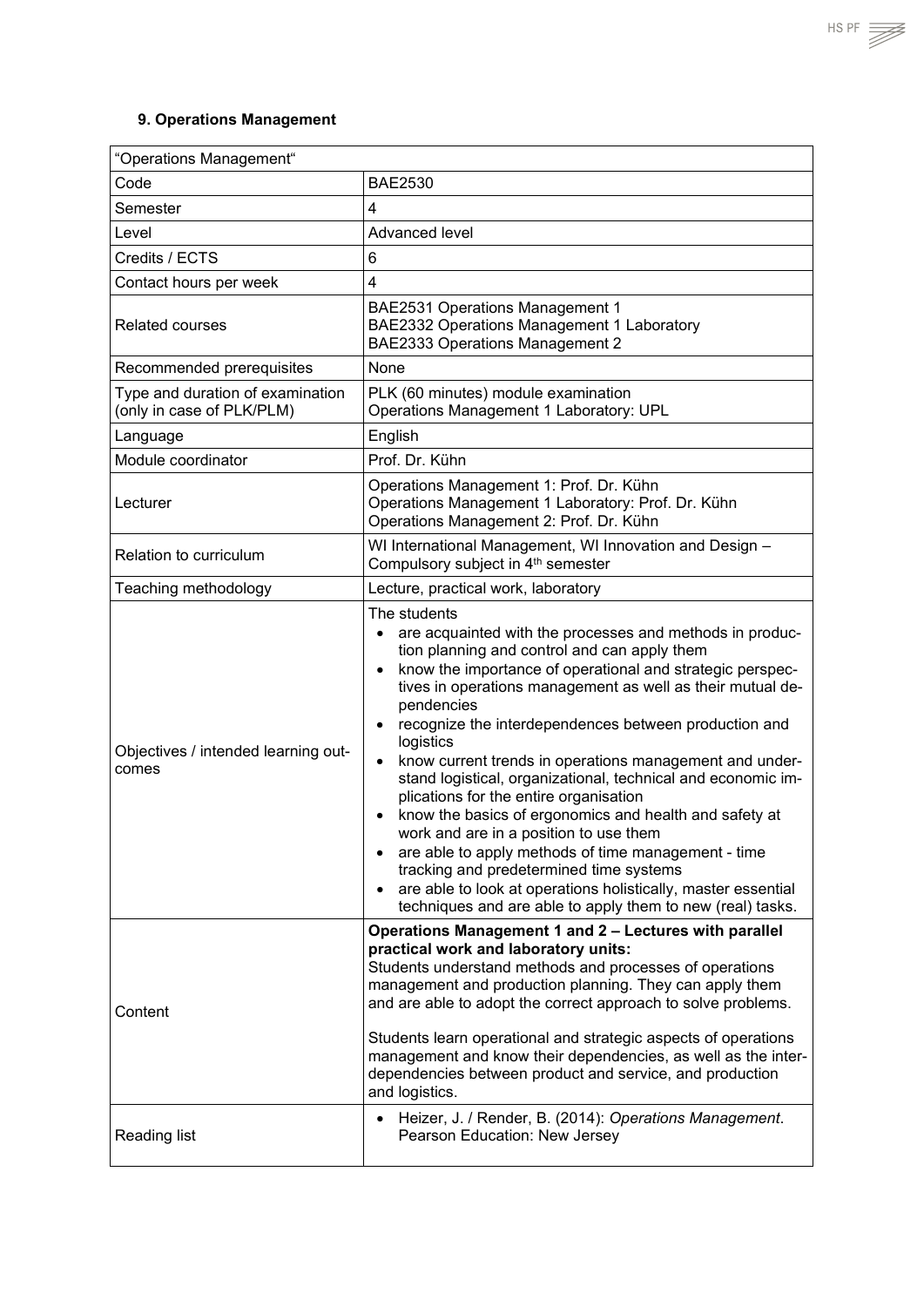|                | Slack, N. et al. (2012): Operations and Process Manage-<br>$\bullet$<br>ment - principles and practice for strategic impact. Pearson<br><b>Education: New Jersey</b><br>Thonemann, U. (2011): Operations Management - Kon-<br>$\bullet$<br>zepte, Methoden und Anwendungen. Pearson Studium:<br>München. |
|----------------|----------------------------------------------------------------------------------------------------------------------------------------------------------------------------------------------------------------------------------------------------------------------------------------------------------|
| Workload       | Workload: 6 ECTS $\times$ 30 hrs = 180 hrs<br>Class attendance: 4 SWS x 15 weeks = 60 hrs<br>Preparation and follow-up, practical work, preparation for and<br>completion of examination: 120 hrs                                                                                                        |
| Media employed | Lecture, laboratory work, seminar style course, project work                                                                                                                                                                                                                                             |

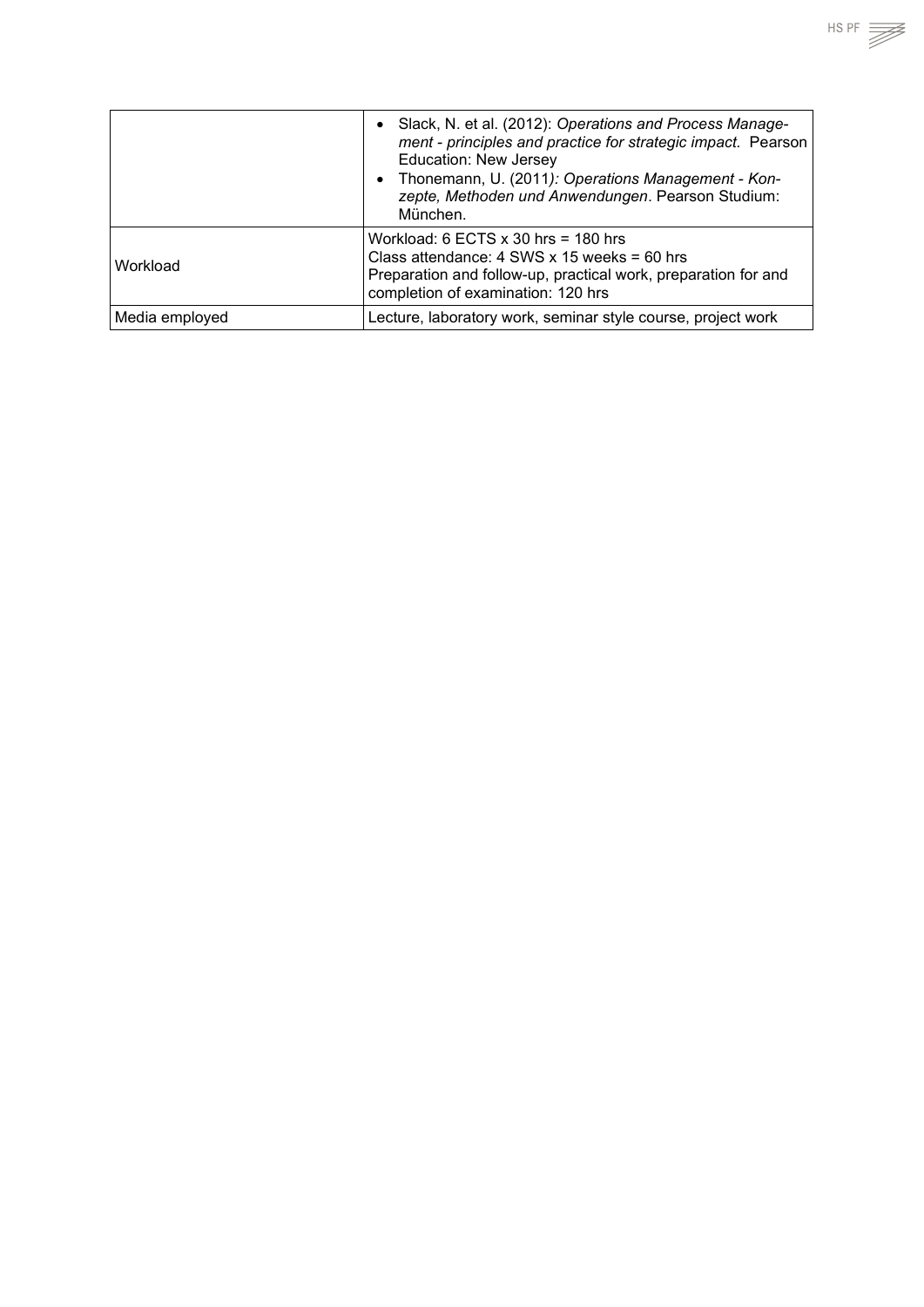### <span id="page-42-0"></span>**10. International Technical Sales**

| "International Technical Sales"                               |                                                                                                                                                                                                                                                                                                                                                                                                                                                                                                                                                                                                                                                                                                                                                                                                                                                                                           |  |
|---------------------------------------------------------------|-------------------------------------------------------------------------------------------------------------------------------------------------------------------------------------------------------------------------------------------------------------------------------------------------------------------------------------------------------------------------------------------------------------------------------------------------------------------------------------------------------------------------------------------------------------------------------------------------------------------------------------------------------------------------------------------------------------------------------------------------------------------------------------------------------------------------------------------------------------------------------------------|--|
| Code                                                          | <b>BAE2550</b>                                                                                                                                                                                                                                                                                                                                                                                                                                                                                                                                                                                                                                                                                                                                                                                                                                                                            |  |
| Semester                                                      | 4                                                                                                                                                                                                                                                                                                                                                                                                                                                                                                                                                                                                                                                                                                                                                                                                                                                                                         |  |
| Level                                                         | Advanced level                                                                                                                                                                                                                                                                                                                                                                                                                                                                                                                                                                                                                                                                                                                                                                                                                                                                            |  |
| Credits / ECTS                                                | 6                                                                                                                                                                                                                                                                                                                                                                                                                                                                                                                                                                                                                                                                                                                                                                                                                                                                                         |  |
| Contact hours per week                                        | 4                                                                                                                                                                                                                                                                                                                                                                                                                                                                                                                                                                                                                                                                                                                                                                                                                                                                                         |  |
| <b>Related courses</b>                                        | <b>BAE2551 International Technical Sales 1</b><br><b>BAE2552 International Technical Sales 2</b>                                                                                                                                                                                                                                                                                                                                                                                                                                                                                                                                                                                                                                                                                                                                                                                          |  |
| Recommended prerequisites                                     | B2/C1 English (CEFR)<br>Successful attendance of the modules Business Administration<br>I I and II                                                                                                                                                                                                                                                                                                                                                                                                                                                                                                                                                                                                                                                                                                                                                                                        |  |
| Type and duration of examination<br>(only in case of PLK/PLM) | PLK (60 minutes) module examination                                                                                                                                                                                                                                                                                                                                                                                                                                                                                                                                                                                                                                                                                                                                                                                                                                                       |  |
| Language                                                      | German or English                                                                                                                                                                                                                                                                                                                                                                                                                                                                                                                                                                                                                                                                                                                                                                                                                                                                         |  |
| Module coordinator                                            | Prof. Dr. Hinderer                                                                                                                                                                                                                                                                                                                                                                                                                                                                                                                                                                                                                                                                                                                                                                                                                                                                        |  |
| Lecturer                                                      | Prof. Dr. Hinderer                                                                                                                                                                                                                                                                                                                                                                                                                                                                                                                                                                                                                                                                                                                                                                                                                                                                        |  |
| Relation to curriculum                                        | WI International Management, WI Innovation and Design -<br>Compulsory subject in 4th semester                                                                                                                                                                                                                                                                                                                                                                                                                                                                                                                                                                                                                                                                                                                                                                                             |  |
| Teaching methodology                                          | Lecture with discussions                                                                                                                                                                                                                                                                                                                                                                                                                                                                                                                                                                                                                                                                                                                                                                                                                                                                  |  |
| Objectives / intended learning out-<br>comes                  | The students are familiar with the concepts and tools of market-<br>ing, and have an understanding of marketing as management<br>concept in a company. They have an insight into the specific as-<br>pects of international marketing, industrial goods marketing and<br>technical sales.                                                                                                                                                                                                                                                                                                                                                                                                                                                                                                                                                                                                 |  |
| Content                                                       | Introduction and basics: definition of "marketing", marketing<br>$\bullet$<br>concepts and sales especially for investment goods and<br>technology companies<br>Differences in sales in B-to-B and B-to-C<br>$\bullet$<br>The marketing mix: product policy, price policy, communica-<br>tions policy, distribution policy<br>Aspects of the technical sales regarding the different busi-<br>$\bullet$<br>ness types in industrial goods marketing<br>Development of communications strategies<br>Overview of customer relationship management                                                                                                                                                                                                                                                                                                                                           |  |
| Reading list                                                  | <b>International Technical Sales 1:</b><br>Backhaus, K. / Voeth, M. (2014): Industriegütermarketing:<br>Grundlagen des Business-to-Business Marketing. 10th edi-<br>tion, Vahlen: München.<br>Doole, I., Lowe, R. (2019): International Marketing Strategy.<br>8 <sup>th</sup> edition, Andover.<br>Backhaus, K., Voeth, M. (2010): Internationales Marketing.<br>10th edition, Schäffer-Poeschel: Stuttgart<br>Kotler, P., Keller, K. L. (2009): Marketing Management. 13th<br>$\bullet$<br>edition, Pearson: Upper Saddle River.<br><b>International Technical Sales 2:</b><br>Blythe, Z., Zimmermann, A. (2017): Business to Business<br>Marketing Mangement. Routledge.<br>Meffert, H. et al. (2007): Marketing: Grundlagen marktorien-<br>٠<br>tierter Unternehmensführung. Gabler: Wiesbaden.<br>Buttle, F. (2009): Customer Relationship Management.<br>Elsevier: Amsterdam et al. |  |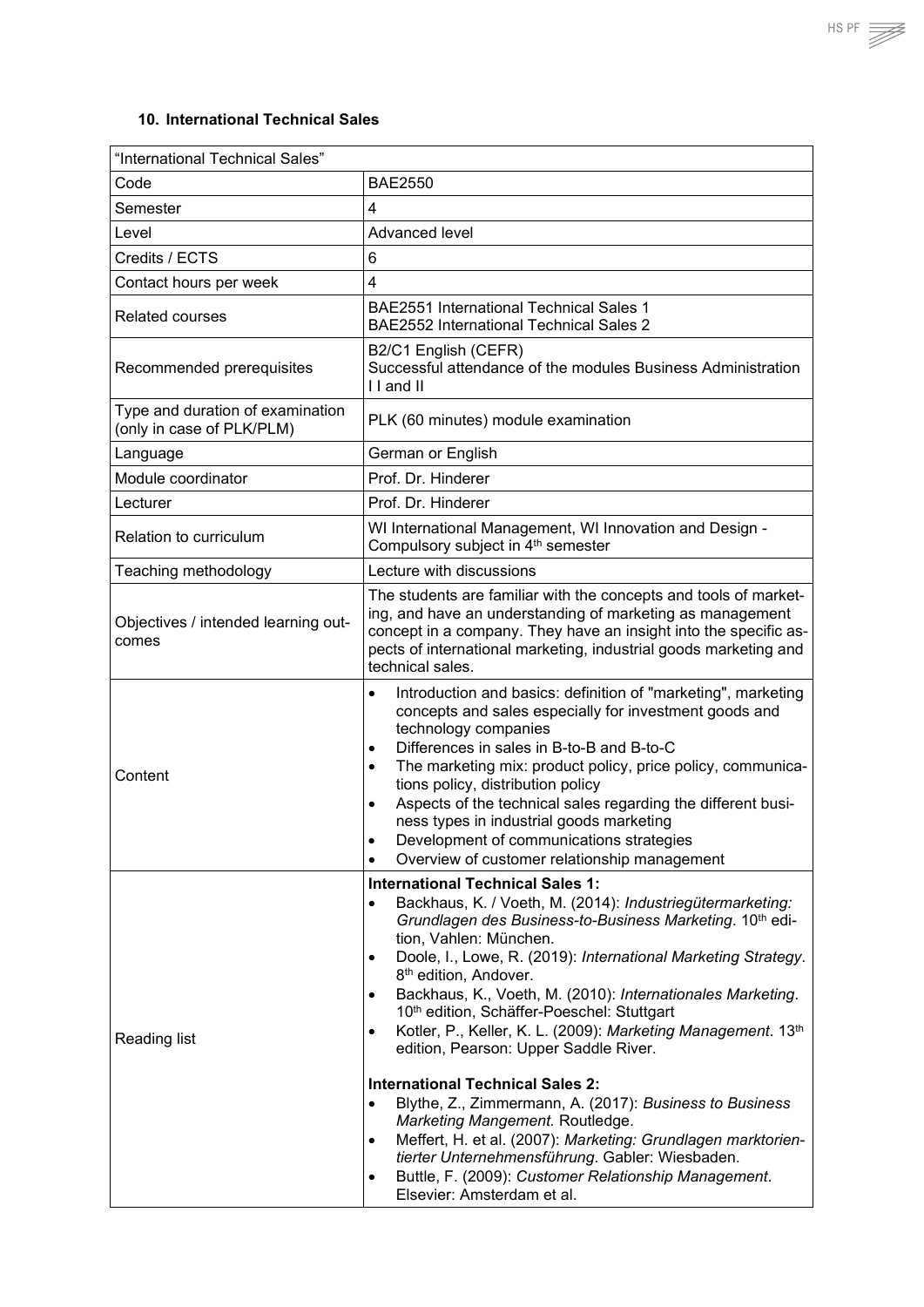|                | Hollensen, S. (2011): Essentials of Global Marketing -<br>$\bullet$<br>A Decision-Oriented Approach. Pearson: England.                                                                            |
|----------------|---------------------------------------------------------------------------------------------------------------------------------------------------------------------------------------------------|
| Workload       | Workload: 6 ECTS $\times$ 30 hrs = 180 hrs<br>Class attendance: 4 SWS x 15 weeks = 60 hrs<br>Preparation and follow-up, practical work, preparation for and<br>completion of examination: 120 hrs |
| Media employed | PowerPoint, blackboard, videos and print media for illustration                                                                                                                                   |

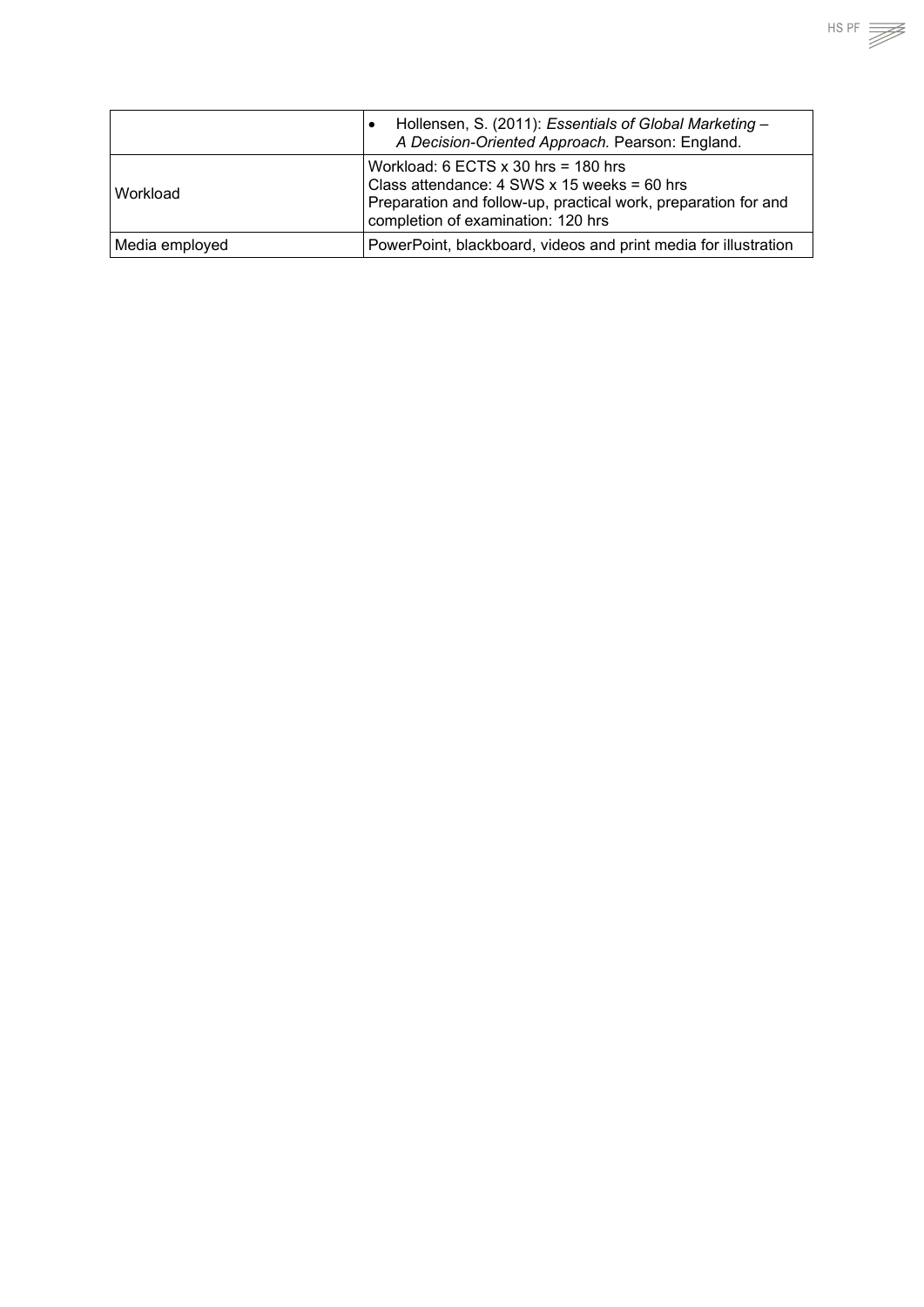#### <span id="page-44-0"></span>**11. Management Elective**

| "Management Elective"                                         |                                                                                                                                                                                                                                                       |
|---------------------------------------------------------------|-------------------------------------------------------------------------------------------------------------------------------------------------------------------------------------------------------------------------------------------------------|
| Code                                                          | <b>BAE2400</b>                                                                                                                                                                                                                                        |
| Semester                                                      | 4                                                                                                                                                                                                                                                     |
| Level                                                         | Advanced                                                                                                                                                                                                                                              |
| Credits / ECTS                                                | 6                                                                                                                                                                                                                                                     |
| Contact hours per week                                        | $\overline{4}$                                                                                                                                                                                                                                        |
| <b>Related courses</b>                                        | Depending on current semester course offering                                                                                                                                                                                                         |
| Recommended prerequisites                                     | Contents from preceding semesters; English level B2 if course<br>held in English is selected                                                                                                                                                          |
| Type and duration of examination<br>(only in case of PLK/PLM) | PLH/PLL/PLK/PLP/PLR (60 minutes) module examination                                                                                                                                                                                                   |
| Language                                                      | German or English                                                                                                                                                                                                                                     |
| Module coordinator                                            | <b>Study Program Director</b>                                                                                                                                                                                                                         |
| Lecturer                                                      | <b>TBA</b>                                                                                                                                                                                                                                            |
| Relation to curriculum                                        | WI, Wi International Management, WI Innovation and Design -<br>Compulsory subject in 4 <sup>th</sup> semester                                                                                                                                         |
| Teaching methodology                                          | Seminar style course, lecture or project (depending on the<br>course selected)                                                                                                                                                                        |
| Objectives / intended learning out-<br>comes                  | Students acquire in-depth knowledge in their own chosen spe-<br>cial subjects in the field of management.<br>Courses in this module contribute to the completion of the quali-<br>fication framework for Industrial Engineering - Management<br>part. |
| Content                                                       | The contents depend on the selected courses from the "Man-<br>agement Electives" electives list and are published in the re-<br>spective syllabus of the course before the beginning of the lec-<br>ture period.                                      |
| Reading list                                                  | The literature depends on the courses selected from the elec-<br>tives list and is published in the respective syllabus of the<br>course before the beginning of the lecture period.                                                                  |
| Workload                                                      | Workload: $6$ ECTS $x$ 30 hrs = 180 hrs<br>Class attendance: 4 SWS x 15 weeks = 60 hrs<br>Preparation and follow-up, practical work, preparation for and<br>completion of examination: 120 hrs                                                        |
| Media employed                                                | Depending on the selected course                                                                                                                                                                                                                      |



*<sup>1</sup> A compilation of the Management Elective subjects will be posted. The list can also be obtained at the Program Director's assistant. One elective module consisting of 4 SWS with an award of 6 credits must be chosen from the " Management Elective" option list.*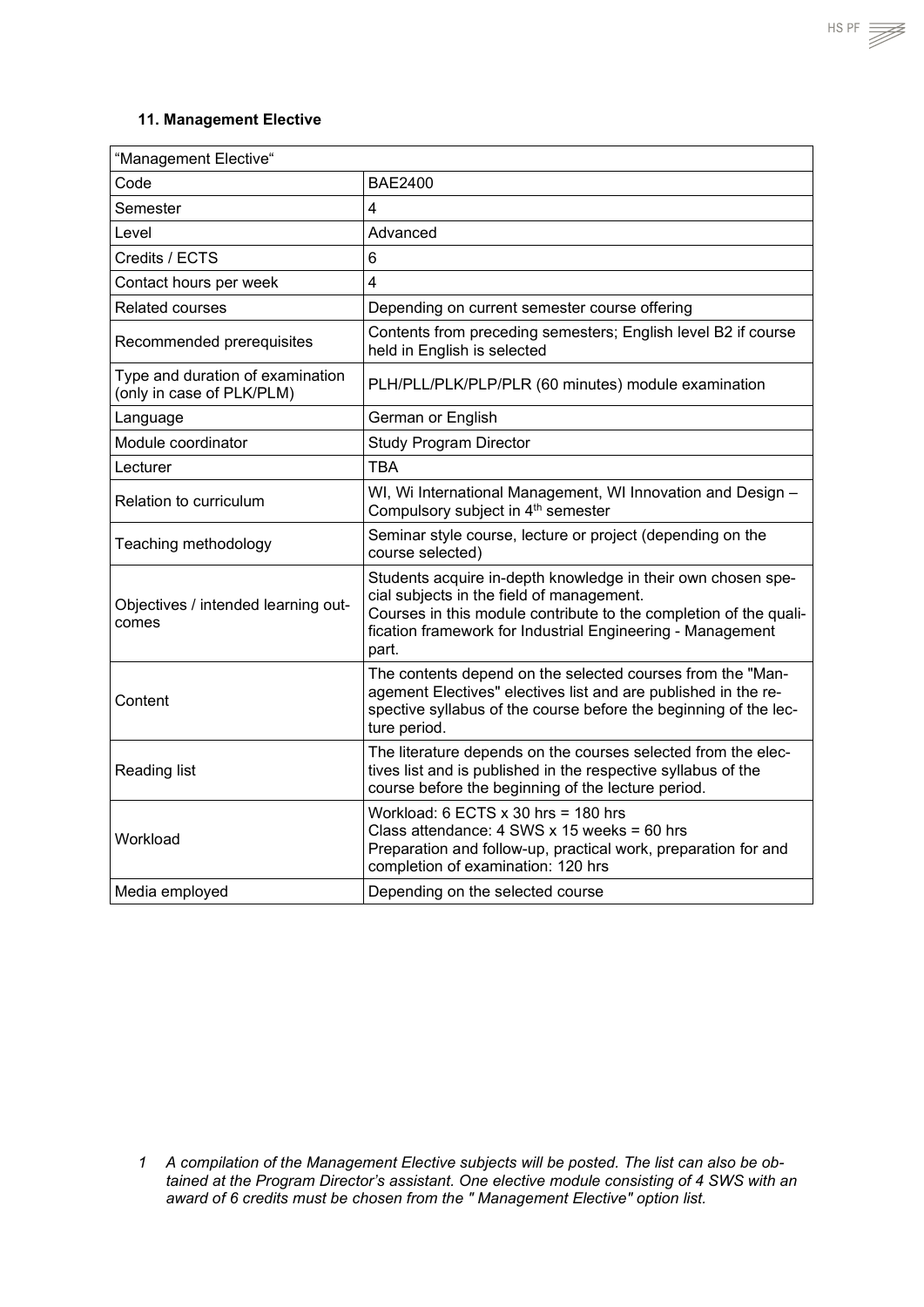<span id="page-45-0"></span>

| "Academic Education and Methods"                              |                                                                                                                                                                                                                                                                                                                                                                                                                                                                                                                                                                                                                                                                             |  |
|---------------------------------------------------------------|-----------------------------------------------------------------------------------------------------------------------------------------------------------------------------------------------------------------------------------------------------------------------------------------------------------------------------------------------------------------------------------------------------------------------------------------------------------------------------------------------------------------------------------------------------------------------------------------------------------------------------------------------------------------------------|--|
| Code                                                          | <b>ISS3150</b>                                                                                                                                                                                                                                                                                                                                                                                                                                                                                                                                                                                                                                                              |  |
| Semester                                                      | 5                                                                                                                                                                                                                                                                                                                                                                                                                                                                                                                                                                                                                                                                           |  |
| Level                                                         | Advanced level                                                                                                                                                                                                                                                                                                                                                                                                                                                                                                                                                                                                                                                              |  |
| Credits / ECTS                                                | 5                                                                                                                                                                                                                                                                                                                                                                                                                                                                                                                                                                                                                                                                           |  |
| Contact hours per week                                        | 4                                                                                                                                                                                                                                                                                                                                                                                                                                                                                                                                                                                                                                                                           |  |
| <b>Related courses</b>                                        | <b>ISS3151 Academic Seminar</b><br>ISS3153 Academic Writing and Research                                                                                                                                                                                                                                                                                                                                                                                                                                                                                                                                                                                                    |  |
| Recommended prerequisites                                     | None                                                                                                                                                                                                                                                                                                                                                                                                                                                                                                                                                                                                                                                                        |  |
| Type and duration of examination<br>(only in case of PLK/PLM) | <b>UPL</b>                                                                                                                                                                                                                                                                                                                                                                                                                                                                                                                                                                                                                                                                  |  |
| Language                                                      | German and English                                                                                                                                                                                                                                                                                                                                                                                                                                                                                                                                                                                                                                                          |  |
| Module coordinator                                            | Prof. Dr. Mahadevan                                                                                                                                                                                                                                                                                                                                                                                                                                                                                                                                                                                                                                                         |  |
| Lecturer                                                      | Academic Seminar: Prof. Dr. Mahadevan<br>Academic Writing and Research: Prof. Dr. Kilian-Yasin                                                                                                                                                                                                                                                                                                                                                                                                                                                                                                                                                                              |  |
| Relation to curriculum                                        | WI, WI International Management, WI Innovation and Design -<br>compulsory subject in 5 <sup>th</sup> semester                                                                                                                                                                                                                                                                                                                                                                                                                                                                                                                                                               |  |
| Teaching methodology                                          | Workshops, e-learning, practice                                                                                                                                                                                                                                                                                                                                                                                                                                                                                                                                                                                                                                             |  |
| Objectives / intended learning out-<br>comes                  | <b>Academic Seminar:</b><br>The students work independently on general academic subject<br>areas and use these to create their individual study profile. They<br>demonstrate this through completion of corresponding assign-<br>ments.<br><b>Academic Writing and Research:</b><br>The students are familiar with the requirements and criteria of<br>academic writing and research. They are able to approach a<br>problem scientifically, to examine it systematically and to pro-<br>duce a scientific paper independently, taking formal criteria into<br>account.                                                                                                     |  |
| Content                                                       | <b>Academic Seminar:</b><br>Ability to work independently<br>$\bullet$<br>Task-oriented work<br>$\bullet$<br>Ability to summarize and communicate general academic<br>$\bullet$<br>content<br>Individual profile building<br>$\bullet$<br><b>Academic Writing and Research:</b><br>Identifying and formulating problems<br>$\bullet$<br>Developing a research question<br>$\bullet$<br>Characteristics and style of academic writing<br>$\bullet$<br>Sources: research, evaluation, citing<br>$\bullet$<br>Structure and formal requirements of academic writing<br>$\bullet$<br><b>Tables and Figures</b><br>$\bullet$<br>Planning and checking your own work<br>$\bullet$ |  |
| Reading list                                                  | <b>Academic Seminar:</b><br>Will be provided depending on the study profile selected<br><b>Academic Writing and Research:</b><br>Theisen, M. R. (2011): Wissenschaftliches Arbeiten. Tech-<br>$\bullet$<br>nik - Methodik - Form. 15th edition, Vahlen: München.                                                                                                                                                                                                                                                                                                                                                                                                            |  |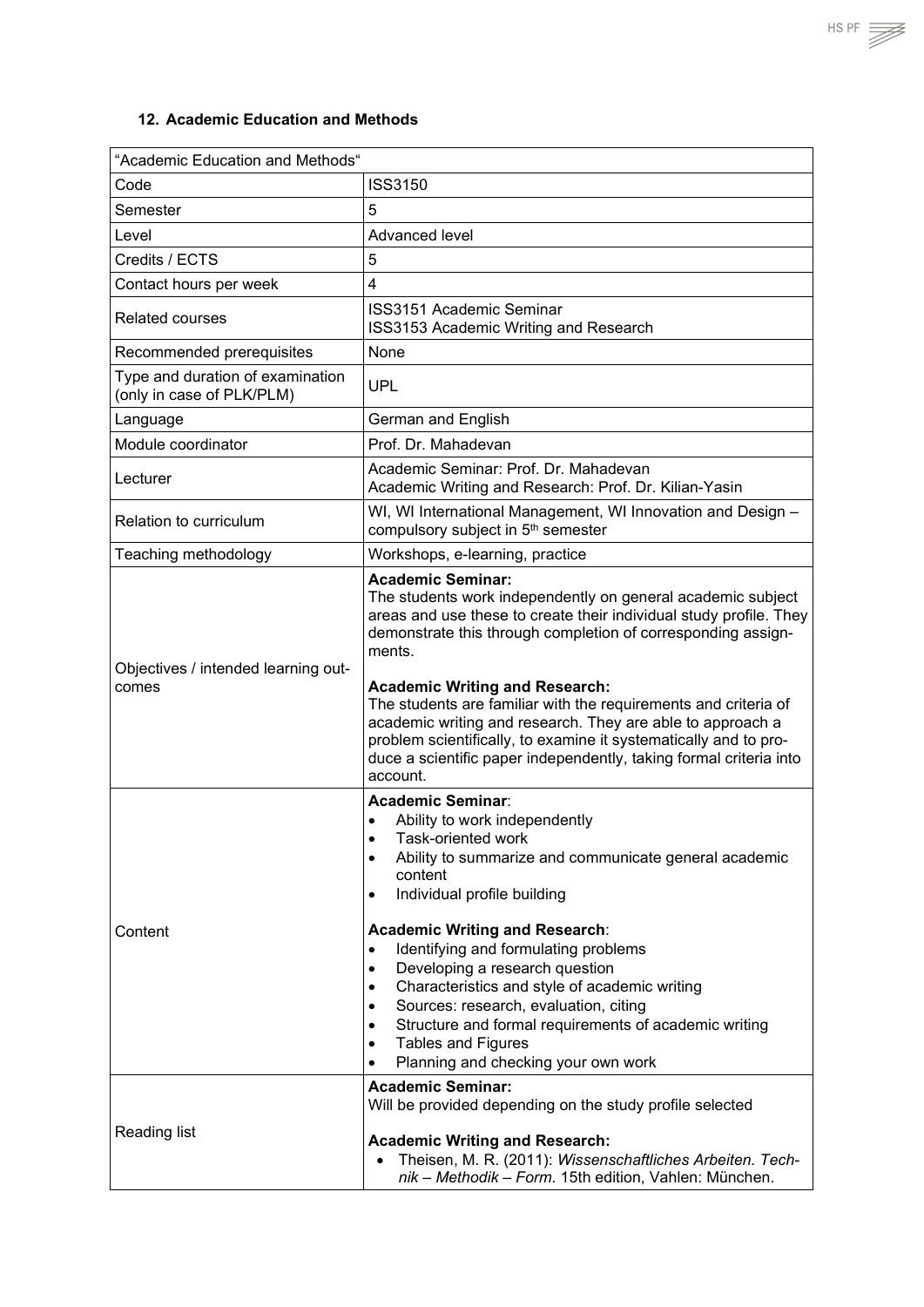|                 | Franck, N., Stary, J. (2011): Die Technik wissenschaftlichen Ar-<br>beitens: Eine praktische Anleitung. 16th edition, UTB/Schöningh:<br>Paderborn et al.                                      |
|-----------------|-----------------------------------------------------------------------------------------------------------------------------------------------------------------------------------------------|
| <b>Workload</b> | Workload: $5$ ECTS $x$ 30 hrs = 150 hrs<br>Class attendance: 4 SWS x 15 weeks = 60 hrs<br>Preparation and follow-up, practical work, preparation for and<br>completion of examination: 90 hrs |
| Media employed  | Presentations, e-learning, practical work                                                                                                                                                     |

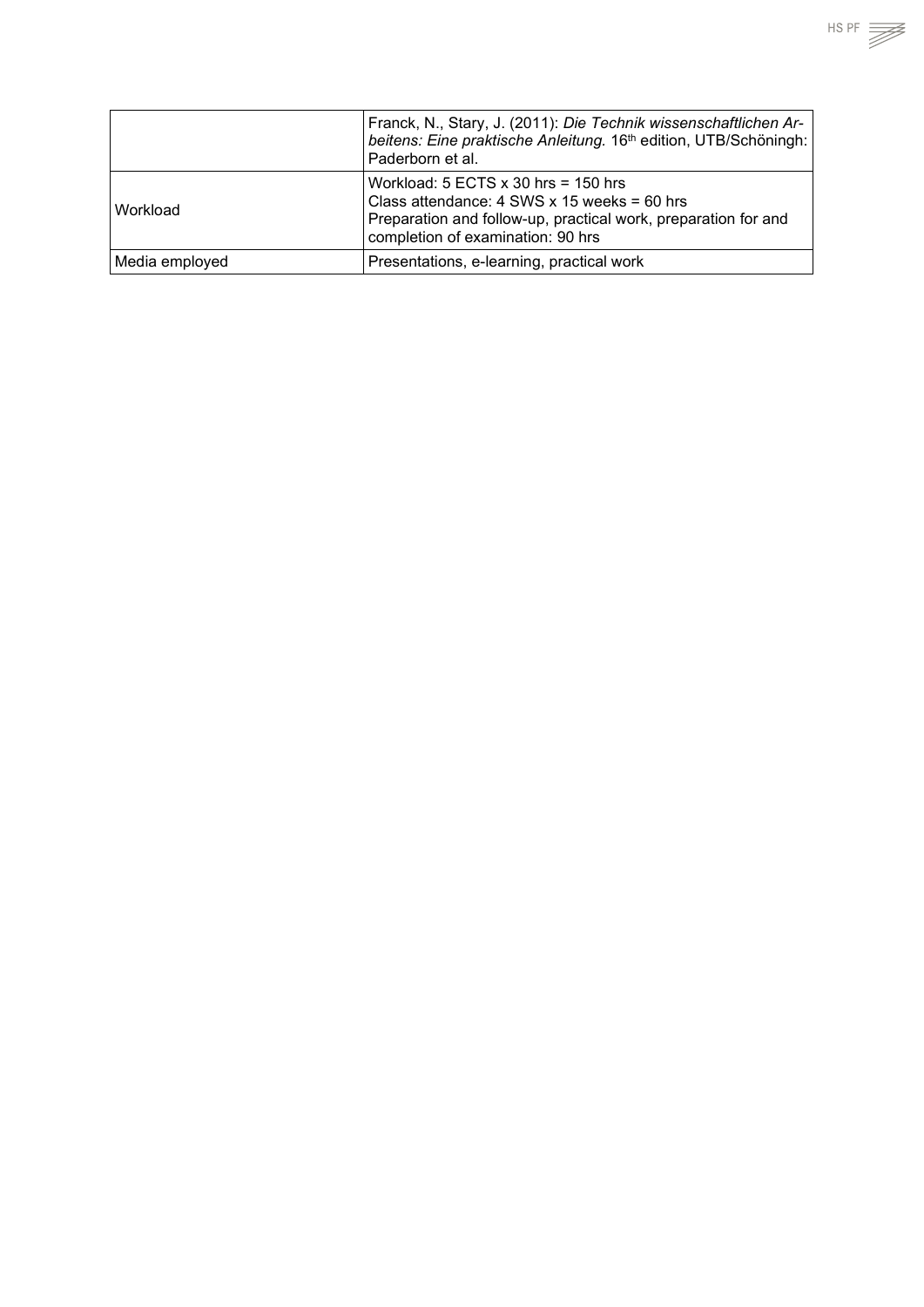# <span id="page-47-0"></span>**13. Project Methods and Creativity**

| "Project Methods and Creativity"                              |                                                                                                                                                                                                                                                                                                                                                                                                                                                                                                                                                                                                                                                                                                                                                                                                                                                                                 |  |
|---------------------------------------------------------------|---------------------------------------------------------------------------------------------------------------------------------------------------------------------------------------------------------------------------------------------------------------------------------------------------------------------------------------------------------------------------------------------------------------------------------------------------------------------------------------------------------------------------------------------------------------------------------------------------------------------------------------------------------------------------------------------------------------------------------------------------------------------------------------------------------------------------------------------------------------------------------|--|
| Code                                                          | <b>BAE3100</b>                                                                                                                                                                                                                                                                                                                                                                                                                                                                                                                                                                                                                                                                                                                                                                                                                                                                  |  |
| Semester                                                      | 6                                                                                                                                                                                                                                                                                                                                                                                                                                                                                                                                                                                                                                                                                                                                                                                                                                                                               |  |
| Level                                                         | Professionally-qualifying academic level                                                                                                                                                                                                                                                                                                                                                                                                                                                                                                                                                                                                                                                                                                                                                                                                                                        |  |
| Credits / ECTS                                                | 6                                                                                                                                                                                                                                                                                                                                                                                                                                                                                                                                                                                                                                                                                                                                                                                                                                                                               |  |
| Contact hours per week                                        | $\overline{4}$                                                                                                                                                                                                                                                                                                                                                                                                                                                                                                                                                                                                                                                                                                                                                                                                                                                                  |  |
| <b>Related courses</b>                                        | BAE3250 Project Methods and Creativity                                                                                                                                                                                                                                                                                                                                                                                                                                                                                                                                                                                                                                                                                                                                                                                                                                          |  |
| Recommended prerequisites                                     | All examinations of section 1 of the study program must have<br>been passed.                                                                                                                                                                                                                                                                                                                                                                                                                                                                                                                                                                                                                                                                                                                                                                                                    |  |
| Type and duration of examination<br>(only in case of PLK/PLM) | PLH/PLL/PLP/PLR                                                                                                                                                                                                                                                                                                                                                                                                                                                                                                                                                                                                                                                                                                                                                                                                                                                                 |  |
| Language                                                      | German                                                                                                                                                                                                                                                                                                                                                                                                                                                                                                                                                                                                                                                                                                                                                                                                                                                                          |  |
| Module coordinator                                            | Prof. Dittmann                                                                                                                                                                                                                                                                                                                                                                                                                                                                                                                                                                                                                                                                                                                                                                                                                                                                  |  |
| Lecturer                                                      | Project Methods and Creativity: Prof. Dittmann, Dr. Heinemeyer,<br>Prof. Schätter                                                                                                                                                                                                                                                                                                                                                                                                                                                                                                                                                                                                                                                                                                                                                                                               |  |
| Relation to curriculum                                        | WI, WI International Management, WI Innovation and Design -<br>Compulsory subject in 6 <sup>th</sup> semester                                                                                                                                                                                                                                                                                                                                                                                                                                                                                                                                                                                                                                                                                                                                                                   |  |
| Teaching methodology                                          | Seminar style course                                                                                                                                                                                                                                                                                                                                                                                                                                                                                                                                                                                                                                                                                                                                                                                                                                                            |  |
| Objectives / intended learning out-<br>comes                  | The students<br>conduct a technical or interdisciplinary project in teams<br>$\bullet$<br>learn roles within teams such as how to deal with budget<br>$\bullet$<br>and time limitations<br>develop competences in team analysis and team building,<br>$\bullet$<br>in achieving team objectives and for preventing and dealing<br>with critical situations in a team<br>are able to present team results accurately to the appropri-<br>$\bullet$<br>ate addressee<br>are able to independently familiarize themselves with a<br>$\bullet$<br>complex topic and conduct the project with appropriate role<br>allocation<br>are able to implement the technical and methodological<br>$\bullet$<br>knowledge they have previously acquired in a concrete<br>task, thereby broadening their skills<br>have developed the ability to generate creative ideas and<br>implement them |  |
| Content                                                       | Project management in which a complex task is accomplished<br>in defined milestones (research/analysis, concept, prototype,<br>implementation). Weekly project meetings to coordinate the<br>contents, prepare the milestones and carry out four graded<br>milestone presentations.<br>Topics are, for example:<br>Technical product development<br>Robotics with Lego Mindstorms, Fischertechnik<br>Development of IT systems/apps<br>$\bullet$<br>Modeling and visualization of technical operational se-<br>$\bullet$<br>quences or processes<br>Creation of e-learning units<br>$\bullet$<br>Visualization of information in the day to day operation of a<br>$\bullet$<br>company (internal and external)                                                                                                                                                                  |  |
| <b>Reading list</b>                                           | Ries, E., Böhme, E., et al. (2018): The Startup Way: Das<br>$\bullet$<br>Toolkit für das 21. Jahrhundert, mit dem jedes Unterneh-<br>men erfolgreich sein kann. Vahlen: München.                                                                                                                                                                                                                                                                                                                                                                                                                                                                                                                                                                                                                                                                                                |  |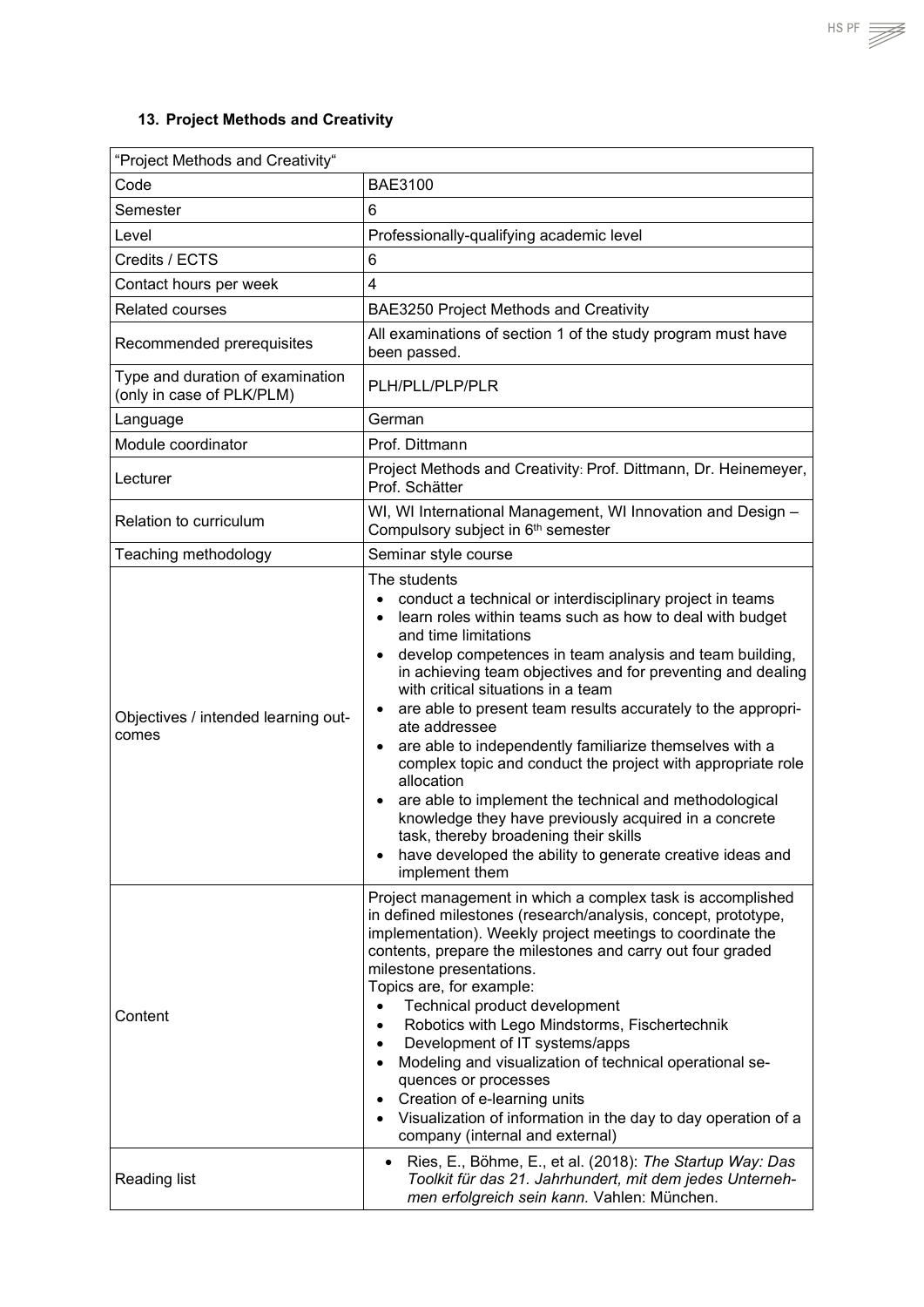|                | • Fox, D., Püttmann, T. et al. (2018): Bauen, erleben, be-<br>greifen: fischertechnik-Modelle für Maker. dpunkt: Heidel-<br>berg.<br>• Stadler, A. (2016): Mein LEGO-EV3-Buch: Eigene Robo-<br>ter bauen und programmieren mit LEGO MINDSTORMS.<br>Hanser: München.<br>• Böhringer, J., Bühler, P. et al. (2014): Kompendium der<br>Mediengestaltung: IV. Medienproduktion Digital (X.me-<br>dia.press). Springer Vieweg: Berlin, Heidelberg. |
|----------------|-----------------------------------------------------------------------------------------------------------------------------------------------------------------------------------------------------------------------------------------------------------------------------------------------------------------------------------------------------------------------------------------------------------------------------------------------|
| Workload       | Workload: 6 ECTS $x$ 30 hrs = 180 hrs<br>Class attendance: $4$ SWS x 15 weeks = 60 hrs<br>Preparation and follow-up, practical work, preparation for and<br>completion of examination: 120 hrs                                                                                                                                                                                                                                                |
| Media employed | Project work, weekly alternation of graded milestone presenta-<br>tions and project meetings                                                                                                                                                                                                                                                                                                                                                  |

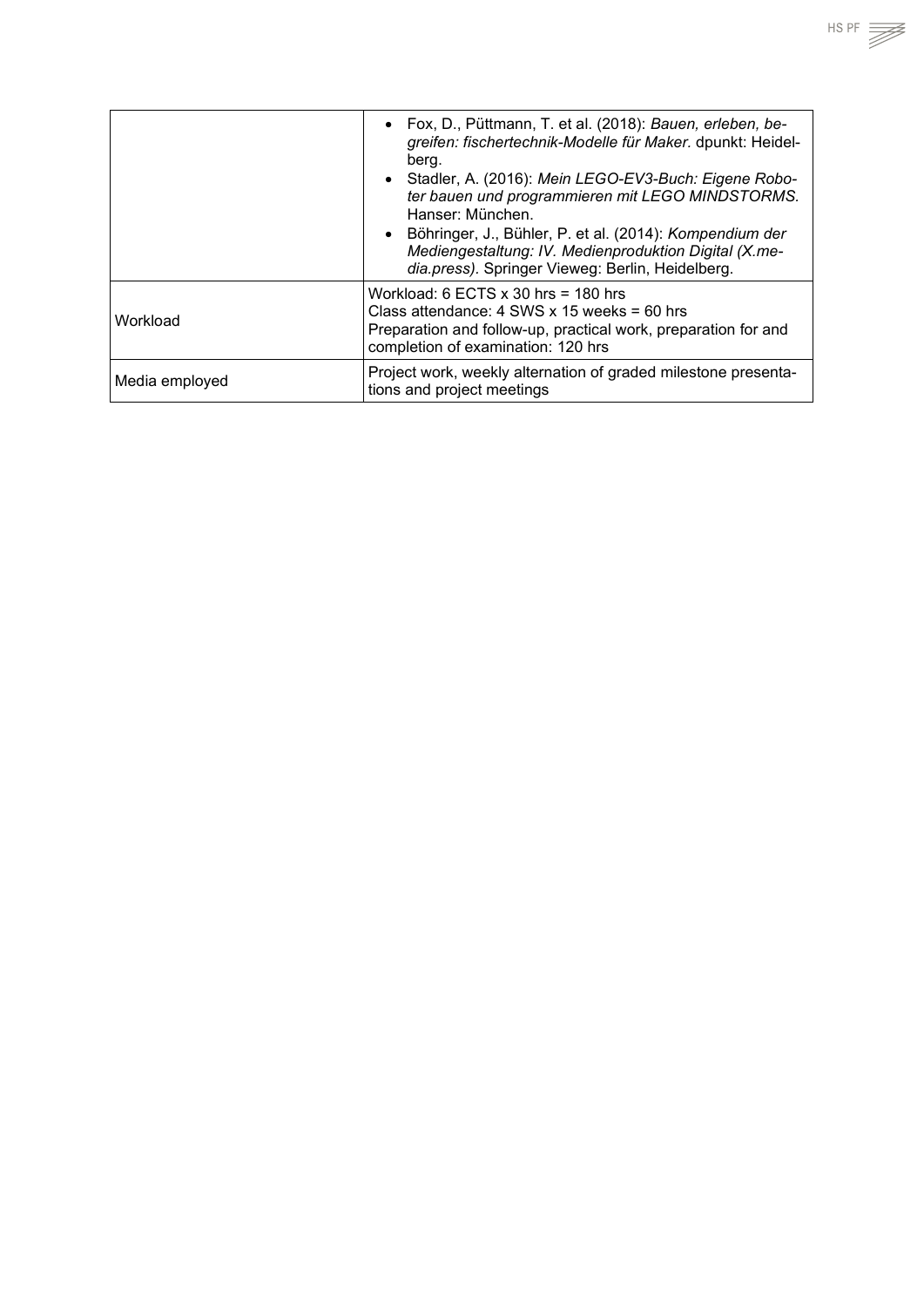## <span id="page-49-0"></span>**14. Interdisciplinary Projects**

| "Interdisciplinary Projects"                                  |                                                                                                                                                                                                                                                                                                                                                                                                                                                                                                                                                                                                                                                                                                                                                                                                                                      |  |
|---------------------------------------------------------------|--------------------------------------------------------------------------------------------------------------------------------------------------------------------------------------------------------------------------------------------------------------------------------------------------------------------------------------------------------------------------------------------------------------------------------------------------------------------------------------------------------------------------------------------------------------------------------------------------------------------------------------------------------------------------------------------------------------------------------------------------------------------------------------------------------------------------------------|--|
| Code                                                          | <b>BAE3200</b>                                                                                                                                                                                                                                                                                                                                                                                                                                                                                                                                                                                                                                                                                                                                                                                                                       |  |
| Semester                                                      | 6                                                                                                                                                                                                                                                                                                                                                                                                                                                                                                                                                                                                                                                                                                                                                                                                                                    |  |
| Level                                                         | Professionally-qualifying academic level                                                                                                                                                                                                                                                                                                                                                                                                                                                                                                                                                                                                                                                                                                                                                                                             |  |
| Credits / ECTS                                                | 6                                                                                                                                                                                                                                                                                                                                                                                                                                                                                                                                                                                                                                                                                                                                                                                                                                    |  |
| Contact hours per week                                        | 4                                                                                                                                                                                                                                                                                                                                                                                                                                                                                                                                                                                                                                                                                                                                                                                                                                    |  |
| <b>Related courses</b>                                        | <b>Interdisciplinary Projects</b>                                                                                                                                                                                                                                                                                                                                                                                                                                                                                                                                                                                                                                                                                                                                                                                                    |  |
| Recommended prerequisites                                     | All examinations of section 1 of the study program must have<br>been passed. Specific lectures for each project topic.<br>Successful completion of all examinations of section 2 of the<br>study program, including the 5 <sup>th</sup> semester, if possible                                                                                                                                                                                                                                                                                                                                                                                                                                                                                                                                                                        |  |
| Type and duration of examination<br>(only in case of PLK/PLM) | <b>PLP</b>                                                                                                                                                                                                                                                                                                                                                                                                                                                                                                                                                                                                                                                                                                                                                                                                                           |  |
| Language                                                      | German and English                                                                                                                                                                                                                                                                                                                                                                                                                                                                                                                                                                                                                                                                                                                                                                                                                   |  |
| Module coordinator                                            | All professors of the Engineering and Management study pro-<br>gram                                                                                                                                                                                                                                                                                                                                                                                                                                                                                                                                                                                                                                                                                                                                                                  |  |
| Lecturer                                                      | All professors can be examiners                                                                                                                                                                                                                                                                                                                                                                                                                                                                                                                                                                                                                                                                                                                                                                                                      |  |
| Relation to curriculum                                        | WI, WI International Management, WI Innovation and Design -<br>Compulsory subject in 6th semester                                                                                                                                                                                                                                                                                                                                                                                                                                                                                                                                                                                                                                                                                                                                    |  |
| Teaching methodology                                          | Project                                                                                                                                                                                                                                                                                                                                                                                                                                                                                                                                                                                                                                                                                                                                                                                                                              |  |
| Objectives / intended learning out-<br>comes                  | Students are able to work in a team of 2 to 5 members. They<br>accomplish interdisciplinary tasks and solve problems related to<br>industrial engineering in a systematic and scientific way. This in-<br>cludes, for example:<br>data collection and analysis<br>$\bullet$<br>development and evaluation of solutions<br>$\bullet$<br>implementation of solutions<br>$\bullet$<br>documentation and ensuing presentation<br>$\bullet$<br>As part of the project work, students learn to compile results in<br>a team and present them to the supervisor. In addition, they<br>learn to deal with specific interdisciplinary issues and ways to<br>solve them. This enables students to apply contents learned<br>previously within a professional context, and to broaden their<br>own communication and problem-solving abilities. |  |
| Content                                                       | Diverse interdisciplinary topics where students<br>apply their economic and technical knowledge, skills and<br>$\bullet$<br>competences<br>use standard tools for project management and data analy-<br>$\bullet$<br>sis<br>plan, organise and carry out projects within a given time<br>$\bullet$<br>frame<br>carry out independent research, data collection and analy-<br>sis<br>document and present processes and results<br>$\bullet$                                                                                                                                                                                                                                                                                                                                                                                          |  |
| Reading list                                                  | Literature is chosen by the students.                                                                                                                                                                                                                                                                                                                                                                                                                                                                                                                                                                                                                                                                                                                                                                                                |  |
| Workload                                                      | Workload: 6 ECTS x 30 hrs = 180 hrs<br>Class attendance = 0 SWS; preparation, literature research,<br>working on the project in teams: 180 hrs per student                                                                                                                                                                                                                                                                                                                                                                                                                                                                                                                                                                                                                                                                           |  |
| Media employed                                                | Current literature, presentations, intensive individual supervi-<br>sion, final presentation                                                                                                                                                                                                                                                                                                                                                                                                                                                                                                                                                                                                                                                                                                                                         |  |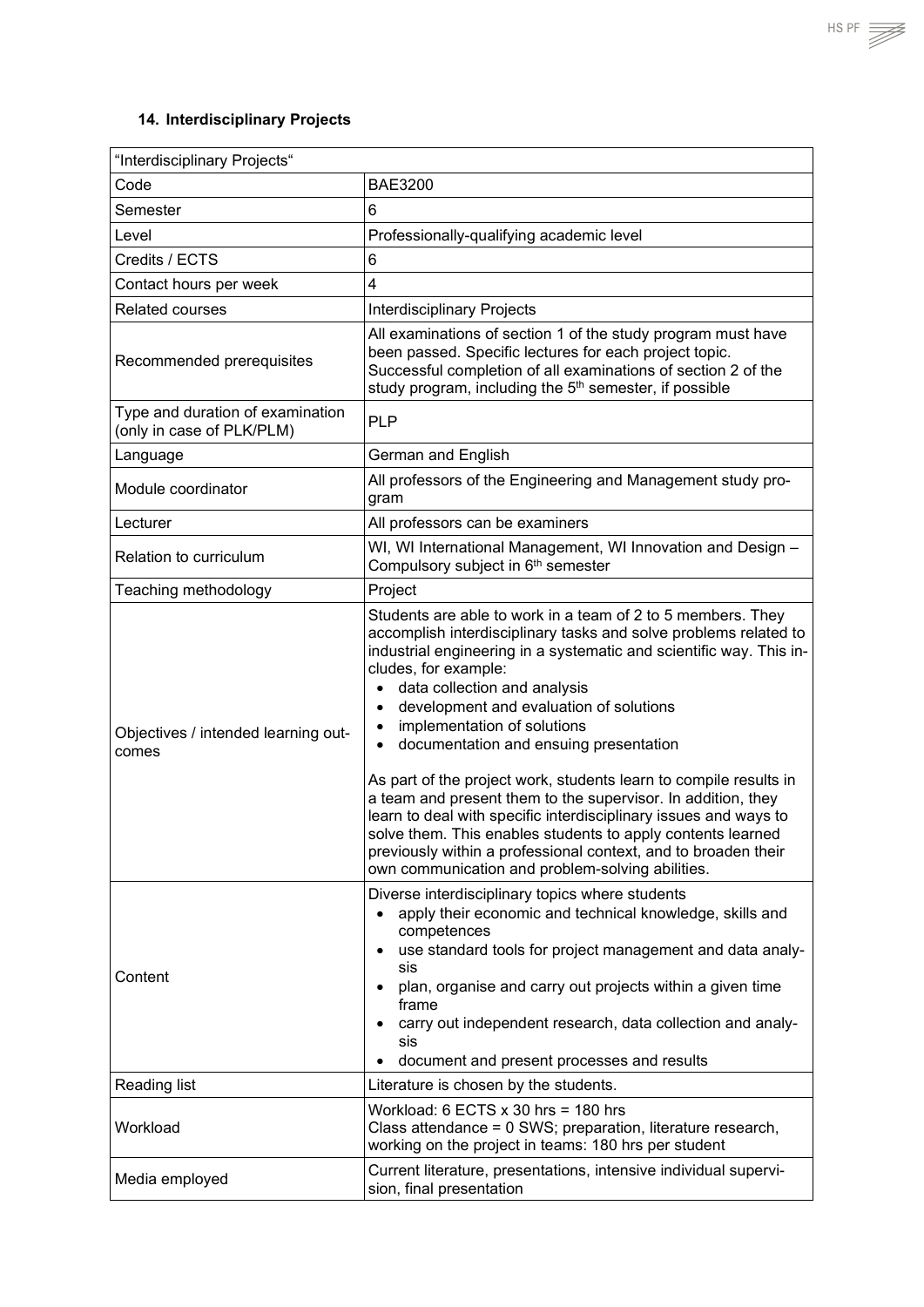#### <span id="page-50-0"></span>**15. Engineering Elective**

| "Engineering Elective"                                        |                                                                                                                                                                                                                                                              |  |
|---------------------------------------------------------------|--------------------------------------------------------------------------------------------------------------------------------------------------------------------------------------------------------------------------------------------------------------|--|
| Code                                                          | <b>BAE3300</b>                                                                                                                                                                                                                                               |  |
| Semester                                                      | 6                                                                                                                                                                                                                                                            |  |
| Level                                                         | Professionally-qualifying academic level                                                                                                                                                                                                                     |  |
| Credits / ECTS                                                | $6\phantom{1}$                                                                                                                                                                                                                                               |  |
| Contact hours per week                                        | $\overline{4}$                                                                                                                                                                                                                                               |  |
| Related courses                                               | Depending on current semester course offering                                                                                                                                                                                                                |  |
| Recommended prerequisites                                     | Contents from preceding semesters; English level B2                                                                                                                                                                                                          |  |
| Type and duration of examination<br>(only in case of PLK/PLM) | PLH/PLL/PLK/PLP/PLR (60 minutes) module examination                                                                                                                                                                                                          |  |
| Language                                                      | German or English                                                                                                                                                                                                                                            |  |
| Module coordinator                                            | <b>Study Program Director</b>                                                                                                                                                                                                                                |  |
| Lecturer                                                      | <b>TBA</b>                                                                                                                                                                                                                                                   |  |
| Relation to curriculum                                        | WI, Wi International Management, WI Innovation and Design -<br>Compulsory subject in 6 <sup>th</sup> semester                                                                                                                                                |  |
| Teaching methodology                                          | Seminar style course, lecture or project (depending on the<br>course selected)                                                                                                                                                                               |  |
| Objectives / intended learning out-<br>comes                  | Students acquire in-depth knowledge in their selected subjects<br>in the field of STEM/engineering.<br>Courses in this module contribute to the completion of the quali-<br>fication framework for Industrial Engineering - STEM/engineer-<br>ing component. |  |
| Content                                                       | The contents depend on the courses selected from the "Engi-<br>neering Electives" subject list and are published in the respec-<br>tive syllabus of the course before the beginning of the lecture<br>period.                                                |  |
| <b>Reading list</b>                                           | The literature depends on the courses selected from the elec-<br>tives list and is published in the respective syllabus of the<br>course before the beginning of the lecture period.                                                                         |  |
| Workload                                                      | Workload: 6 ECTS $x$ 30 hrs = 180 hrs<br>Class attendance: $4$ SWS x 15 weeks = 60 hrs<br>Preparation and follow-up, practical work, preparation for and<br>completion of examination: 120 hrs                                                               |  |
| Media employed                                                | Depending on the selected class                                                                                                                                                                                                                              |  |



**<sup>2</sup>** *A compilation of the Engineering Elective subjects will be posted. The list can also be obtained at the Program Director's assistant. One elective module consisting of 4 SWS with an award of 6 credits must be chosen from the " Engineering Elective" option list.*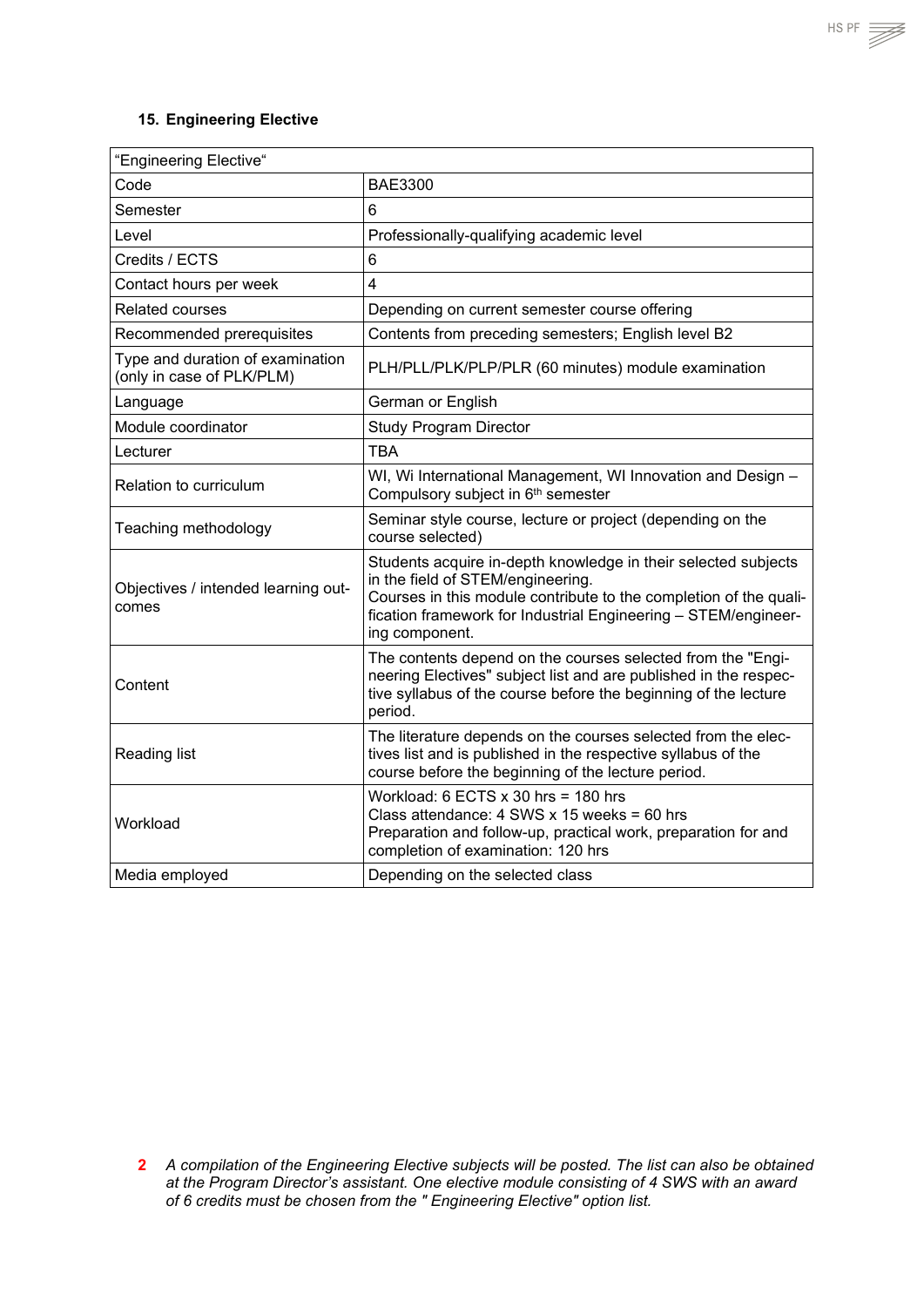#### <span id="page-51-0"></span>**16. Innovation & Design Major Elective**

Innovation and Design is a compulsory module (see III. "Specialisations"). In addition, a further industrial engineering major elective (B or C) (each awarded 12 credits) has to be selected from the "Specialisations" list (see also III.). The participation in the major electives can be limited by the study program.

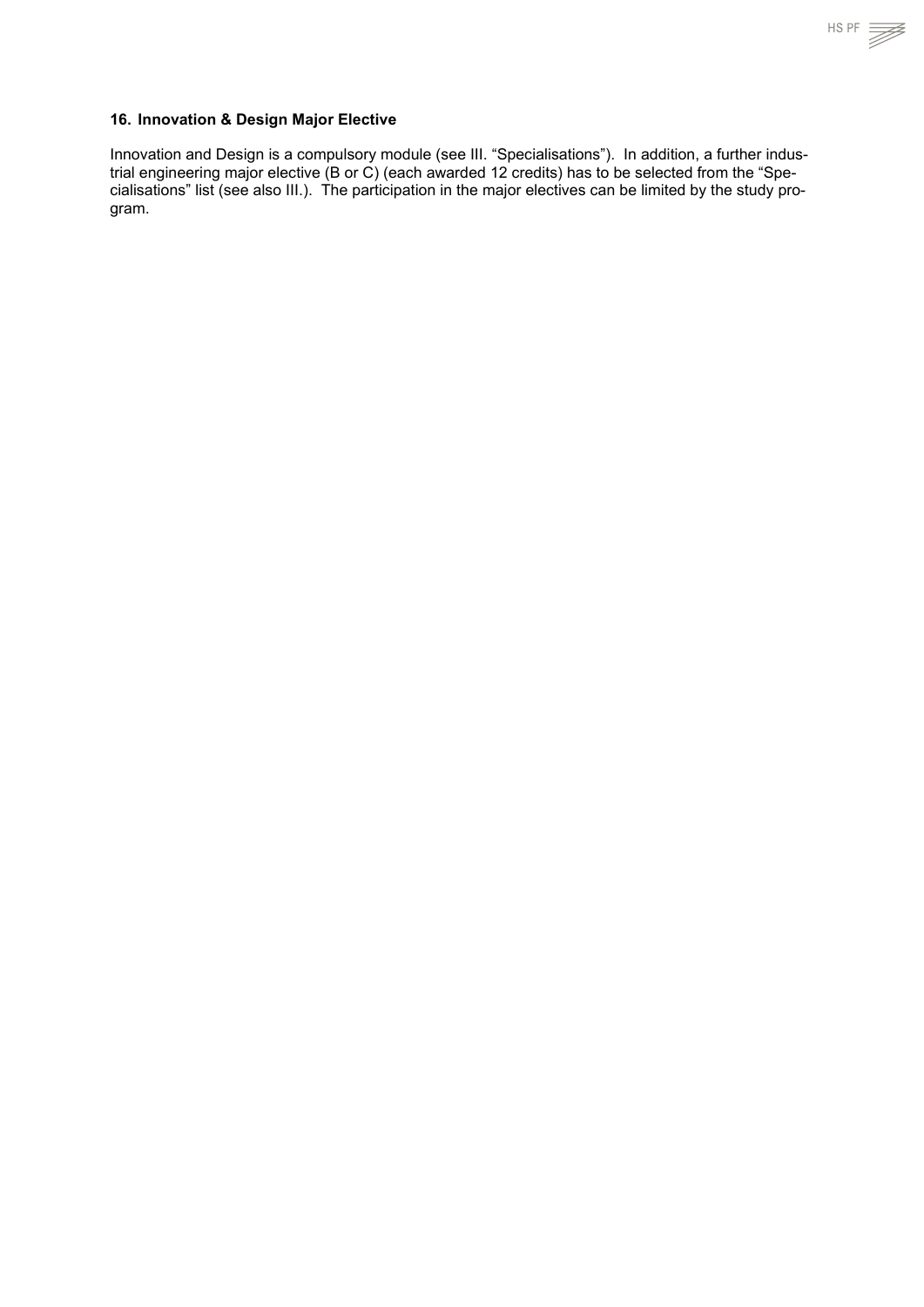<span id="page-52-0"></span>See III. "Specialisations". An Industrial Engineering Major Elective (B or C) (each awarded 12 credits) has to be selected from the "Specialisations" list (see also III.). The participation in the major electives can be limited by the study program.

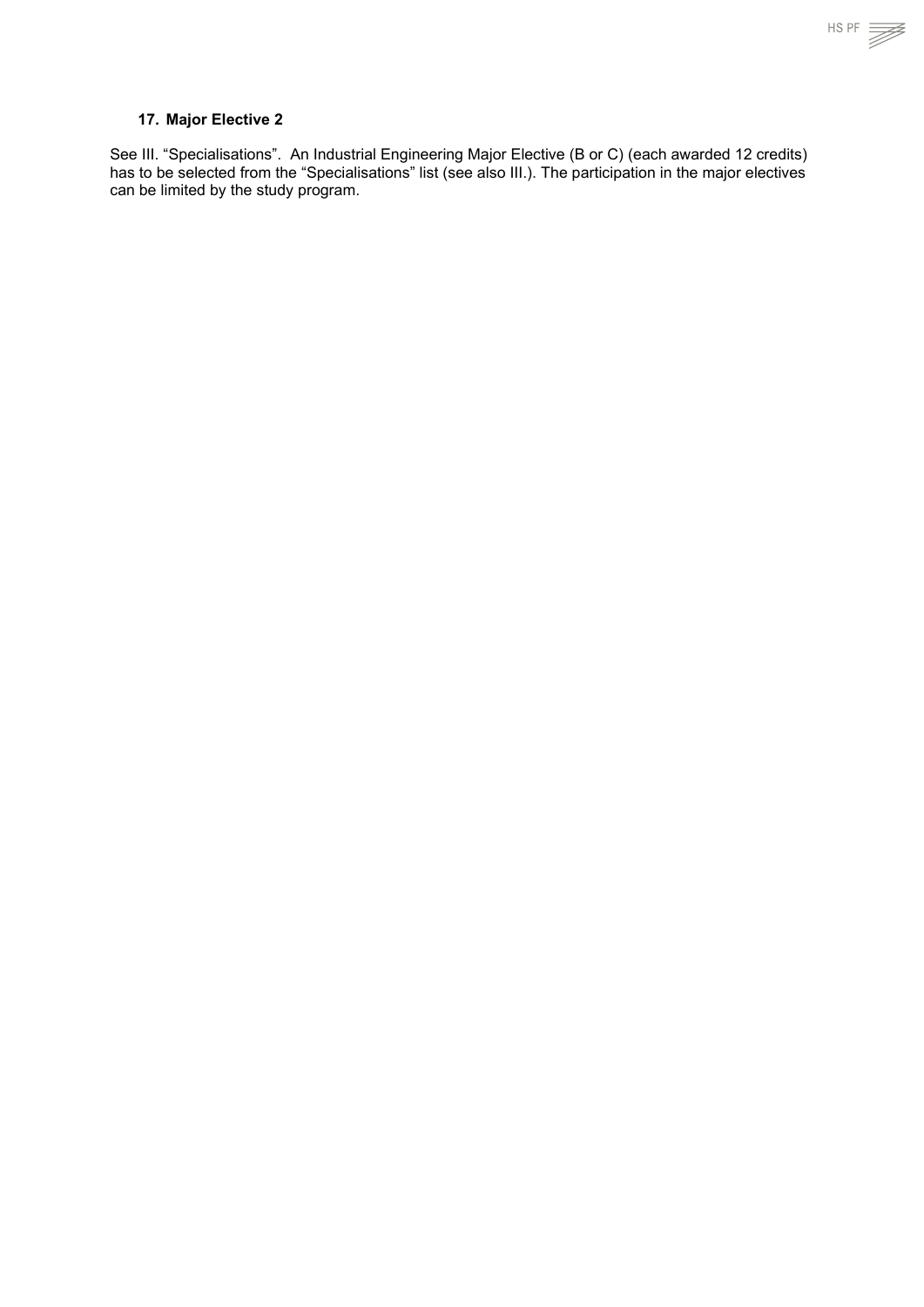

#### <span id="page-53-0"></span>**18. Specialisations**

#### See III. Specialisations

Four ECTS have to be selected from the courses listed in the electives catalog of the study program. These will be posted on the notice board. The modules/courses have to be selected in consultation with the study program director. Participation can be limited by the study program and, according to § 30 Abs. 5 Satz 1 LHG, by resolution of the School of Engineering.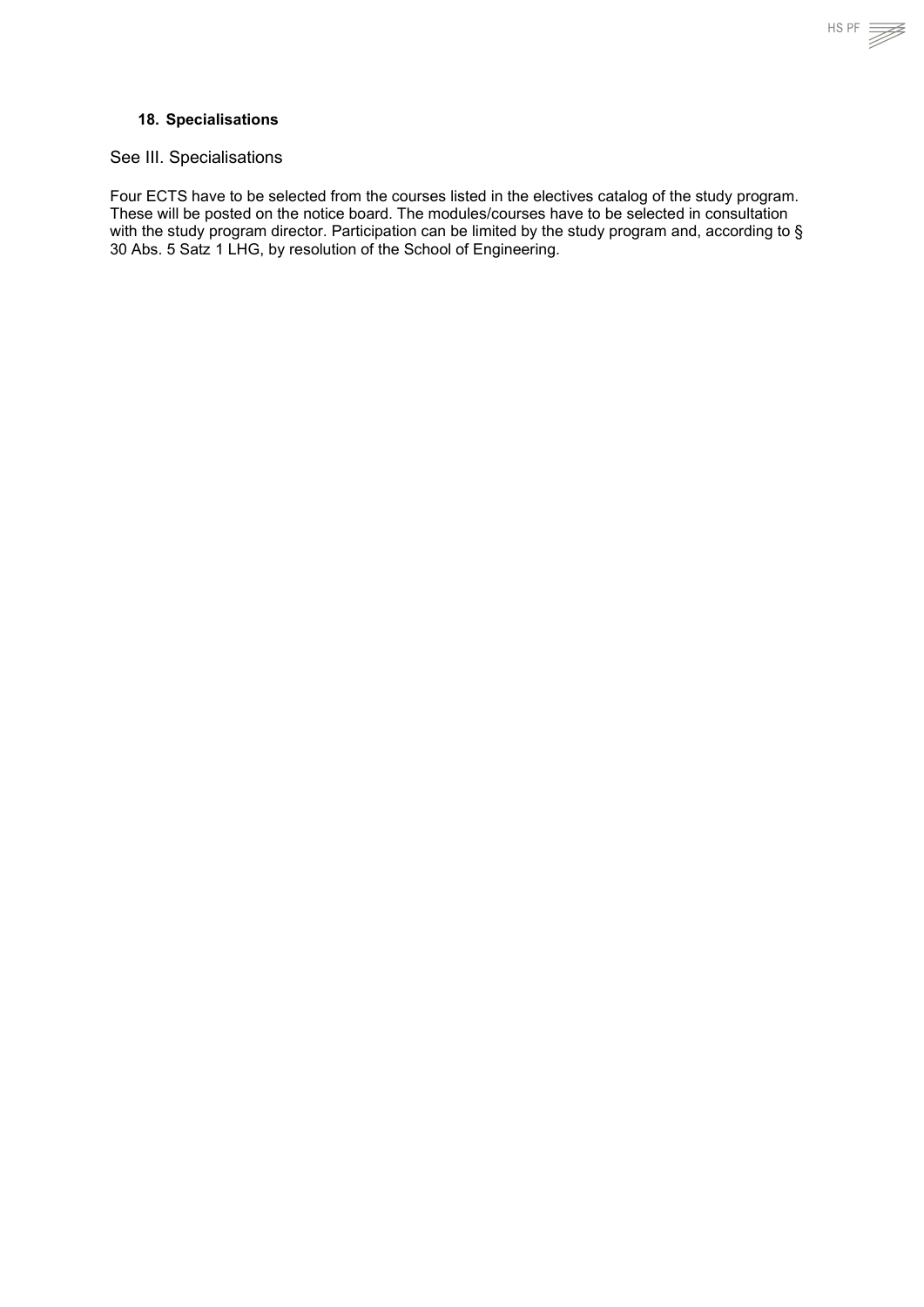## <span id="page-54-0"></span>**19. Internship**

| "Internship"                                                  |                                                                                                                                                                                                                                                                                                                                                                                                                                                                                                                                                                                                                                                                                                                                                                                                                                                                                                                                                                                                                                                                                                                                                                                                                                                   |
|---------------------------------------------------------------|---------------------------------------------------------------------------------------------------------------------------------------------------------------------------------------------------------------------------------------------------------------------------------------------------------------------------------------------------------------------------------------------------------------------------------------------------------------------------------------------------------------------------------------------------------------------------------------------------------------------------------------------------------------------------------------------------------------------------------------------------------------------------------------------------------------------------------------------------------------------------------------------------------------------------------------------------------------------------------------------------------------------------------------------------------------------------------------------------------------------------------------------------------------------------------------------------------------------------------------------------|
| Code                                                          | <b>INS3082</b>                                                                                                                                                                                                                                                                                                                                                                                                                                                                                                                                                                                                                                                                                                                                                                                                                                                                                                                                                                                                                                                                                                                                                                                                                                    |
| Semester                                                      | 5                                                                                                                                                                                                                                                                                                                                                                                                                                                                                                                                                                                                                                                                                                                                                                                                                                                                                                                                                                                                                                                                                                                                                                                                                                                 |
| Level                                                         | Advanced level                                                                                                                                                                                                                                                                                                                                                                                                                                                                                                                                                                                                                                                                                                                                                                                                                                                                                                                                                                                                                                                                                                                                                                                                                                    |
| Credits / ECTS                                                | 25                                                                                                                                                                                                                                                                                                                                                                                                                                                                                                                                                                                                                                                                                                                                                                                                                                                                                                                                                                                                                                                                                                                                                                                                                                                |
| Contact hours per week                                        | 100 days of attendance in a company                                                                                                                                                                                                                                                                                                                                                                                                                                                                                                                                                                                                                                                                                                                                                                                                                                                                                                                                                                                                                                                                                                                                                                                                               |
| <b>Related courses</b>                                        | None                                                                                                                                                                                                                                                                                                                                                                                                                                                                                                                                                                                                                                                                                                                                                                                                                                                                                                                                                                                                                                                                                                                                                                                                                                              |
| Recommended prerequisites                                     | Courses from 1 <sup>st</sup> to 3 <sup>rd</sup> semester.<br>All examinations of section 1 of the study program must have<br>been passed.                                                                                                                                                                                                                                                                                                                                                                                                                                                                                                                                                                                                                                                                                                                                                                                                                                                                                                                                                                                                                                                                                                         |
| Type and duration of examination<br>(only in case of PLK/PLM) | <b>UPL</b>                                                                                                                                                                                                                                                                                                                                                                                                                                                                                                                                                                                                                                                                                                                                                                                                                                                                                                                                                                                                                                                                                                                                                                                                                                        |
| Language                                                      | German or English                                                                                                                                                                                                                                                                                                                                                                                                                                                                                                                                                                                                                                                                                                                                                                                                                                                                                                                                                                                                                                                                                                                                                                                                                                 |
| Module coordinator                                            | The assignment of students' internship supervisors can be<br>found on the Engineering and Management website, in the cat-<br>egory 'internship'.                                                                                                                                                                                                                                                                                                                                                                                                                                                                                                                                                                                                                                                                                                                                                                                                                                                                                                                                                                                                                                                                                                  |
| Lecturer                                                      | None                                                                                                                                                                                                                                                                                                                                                                                                                                                                                                                                                                                                                                                                                                                                                                                                                                                                                                                                                                                                                                                                                                                                                                                                                                              |
| Relation to curriculum                                        | WI, WI International Management, WI Innovation and Design -<br>Compulsory subject in 5 <sup>th</sup> semester                                                                                                                                                                                                                                                                                                                                                                                                                                                                                                                                                                                                                                                                                                                                                                                                                                                                                                                                                                                                                                                                                                                                     |
| Teaching methodology                                          | Practice/training                                                                                                                                                                                                                                                                                                                                                                                                                                                                                                                                                                                                                                                                                                                                                                                                                                                                                                                                                                                                                                                                                                                                                                                                                                 |
| Objectives / intended learning out-<br>comes                  | Students have an opportunity to apply and deepen the<br>knowledge acquired in their previous semesters in an industrial<br>and economic setting. The activities and working methods of<br>industrial engineers are experienced in everyday life and can be<br>correlated with theoretical subject matters.<br>Students enhance their experience with regard to methodologi-<br>cal and social skills, learn technological, commercial and organ-<br>izational contexts, and increase their understanding of business<br>processes. They learn to work together with other employees<br>on specific tasks and projects in a team and to integrate into the<br>corporate hierarchy.<br>Students are able to reflect on what they have learned in theory<br>and in practice and thus get a clear picture of where they want<br>to work in the future. They, therefore, have a stronger motiva-<br>tion to pursue their studies. In addition, the practical experience<br>and feedback allow them to choose a suitable topic for their the-<br>sis and their subsequent career. They are able to recognise<br>their individual preferences and align their studies to them. The<br>internship, therefore, paves the way for a good start in their ca- |
| Content                                                       | reer.<br>The internship should be aligned to the study program. It pro-<br>vides practical experience and knowledge, which supplement<br>program courses. Students get an insight into the processes<br>and structures of a company by performing both technical and<br>economic tasks during the internship. Students may perform<br>tasks related to either business and engineering, even though<br>tasks that relate to both business and engineering would best<br>serve the aim of this internship.                                                                                                                                                                                                                                                                                                                                                                                                                                                                                                                                                                                                                                                                                                                                         |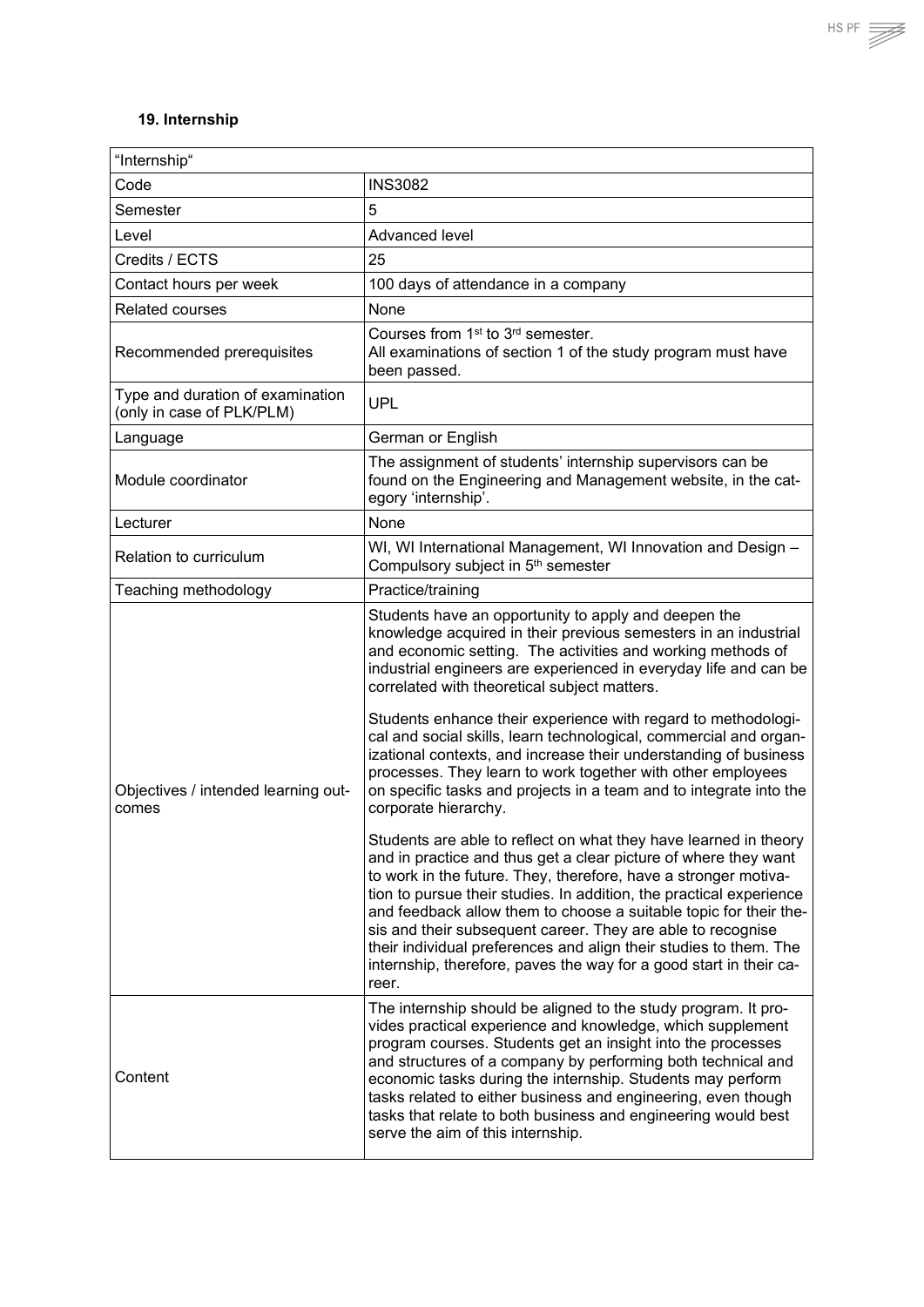|                | Regular contact with the respective supervisor in the company<br>ensures that students gain a satisfactory insight into the inter-<br>connection between the economic and technical operations<br>through a qualified employee.<br>The internship is an integrated part of the study program, there-<br>fore, the university regulates the internship and determines its<br>contents. It should provide practical experience and knowledge<br>that supplement courses on the program.<br>The internship covers at least 20 weeks (100 attendance days)<br>in a company or another institution where the students are able<br>to gain work experience. Students are expected to write a de-<br>tailed report about the internship showing that the required con-<br>tent and activities have in fact been completed in a company. |
|----------------|----------------------------------------------------------------------------------------------------------------------------------------------------------------------------------------------------------------------------------------------------------------------------------------------------------------------------------------------------------------------------------------------------------------------------------------------------------------------------------------------------------------------------------------------------------------------------------------------------------------------------------------------------------------------------------------------------------------------------------------------------------------------------------------------------------------------------------|
| Reading list   | Subject to the topic                                                                                                                                                                                                                                                                                                                                                                                                                                                                                                                                                                                                                                                                                                                                                                                                             |
| Workload       | 25 ECTS x 30 hrs = 750 hrs = 100 days (7.5 hrs a day)                                                                                                                                                                                                                                                                                                                                                                                                                                                                                                                                                                                                                                                                                                                                                                            |
| Media employed | Not applicable                                                                                                                                                                                                                                                                                                                                                                                                                                                                                                                                                                                                                                                                                                                                                                                                                   |

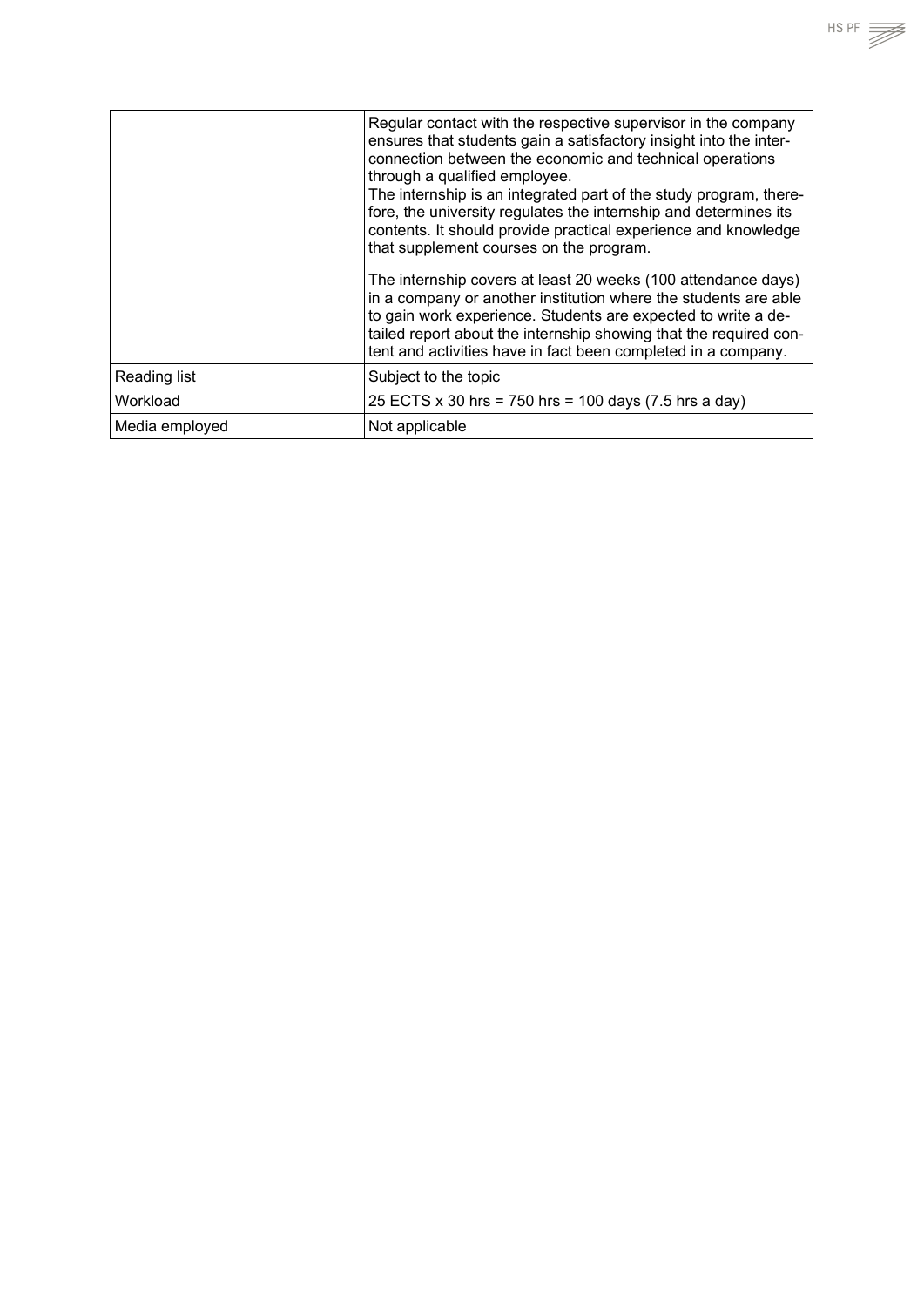## <span id="page-56-0"></span>**20. Scientific colloquium**

| "Scientific Colloquium"                                       |                                                                                                                                                                                                                                                                                                                                                                                                                                               |
|---------------------------------------------------------------|-----------------------------------------------------------------------------------------------------------------------------------------------------------------------------------------------------------------------------------------------------------------------------------------------------------------------------------------------------------------------------------------------------------------------------------------------|
| Code                                                          | COL4999                                                                                                                                                                                                                                                                                                                                                                                                                                       |
| Semester                                                      | $\overline{7}$                                                                                                                                                                                                                                                                                                                                                                                                                                |
| Level                                                         | Professionally qualifying academic level                                                                                                                                                                                                                                                                                                                                                                                                      |
| Credits / ECTS                                                | $\overline{2}$                                                                                                                                                                                                                                                                                                                                                                                                                                |
| Contact hours per week                                        | $\overline{2}$                                                                                                                                                                                                                                                                                                                                                                                                                                |
| <b>Related courses</b>                                        | None                                                                                                                                                                                                                                                                                                                                                                                                                                          |
| Requirements according to the ex-<br>amination regulations    | In the 6 <sup>th</sup> semester at the earliest. All examinations of the first<br>four study semesters must have been passed.                                                                                                                                                                                                                                                                                                                 |
| Recommended prerequisites                                     | Successful attendance of the course 'Research Methods and<br>Academic Writing' in the 4 <sup>th</sup> semester                                                                                                                                                                                                                                                                                                                                |
| Type and duration of examination<br>(only in case of PLK/PLM) | <b>UPL</b>                                                                                                                                                                                                                                                                                                                                                                                                                                    |
| Language                                                      | German or English                                                                                                                                                                                                                                                                                                                                                                                                                             |
| Module coordinator                                            | All professors of the Engineering and Management study pro-<br>gram                                                                                                                                                                                                                                                                                                                                                                           |
| Lecturer                                                      | All full-time professors can be examiners                                                                                                                                                                                                                                                                                                                                                                                                     |
| Relation to curriculum                                        | WI, WI International Management, WI Innovation and Design -<br>Compulsory subject in 7th semester                                                                                                                                                                                                                                                                                                                                             |
| Teaching methodology                                          | Individual colloquia, preparation for the thesis                                                                                                                                                                                                                                                                                                                                                                                              |
| Objectives / intended learning out-<br>comes                  | While writing their thesis, students will learn to solve complex<br>and wide-ranging problems methodologically, independently,<br>and accurately. The essential elements of how to perform scien-<br>tific work learnt during their studies can be applied and ex-<br>plored. Individual weaknesses are recognized and resolved in<br>consultation with the supervising professor. The ability to criti-<br>cally self-reflect is encouraged. |
| Content                                                       | Depending on individual students and the specific shortcomings<br>that the student or his supervising professor recognize in the<br>process of writing the thesis; addressing methodological issues.                                                                                                                                                                                                                                          |
| Reading list                                                  | Subject to the planned topic of the thesis                                                                                                                                                                                                                                                                                                                                                                                                    |
| Workload                                                      | Workload: $2$ ECTS $x$ 30 hrs = 60 hrs<br>Class attendance: 2 SWS x 15 weeks = 30 hrs<br>Preparation and follow-up: 30 hrs                                                                                                                                                                                                                                                                                                                    |
| Media employed                                                | Not applicable                                                                                                                                                                                                                                                                                                                                                                                                                                |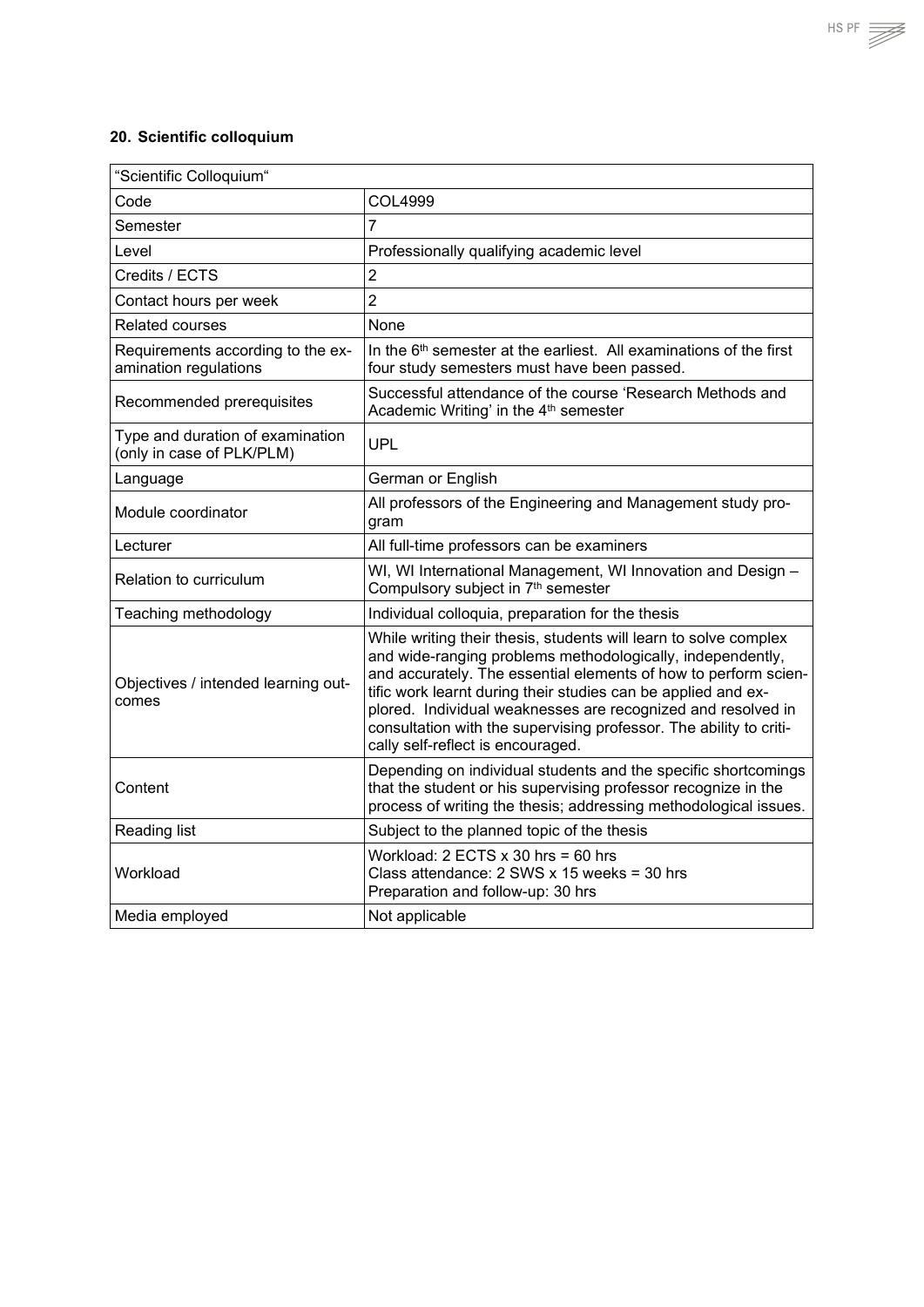#### <span id="page-57-0"></span>**21. Bachelor Thesis**

| "Bachelor Thesis"                                             |                                                                                                                                                                                                                                                                                                                    |
|---------------------------------------------------------------|--------------------------------------------------------------------------------------------------------------------------------------------------------------------------------------------------------------------------------------------------------------------------------------------------------------------|
| Code                                                          | <b>THE4999</b>                                                                                                                                                                                                                                                                                                     |
| Semester                                                      | $\overline{7}$                                                                                                                                                                                                                                                                                                     |
| Level                                                         | Professionally qualifying academic level                                                                                                                                                                                                                                                                           |
| Credits / ECTS                                                | 12                                                                                                                                                                                                                                                                                                                 |
| Contact hours per week                                        | $\mathbf 0$                                                                                                                                                                                                                                                                                                        |
| <b>Related courses</b>                                        | None                                                                                                                                                                                                                                                                                                               |
| Requirements according to the ex-<br>amination regulations    | Registration of the Bachelor Thesis is permitted in the 6 <sup>th</sup> semes-<br>ter at the earliest, as long as all examinations of the first four<br>study semesters have been passed.                                                                                                                          |
| Recommended prerequisites                                     | Successful attendance of the 'Scientific Colloquium' seminar as<br>well as the 'Research Methods and Academic Writing' seminar.<br>All examinations of section 2 of the study program should have<br>been passed.                                                                                                  |
| Type and duration of examination<br>(only in case of PLK/PLM) | <b>PLT</b>                                                                                                                                                                                                                                                                                                         |
| Language                                                      | German or English                                                                                                                                                                                                                                                                                                  |
| Module coordinator                                            | All professors of the Engineering and Management study program                                                                                                                                                                                                                                                     |
| Lecturer                                                      | All professors and qualified lecturers can be primary examiners                                                                                                                                                                                                                                                    |
| Relation to curriculum                                        | WI, WI International Management, WI Innovation and Design -<br>Compulsory subject in 7 <sup>th</sup> semester                                                                                                                                                                                                      |
| Teaching methodology                                          | None                                                                                                                                                                                                                                                                                                               |
| Objectives / intended learning out-<br>comes                  | The thesis shows that students are able to independently solve<br>problems using scientific tools. They are able to apply and use<br>methods and thought processes when solving mostly practical<br>problems within a prescribed period.                                                                           |
|                                                               | Holistic solutions can be achieved through complex thinking and<br>factual analysis as well as the appropriate retrieval and use of in-<br>formation. Thus, relevant literature must be researched, filtered<br>and evaluated. The topic is addressed systematically; Lines of ar-<br>gument need to be developed. |
|                                                               | Students choose scientific methods and procedures, use them<br>and develop them further to solve the problem. The results are<br>critically evaluated using the most recent research.                                                                                                                              |
|                                                               | The findings and results are clearly and scientifically documented<br>by the student in written form.                                                                                                                                                                                                              |
| Content                                                       | The Bachelor thesis is one of the first major scientific works for<br>the students. The topic of the thesis is defined by the first supervi-<br>sor in consultation with the students, and depends on both the<br>chosen field and the specific problem.                                                           |
|                                                               | It must be broadly related to the field of industrial engineering, and<br>the chosen course of study. It should cover specialised topics or<br>current issues in these areas. A suggestion or proposal for a topic<br>mostly comes from the company where the student intends to<br>write the thesis.              |
| Reading list                                                  | Topic-specific literature, chosen by the students                                                                                                                                                                                                                                                                  |
| Workload                                                      | 12 Credits $x$ 30 hrs = 360 hrs                                                                                                                                                                                                                                                                                    |
| Media employed                                                | Not applicable                                                                                                                                                                                                                                                                                                     |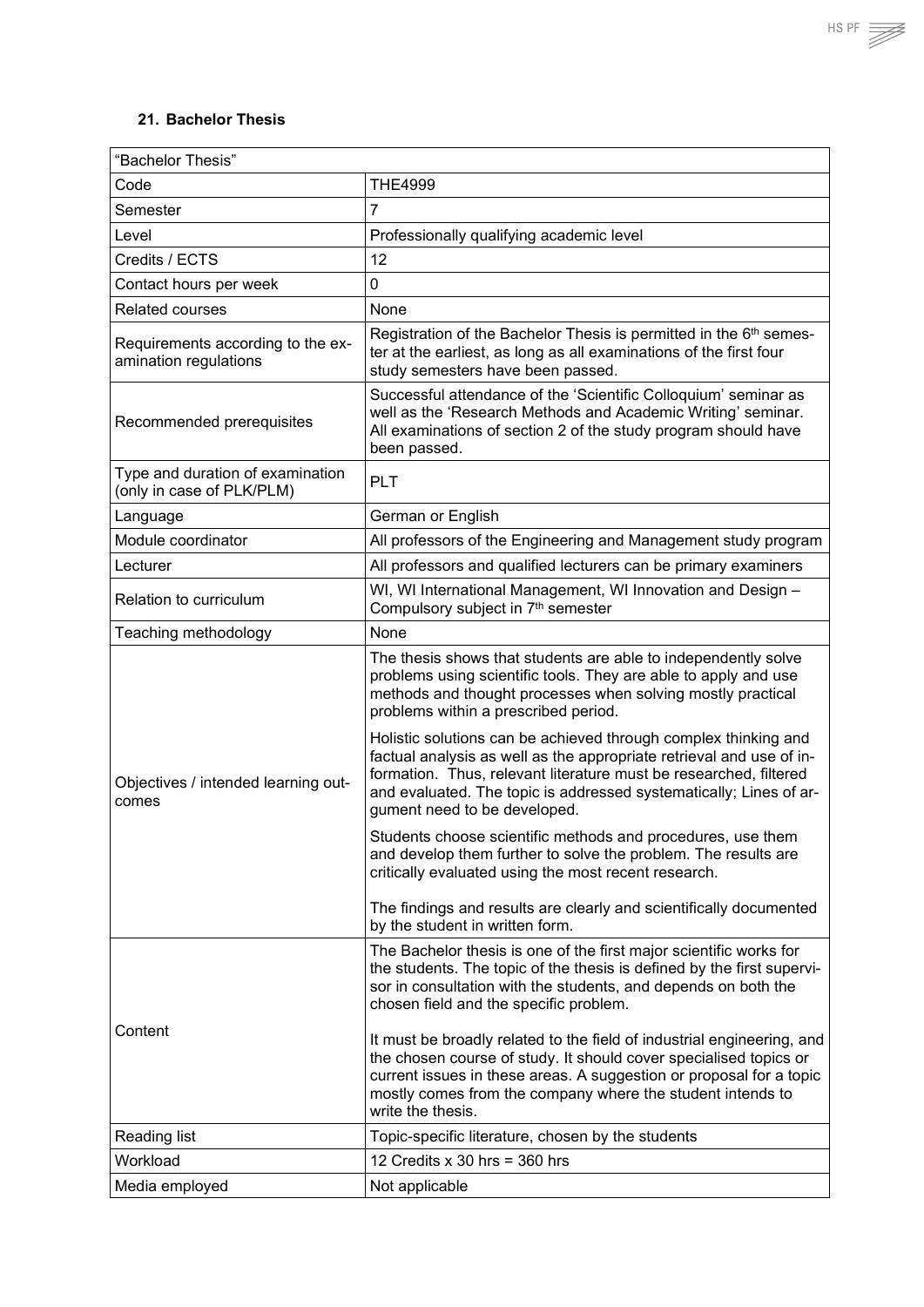*.*

<span id="page-58-0"></span>Students are required to take Module A (12 credits). They must additionally choose a module with 12 credits (6th semester 6 credits and 7th semester 6 credits) from the compulsory electives modules B and C for Industrial Engineering (these can be found on the following pages) in consultation with their program director. A further 4 credits are required which must be selected from the courses offered in the compulsory elective catalogue of the study program.

#### <span id="page-58-1"></span>**A Innovation and Design**

| "Innovation und Design" / "Innovation and Design                         |                                                                                                                                                                                                                                                                                                                                                                                                                                                                                              |
|--------------------------------------------------------------------------|----------------------------------------------------------------------------------------------------------------------------------------------------------------------------------------------------------------------------------------------------------------------------------------------------------------------------------------------------------------------------------------------------------------------------------------------------------------------------------------------|
| Reference number                                                         | ART3100                                                                                                                                                                                                                                                                                                                                                                                                                                                                                      |
| Semester of study                                                        | Semester 6 / 7                                                                                                                                                                                                                                                                                                                                                                                                                                                                               |
| Level                                                                    | Professional academic level                                                                                                                                                                                                                                                                                                                                                                                                                                                                  |
| Credits                                                                  | 12                                                                                                                                                                                                                                                                                                                                                                                                                                                                                           |
| SWS                                                                      | 8                                                                                                                                                                                                                                                                                                                                                                                                                                                                                            |
| <b>Related courses</b>                                                   | BAE3090 Sustainable Product Development<br>BAE 3091 Product Design<br>BAE3092 or BAE3093 Innovation Project (consisting of two<br>parts; for example, only one part can be taken if recognised<br>from abroad)                                                                                                                                                                                                                                                                               |
| Participation requirements accord-<br>ing to the examination regulations | All examinations of section 1 of the study program must have<br>been passed.                                                                                                                                                                                                                                                                                                                                                                                                                 |
| Recommended prerequisites                                                |                                                                                                                                                                                                                                                                                                                                                                                                                                                                                              |
| Type and duration of examination<br>(only for PLK/PLM)                   | PLH/PLL/PLK/PLP/PLR (60 minutes)                                                                                                                                                                                                                                                                                                                                                                                                                                                             |
| Planned group size                                                       | Max. 25 students                                                                                                                                                                                                                                                                                                                                                                                                                                                                             |
| Language                                                                 | German or English                                                                                                                                                                                                                                                                                                                                                                                                                                                                            |
| Module coordinator                                                       | Prof. Dr Kölmel                                                                                                                                                                                                                                                                                                                                                                                                                                                                              |
| Lecturers                                                                | Sustainable product development: Prof. Dr.-Ing. Woidasky<br>Product Design: Prof. Thomas Gerlach / N. N. (Faculty of De-<br>sign)<br>Innovation project: Prof. Dr. Kölmel, Prof. Dr. Kühn; Prof. Dr.<br>Wupperfeld, Prof. Dr.-Ing. Hinderer (two lecturers per semester)                                                                                                                                                                                                                     |
| Relationto curriculum                                                    | WI Innovation and Design - elective 6th/7th semester                                                                                                                                                                                                                                                                                                                                                                                                                                         |
| Teaching methodology                                                     | Seminar-based teaching                                                                                                                                                                                                                                                                                                                                                                                                                                                                       |
|                                                                          | Sustainable product development:<br>The students know the basic procedure for the development of<br>products. They know the sustainability concept and can apply it<br>to industrial issues regarding products and processes. They are<br>able to assess products and processes with regard to their envi-<br>ronmental and sustainability impacts. They are able to inde-<br>pendently create a test protocol.                                                                              |
| Objectives / intended learning out-<br>comes                             | <b>Product design:</b><br>Students recognise the connections between form, function, us-<br>ability and meaning.<br>They understand different formal systems and are able to rec-<br>ognise the principles behind these systems and apply them<br>practically in their own work.<br>They are able to realise their personal ideas of form and grace,<br>taking into account perceptual theory.<br>They are able to establish criteria for their design and to reflect<br>critically on them. |

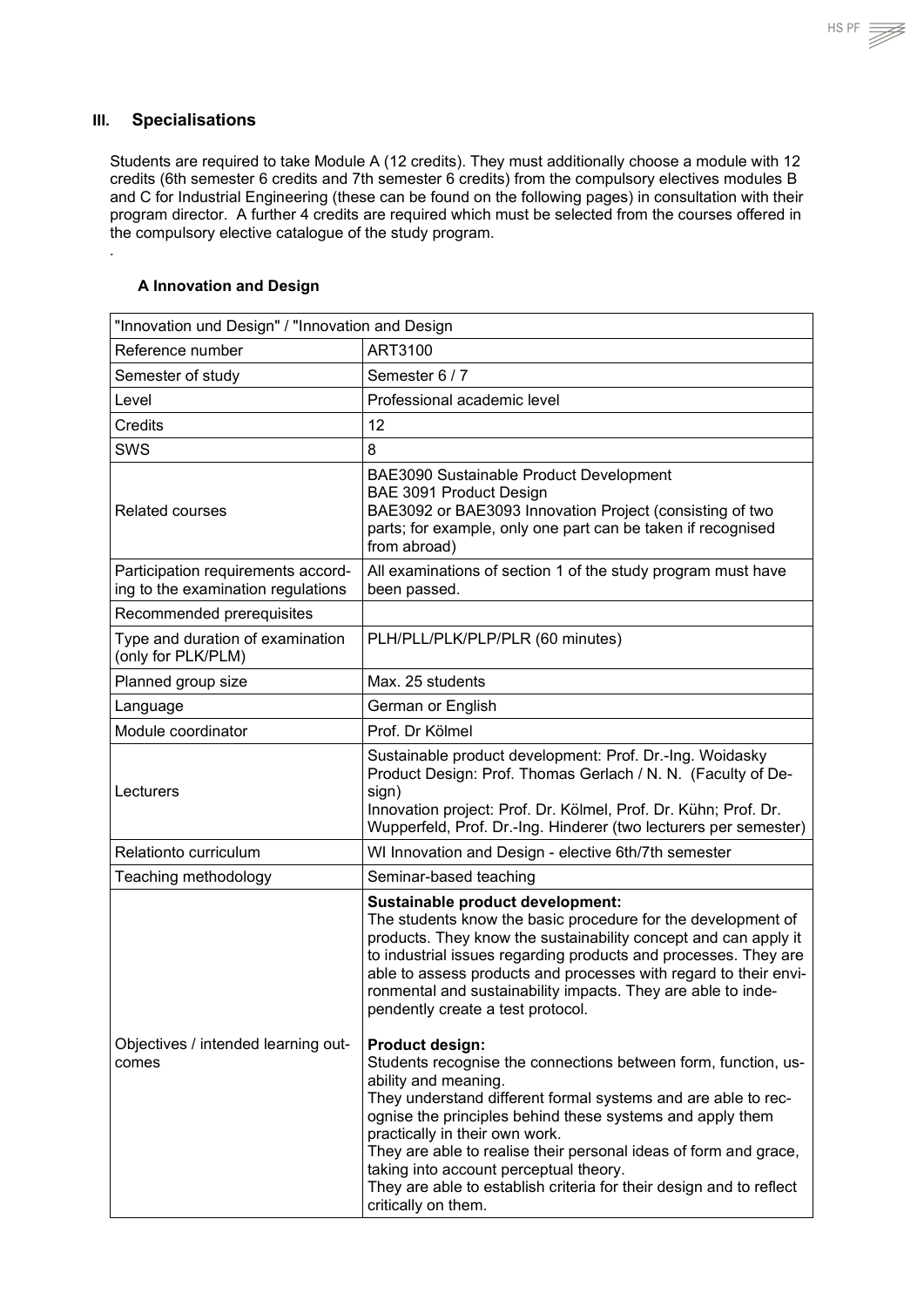|                     | Innovation project:<br>Students are able to develop innovative ideas, evaluate them<br>and formulate them as concepts. They understand that the se-<br>lection of an idea depends on the prospects of success on the<br>market. Concepts are implemented as visual, functional or inter-<br>active prototypes. Ideas and concepts are reflected upon in the<br>group in order to adopt mutual perspectives, to recognise prob-<br>lem situations in dialogue with others and to redefine ap-<br>proaches to solutions.                                                                                                                                                                                                                                                                                                                                                                   |
|---------------------|------------------------------------------------------------------------------------------------------------------------------------------------------------------------------------------------------------------------------------------------------------------------------------------------------------------------------------------------------------------------------------------------------------------------------------------------------------------------------------------------------------------------------------------------------------------------------------------------------------------------------------------------------------------------------------------------------------------------------------------------------------------------------------------------------------------------------------------------------------------------------------------|
| Content             | Sustainable product development:<br>Basics and history of sustainability, sustainability concept, ba-<br>sics of product development, development methodologies such<br>as Stage-Gate, VDI 2221; legal requirements in product devel-<br>opment, definition of "quality", functions, function models, Qual-<br>ity Function Deployment, FMEA, Design for X, among others.<br>Design for recycling, lightweight construction; securing raw ma-<br>terials, recycling rates, selected examples of recycling cycles;<br>production and recycling of important materials (e.g. glass, PET,<br>steel); life cycle analysis, environmental impact categories, sim-<br>plified life cycle analysis, eco labels, environmental protection<br>approaches; reliability and service life: basics, concepts, obso-<br>lescence; introduction to standardisation activities, creation of<br>standards |
|                     | <b>Product design:</b><br>Development of a design project in selected work steps from the<br>following catalogue:<br>- Research and creation of the criteria<br>- Team building and decision-making processes<br>- Ideation and use of creativity and design techniques<br>- Idea-sketch phase until selection of preferred design<br>- Draft to Selection Keysketch<br>- Detailed design<br>- Preparation of the final representation describing the design<br>- Short presentation and further steps                                                                                                                                                                                                                                                                                                                                                                                   |
|                     | Innovation project:<br>The students develop an innovation project between technology<br>and economy. In the course of the process, materials are cre-<br>ated and the social, economic and ecological relevance is dis-<br>cussed. In addition, students make an initial assessment of the<br>commercial viability of the innovation.<br>The project prepares for an interdisciplinary working world in<br>which it is no longer just a matter of technical expertise, but also<br>about the question of what happens with this knowledge, which<br>problems are taken into account and to which solution they con-<br>tribute.                                                                                                                                                                                                                                                          |
| <b>Reading list</b> | Sustainable product development:<br>Wimmer, W. and Züst, R. (2001): ECODESIGN Pilot.<br>Kluwer Academic Publishers: Dordrecht.                                                                                                                                                                                                                                                                                                                                                                                                                                                                                                                                                                                                                                                                                                                                                           |
|                     | Pahl, G., Beitz, W. et al. (2013): Pahl/Beitz Konstruktions-<br>$\bullet$<br>lehre. Springer: Berlin u. a.                                                                                                                                                                                                                                                                                                                                                                                                                                                                                                                                                                                                                                                                                                                                                                               |

 $H.S. PF \implies$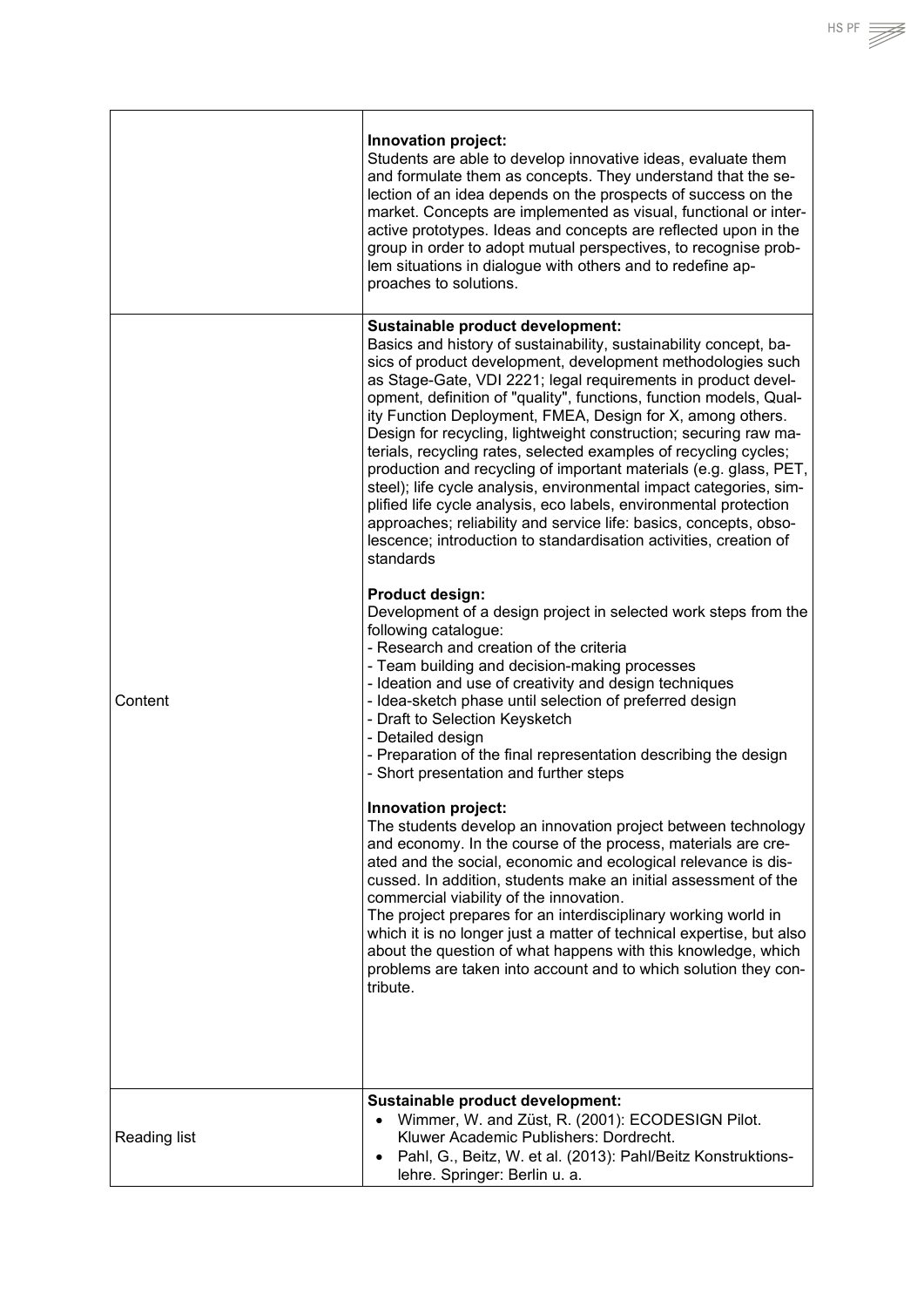|                | Engeln, W. (2011): Methoden der Produktentwicklung.<br>$\bullet$<br>Oldenbourg Industrieverlag: Munich.<br>Pfeifer, W. and Schmitt, T. (2007): Masing - Handbuch<br>$\bullet$<br>Qualitätsmanagement. Hanser: Munich.<br>Ponn, J. and Lindemann, U. (2011): Konzeptentwicklung<br>$\bullet$<br>und Gestaltung technischer Produkte. Springer: Berlin.<br>Bertsche, B. and Lechner, G. (2009): Zuverlässigkeit im<br>$\bullet$<br>Fahrzeug- und Maschinenbau. Springer: Berlin.<br>Bertsche, B. (2008): Reliability in Automotive and Mechani-<br>$\bullet$<br>cal Engineering. Springer: Berlin.<br>Ehrlenspiel, K. (2009): Integrierte Produktentwicklung. Han-<br>$\bullet$<br>ser: Munich<br><b>Product design:</b><br>Bernhard E. Bürdek (2015): Design: History, Theory and<br>$\bullet$<br>Practice of Product Design, Birkhäuser, 2015<br>Gerhard Heufler (2012) Design Basics, From the Idea to the<br>$\bullet$<br>Product, Niggli |
|----------------|---------------------------------------------------------------------------------------------------------------------------------------------------------------------------------------------------------------------------------------------------------------------------------------------------------------------------------------------------------------------------------------------------------------------------------------------------------------------------------------------------------------------------------------------------------------------------------------------------------------------------------------------------------------------------------------------------------------------------------------------------------------------------------------------------------------------------------------------------------------------------------------------------------------------------------------------|
|                | Innovation project:<br>Michael Lewrick & Patrick Link & Larry Leifer: The De-<br>$\bullet$<br>sign Thinking Playbook; Wiley (2018)<br>Sandrine Fernez-Walch: The Multiple Facets of Innova-<br>tion Project Management; Wiley ISTE; (2017)<br>Großklaus, Rainer H. G.: Von der Produktidee zum<br>Markterfolg. - 2nd ed. 2014. - Wiesbaden: Gabler Ver-<br>lag, (2014). http://dx.doi.org/10.1007/978-3-8349-4594-<br>$\overline{5}$                                                                                                                                                                                                                                                                                                                                                                                                                                                                                                        |
| Workload       | Indication per course:<br>Workload: $3$ ECTS $x$ 30 h = 90 h<br>Attendance time: 2 SWS x 15 weeks = 30 h<br>Preparation/review, exercises, preparation and execution of the<br>examination: 60 h.                                                                                                                                                                                                                                                                                                                                                                                                                                                                                                                                                                                                                                                                                                                                           |
| Media employed | Slides, graphic and digital drafts and descriptions, tasks for indi-<br>vidual and group work, short talks, group and plenary discus-<br>sions, actual prototypes                                                                                                                                                                                                                                                                                                                                                                                                                                                                                                                                                                                                                                                                                                                                                                           |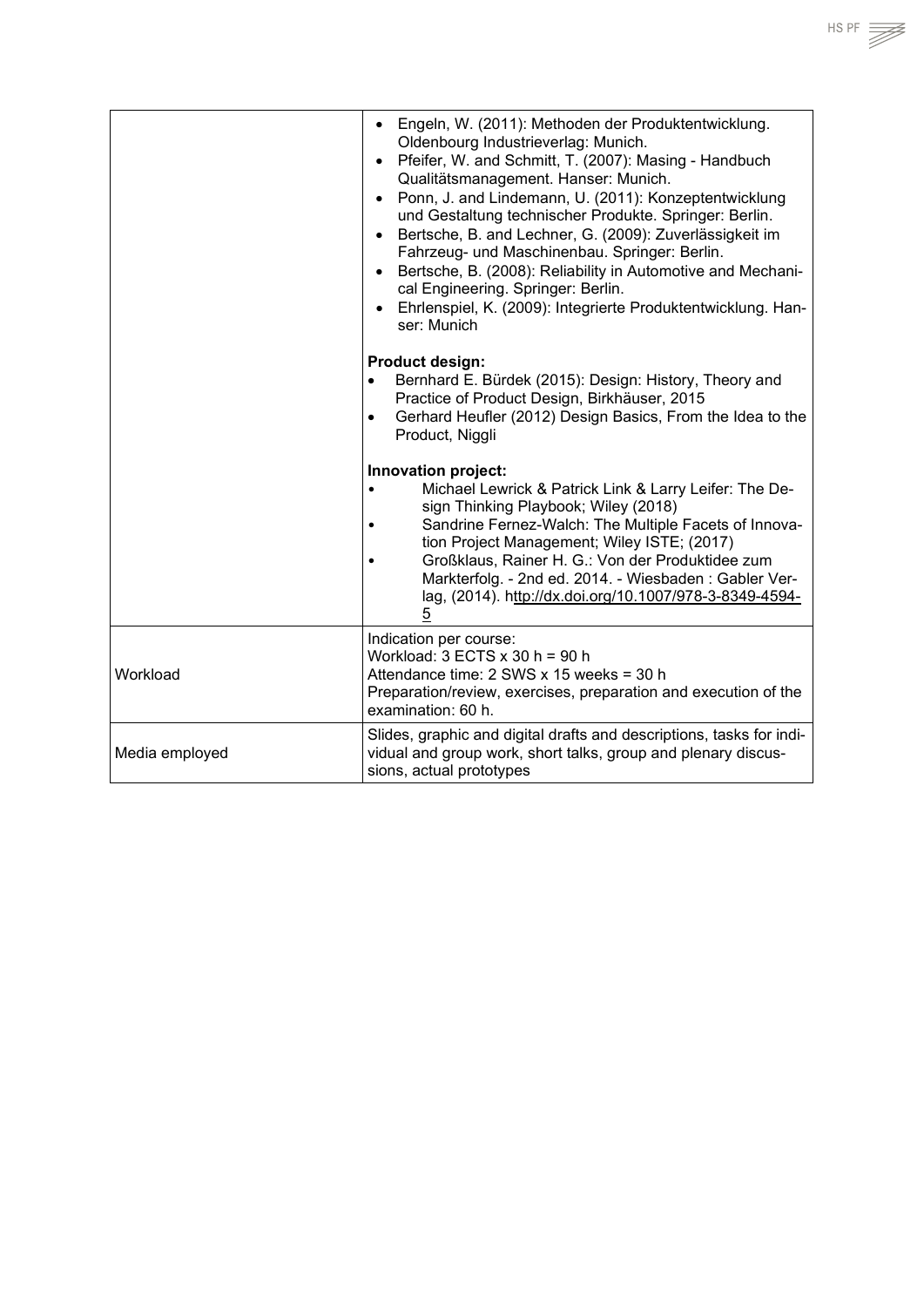## <span id="page-61-0"></span>**B Operations Management**

| "Operations Management"                                       |                                                                                                                                                                                                                                                                                                                                                                                                                                                                                                                                                                                                                                                                                                                                                                                                                                                  |  |
|---------------------------------------------------------------|--------------------------------------------------------------------------------------------------------------------------------------------------------------------------------------------------------------------------------------------------------------------------------------------------------------------------------------------------------------------------------------------------------------------------------------------------------------------------------------------------------------------------------------------------------------------------------------------------------------------------------------------------------------------------------------------------------------------------------------------------------------------------------------------------------------------------------------------------|--|
| Code                                                          | <b>BAE4710</b>                                                                                                                                                                                                                                                                                                                                                                                                                                                                                                                                                                                                                                                                                                                                                                                                                                   |  |
| Semester                                                      | 6 or 7                                                                                                                                                                                                                                                                                                                                                                                                                                                                                                                                                                                                                                                                                                                                                                                                                                           |  |
| Level                                                         | Professionally qualifying academic level                                                                                                                                                                                                                                                                                                                                                                                                                                                                                                                                                                                                                                                                                                                                                                                                         |  |
| Credits / ECTS                                                | 12                                                                                                                                                                                                                                                                                                                                                                                                                                                                                                                                                                                                                                                                                                                                                                                                                                               |  |
| Contact hours per week                                        | 8                                                                                                                                                                                                                                                                                                                                                                                                                                                                                                                                                                                                                                                                                                                                                                                                                                                |  |
| <b>Related courses</b>                                        | BAE4056 Supply Chain Management<br>BAE4151 Quality and Improvement<br><b>BAE4711 Production Design</b><br>BAE4712 Future Oriented Production Concepts                                                                                                                                                                                                                                                                                                                                                                                                                                                                                                                                                                                                                                                                                            |  |
| Requirements according to the ex-<br>amination regulations    | All examinations of section 1 of the study program must have<br>been passed.                                                                                                                                                                                                                                                                                                                                                                                                                                                                                                                                                                                                                                                                                                                                                                     |  |
| Recommended prerequisites                                     | Extensive prior knowledge from previous courses within the<br>modules Manufacturing Technology I and II, Operations Man-<br>agement and Logistics and Management Accounting.                                                                                                                                                                                                                                                                                                                                                                                                                                                                                                                                                                                                                                                                     |  |
| Type and duration of examination<br>(only in case of PLK/PLM) | Each PLH/PLL/PLK/PLP/PLR (60 mins)                                                                                                                                                                                                                                                                                                                                                                                                                                                                                                                                                                                                                                                                                                                                                                                                               |  |
| Language                                                      | English                                                                                                                                                                                                                                                                                                                                                                                                                                                                                                                                                                                                                                                                                                                                                                                                                                          |  |
| Module coordinator                                            | Prof. Dr. Kühn                                                                                                                                                                                                                                                                                                                                                                                                                                                                                                                                                                                                                                                                                                                                                                                                                                   |  |
| Lecturer                                                      | Supply Chain Management: Prof. Dr. Peter<br>Quality and Improvement: Prof. Dr. Oßwald<br>Production Design: Prof. Dr.-Ing. Weyer, Prof.Dr. Kühn<br>Future Oriented Production Concepts : Prof. Dr. Kölmel                                                                                                                                                                                                                                                                                                                                                                                                                                                                                                                                                                                                                                        |  |
| Relation to curriculum                                        | WI International Management - Compulsory subject in 6th/7th<br>semester                                                                                                                                                                                                                                                                                                                                                                                                                                                                                                                                                                                                                                                                                                                                                                          |  |
| Teaching methodology                                          | Seminar style course, laboratory sessions, project work                                                                                                                                                                                                                                                                                                                                                                                                                                                                                                                                                                                                                                                                                                                                                                                          |  |
| Objectives / intended learning out-<br>comes                  | Students are able to<br>describe methods for analysis of logistics and production<br>$\bullet$<br>engineering processes as well as their characterizing pa-<br>rameters,<br>understand the specific features of different manufacturing<br>$\bullet$<br>principles,<br>optimize existing processes in production and logistics or<br>plan them anew by systematically applying methods of<br>quality management and continuous improvement systems,<br>describe the phases of factory planning,<br>$\bullet$<br>independently implement a layout plan and a work place<br>$\bullet$<br>design in a case study taking ergonomic aspects into con-<br>sideration,<br>comprehend relevant trends and new developments in<br>٠<br>terms of opportunities and risks, and their implications for<br>operations management, and apply them accordingly. |  |
| Content                                                       | <b>Supply Chain Management:</b><br>Basics and definition of supply chain management, planning<br>levels of supply chain management, supply chain strategy, sup-<br>ply chain planning, supply chain execution, coordination in sup-<br>ply chain, supply chain configuration in theory and practice.<br><b>Quality and Improvement:</b><br>Concepts and methods of quality management with special rele-<br>vance for production and logistics processes including factory<br>planning; concepts and methods of continuous improvement<br>systems.                                                                                                                                                                                                                                                                                               |  |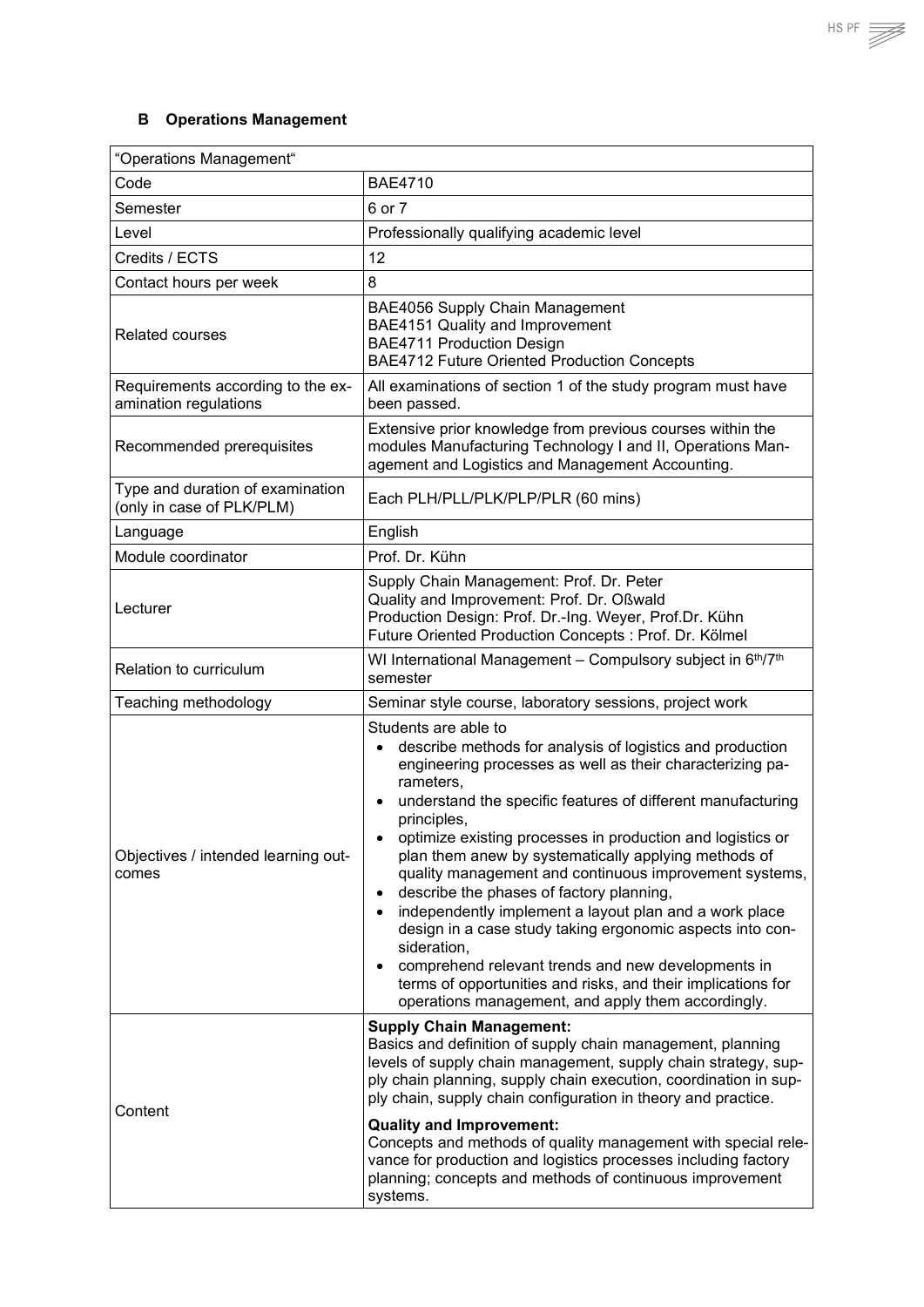|                | <b>Production Design:</b><br>Design and optimisation of processes, workplaces and layouts<br>in the production environment taking technical, economic and<br>ergomatic aspects into consideration; phases of factory plan-<br>ning; familiarisation with and application of relevant methods in<br>production design.<br><b>Future Oriented Production Concepts:</b><br>Current developments in operations management will be dis-<br>cussed in depth. The students deal intensively with the topics as<br>project work, preferably involving external business partners:<br>Possible topics include production systems, cyber physical sys-<br>tems, internet of things and product service systems:                                                                                                                                                                                                                                                                                                                                                                                                    |
|----------------|----------------------------------------------------------------------------------------------------------------------------------------------------------------------------------------------------------------------------------------------------------------------------------------------------------------------------------------------------------------------------------------------------------------------------------------------------------------------------------------------------------------------------------------------------------------------------------------------------------------------------------------------------------------------------------------------------------------------------------------------------------------------------------------------------------------------------------------------------------------------------------------------------------------------------------------------------------------------------------------------------------------------------------------------------------------------------------------------------------|
| Reading list   | <b>Supply Chain Management:</b><br>Chopra, S. (2018): Supply Chain Management: Strategy,<br>$\bullet$<br>Planning and Operation. 7th Edition, Pearson: London.<br>Heizer, J., Render, B. (2016): Operations Management.<br>$\bullet$<br>11th Edition, Pearson: London.<br>Handfield, R. B., Monczka, R. M., Giunipero, L. C., Patter-<br>son, J. L. (2016): Sourcing and Supply Chain Management.<br>6th Edition, Cengage Learning: Florence (KY).<br>Other recommended practitioner journals:<br>Inside Supply Management<br><b>Supply Chain Quarterly</b><br><b>Quality and Improvement:</b><br>Will be announced in the syllabus.<br><b>Production Design:</b><br>Will be announced in the syllabus.<br><b>Future Oriented Production Concepts:</b><br>Petri Helo, Angappa Gunasekaran, Anna Rymaszewska<br>$\bullet$<br>(2017): Designing and Managing Industrial Product-Service<br>Systerms. Springer: Switzerland.<br>Tisch, M., Abele, E., Metternich, J. (2019): Competencies<br>$\bullet$<br>for Future Production - Concepts, Guidelines, Best-Prac-<br>tice Examples. Springer: Switzerland. |
| Workload       | Workload for each class:<br>$3$ ECTS $x$ 30 hrs = 90 hrs<br>Class attendance: $2$ SWS x 15 weeks = 90 hrs<br>Preparation and follow-up, practical work, preparation for and<br>completion of examination: 60 hrs                                                                                                                                                                                                                                                                                                                                                                                                                                                                                                                                                                                                                                                                                                                                                                                                                                                                                         |
| Media employed | Lecture, laboratory work, seminar style course, project work                                                                                                                                                                                                                                                                                                                                                                                                                                                                                                                                                                                                                                                                                                                                                                                                                                                                                                                                                                                                                                             |

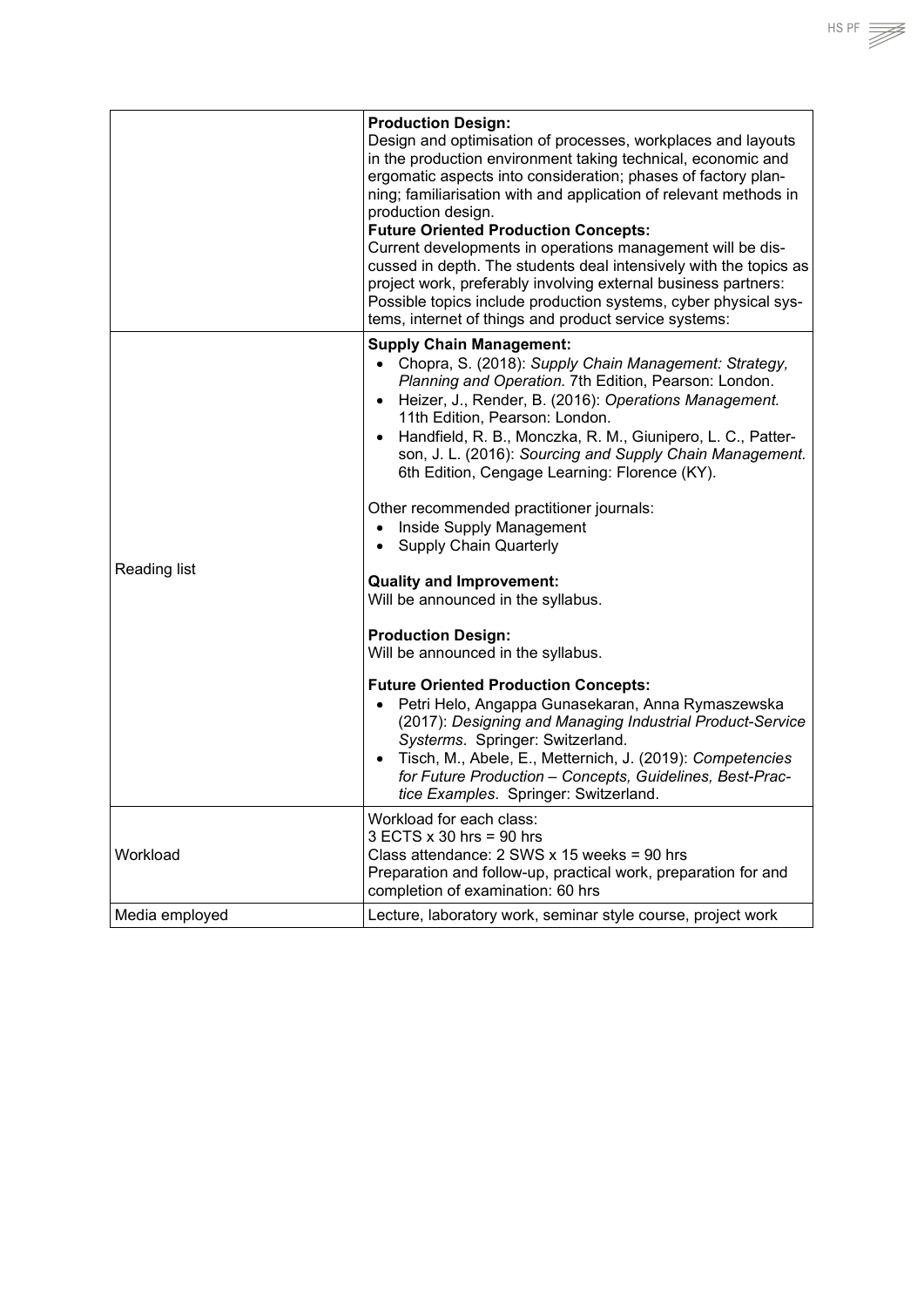<span id="page-63-0"></span>

| "International Technical Sales "                              |                                                                                                                                                                                                                                                                                                                                   |
|---------------------------------------------------------------|-----------------------------------------------------------------------------------------------------------------------------------------------------------------------------------------------------------------------------------------------------------------------------------------------------------------------------------|
| Code                                                          | <b>BAE4720</b>                                                                                                                                                                                                                                                                                                                    |
| Semester                                                      | 6/7                                                                                                                                                                                                                                                                                                                               |
| Level                                                         | Professionally qualifying academic level                                                                                                                                                                                                                                                                                          |
| Credits / ECTS                                                | 12                                                                                                                                                                                                                                                                                                                                |
| Contact hours per week                                        | 8                                                                                                                                                                                                                                                                                                                                 |
| <b>Related courses</b>                                        | <b>BAE4025 International Marketing</b><br>BAE4721 Business Plan and Business Models<br><b>BAE4722 International Technical Sales 3</b><br><b>BAE4037 Marketing Simulations</b>                                                                                                                                                     |
| Requirements according to the ex-<br>amination regulations    | All examinations of section 1 of the study program must have<br>been passed.                                                                                                                                                                                                                                                      |
| Recommended prerequisites                                     | Successful attendance of:<br>International Technical Sales 1<br><b>International Technical Sales 2</b>                                                                                                                                                                                                                            |
| Type and duration of examination<br>(only in case of PLK/PLM) | Each PLH/PLL/PLK/PLP/PLR (60 mins)                                                                                                                                                                                                                                                                                                |
| Language                                                      | German and English                                                                                                                                                                                                                                                                                                                |
| Module coordinator                                            | Prof. Dr. Wupperfeld                                                                                                                                                                                                                                                                                                              |
| Lecturer                                                      | International Marketing: Prof. Dr. Wupperfeld<br>Business Plan and Business Models: Prof. Dr. Wupperfeld<br>International Technical Sales 3: Prof. Dr.-Ing. Hinderer<br>Marketing Simulations: Prof. Dr.-Ing. Hinderer                                                                                                            |
| Relation to curriculum                                        | WI International Management, WI Innovation and Design -<br>Compulsory subject in 6th/7th semester                                                                                                                                                                                                                                 |
| Teaching methodology                                          | Seminar style courses                                                                                                                                                                                                                                                                                                             |
| Objectives / intended learning out-<br>comes                  | The students know the fundamental concepts of marketing in<br>the areas of international marketing, market research and tech-<br>nical sales. They learn the basics of this subject area which will<br>then be consolidated. Concepts, methods and technical imple-<br>mentations will be developed using practical case studies. |
|                                                               | The students are able to apply the knowledge gained from envi-<br>ronmental analysis and market research to proposals for the de-<br>sign of business models and successful market development. In<br>addition, the participants work on selected practical projects to<br>develop marketing-specific solutions.                  |
| Content                                                       | <b>International Marketing:</b><br>Cultural environment of global marketing, international business<br>activities and multinational market groups, corporate context of<br>marketing.                                                                                                                                             |
|                                                               | <b>Business Plan and Business Models:</b><br>Students independently develop business models and business<br>plans for concrete projects or business ideas. Aspects of prod-<br>uct and service development, market research, marketing and<br>corporate planning are all brought together.                                        |
|                                                               | <b>International Technical Sales 3:</b><br>International capital goods and services marketing, analysis of<br>international markets and derivation of market entry and market<br>development strategies based on real case studies and sound<br>market research. Preparation of international sales situations.                   |